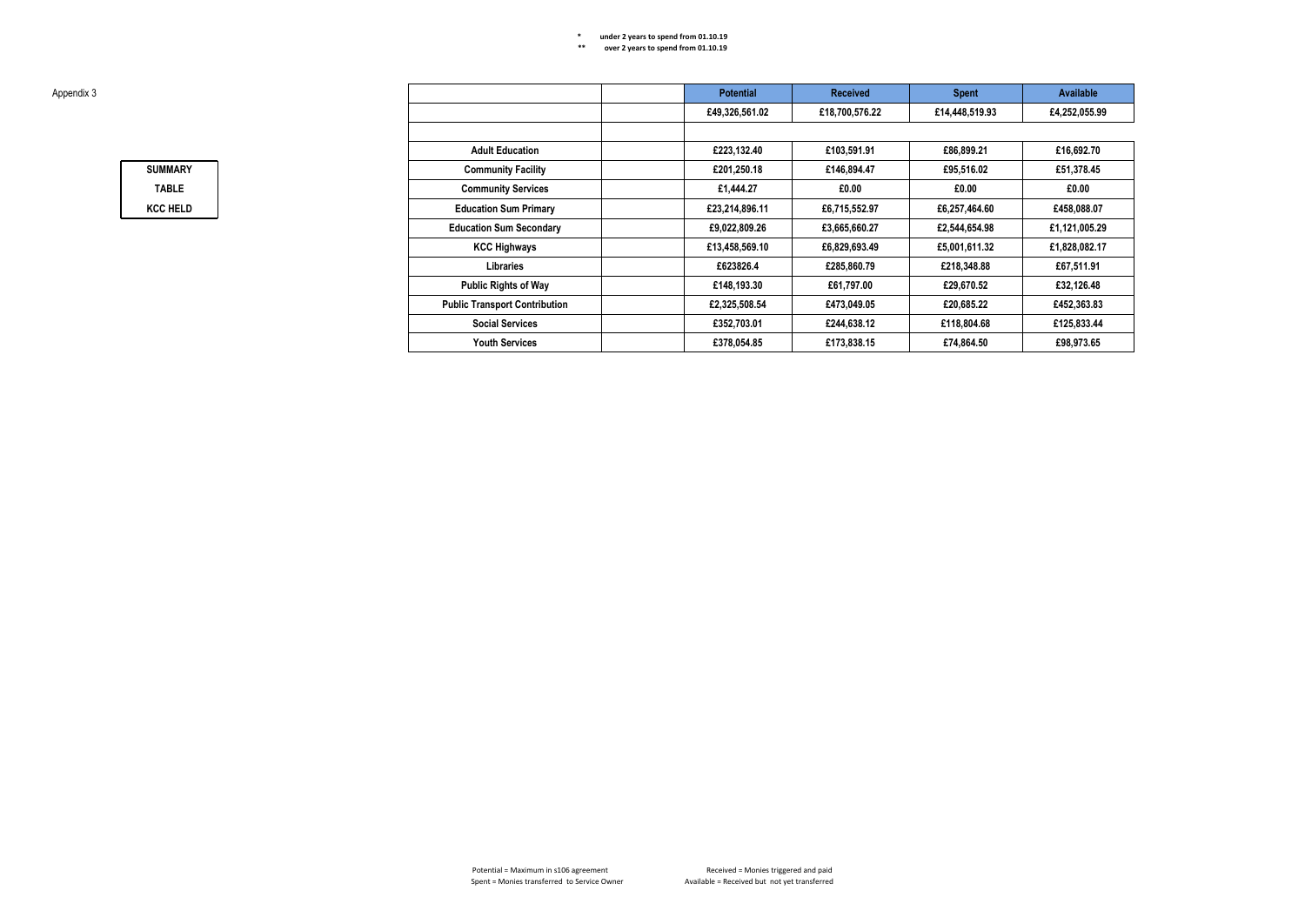| App No         | <b>Address</b>                                            | <b>Ward</b>           | <b>Type</b>                    | <b>Definition</b>                                                                                                                                                          | <b>Service Owner</b>   | <b>Potential</b> | <b>Received</b> | <b>Spent</b> | Available | Spend-By Date   Rating |        |
|----------------|-----------------------------------------------------------|-----------------------|--------------------------------|----------------------------------------------------------------------------------------------------------------------------------------------------------------------------|------------------------|------------------|-----------------|--------------|-----------|------------------------|--------|
|                |                                                           |                       | Social Services                | towards the provision of a specialist changing<br>place facility to enable clients with multiple<br>needs to integrate and use everyday facilities in<br>central Maidstone |                        | £7.543.20        | £7,543.20       | £7.543.20    | £0.00     | 29/07/2026             |        |
|                |                                                           |                       | <b>Adult Education</b>         | towards additional ICT works at St Faiths Adult<br>Education Centre expansion                                                                                              |                        | £42.998.00       | £42.998.00      | £42.998.00   | £0.00     | 29/07/2026             |        |
|                |                                                           |                       | <b>Education Sum Primary</b>   | towards build costs of phase two of the                                                                                                                                    |                        | £260,500.00      | £260,500.00     | £260,500.00  | £0.00     | 29/07/2026             |        |
|                |                                                           |                       |                                | Hermitage lane Primary School                                                                                                                                              |                        | £260,500.00      | £260,500.00     | £260,500.00  | £0.00     | 29/07/2026             |        |
| 14/501209/FULL | Bridge Nursery,<br>London Road.                           | Allington             | <b>Education Sum Secondary</b> | towards the Maplesden Noakes Secondary                                                                                                                                     | Kent County            | £153,681.97      | £153,681.97     | £153.681.97  | £0.00     | 29/07/2026             |        |
|                | Maidstone, Kent, .                                        |                       |                                | School first phase expansion                                                                                                                                               | Council                | £153,681.98      | £153,681.98     | £153,681.98  | £0.00     | 29/07/2026             |        |
|                |                                                           |                       | <b>KCC highways</b>            | towards junction 5 improvements on the M20                                                                                                                                 |                        | £100,520.00      | £100,520.00     | £100,520.00  | £0.00     | 29/07/2026             |        |
|                |                                                           |                       |                                |                                                                                                                                                                            |                        | £100.520.00      | £100.520.00     | £100.520.00  | £0.00     | 29/07/2026             |        |
|                |                                                           |                       | Libraries                      | to provide additional book stock to meet the<br>needs of the Development to be supplied to<br>Maidstone Library                                                            |                        | £6,722.80        | £6,722.80       | £6,722.80    | £0.00     | 29/07/2026             |        |
|                |                                                           |                       | <b>Youth Services</b>          | towards the provision of youth centre equipment<br>for InFoZone Youth Centre Maidstone                                                                                     |                        | £1.181.60        | £1.181.60       | £1.181.60    | £0.00     | 29/07/2026             |        |
|                |                                                           |                       |                                | Total:                                                                                                                                                                     | £1,087,849.55          | £1,087,849.55    | £1,087,849.55   | £0.00        |           |                        |        |
|                |                                                           | Ward                  | <b>Type</b>                    | <b>Definition</b>                                                                                                                                                          |                        |                  |                 |              |           |                        |        |
|                | App No<br><b>Address</b>                                  |                       |                                |                                                                                                                                                                            | <b>Service Owner</b>   | <b>Potential</b> | Received        | <b>Spent</b> | Available | <b>Spend-By Date</b>   | Rating |
|                |                                                           |                       |                                | towards the enhancement of teaching space at                                                                                                                               |                        | £41.316.80       | £41.270.14      | £41.270.14   | £0.00     |                        |        |
|                |                                                           |                       | <b>Education Sum Primary</b>   | <b>Barming Primary School</b>                                                                                                                                              |                        | £41,316.80       | £41,084.55      | £41,084.55   | £0.00     |                        |        |
|                |                                                           |                       |                                | towards the enhancement of teaching space at                                                                                                                               |                        | £41,296.50       | £41,249.86      | £41,249.86   | £0.00     |                        |        |
|                |                                                           |                       | <b>Education Sum Secondary</b> | Maplesden Oaks School                                                                                                                                                      |                        | £41,296.50       | £41,064.37      | £41,064.34   | £0.03     |                        |        |
| 16/505427/FULL | Bell Farm.North<br>Street, Barming, Kent,                 | Barming And<br>Teston | <b>KCC highways</b>            | towards pedestrian crossing facilities at the<br>Hermitage Lane/Heath Road junction                                                                                        | Kent County<br>Council | £14,210.00       | £15,055.90      | £15,055.90   | £0.00     |                        |        |
|                |                                                           |                       | Libraries                      | towards the provision of new book stock to be<br>supplied to the mobile library service covering<br>Barming                                                                |                        | £1.680.55        | £1,684.36       | £1.684.36    | £0.00     |                        |        |
|                |                                                           |                       | <b>Youth Services</b>          | towards the provision by Infozone Youth Hub of<br>local youth services                                                                                                     |                        | £295.48          | £296.15         | £296.15      | £0.00     |                        |        |
|                |                                                           |                       |                                |                                                                                                                                                                            | Total:                 | £181,412.63      | £181,705.33     | £181,705.30  | £0.03     |                        |        |
| App No         | <b>Address</b>                                            | <b>Ward</b>           | <b>Type</b>                    | <b>Definition</b>                                                                                                                                                          | <b>Service Owner</b>   | Potential        | Received        | <b>Spent</b> | Available | Rating                 | Rating |
|                | Former Lipscomb                                           |                       | <b>Adult Education</b>         | to provide or improve adult education facilities<br>within the District                                                                                                    |                        | £1,080.00        | £0.00           | £0.00        | £0.00     |                        |        |
| 10/0028        | Volvo Site, Cavendish<br>Way, Bearsted, Kent,<br>ME15 8PN | Bearsted              | Libraries                      | for the purpose of improving library facilities<br>within the District                                                                                                     | Kent County<br>Council | £1,362.00        | £0.00           | £0.00        | £0.00     |                        |        |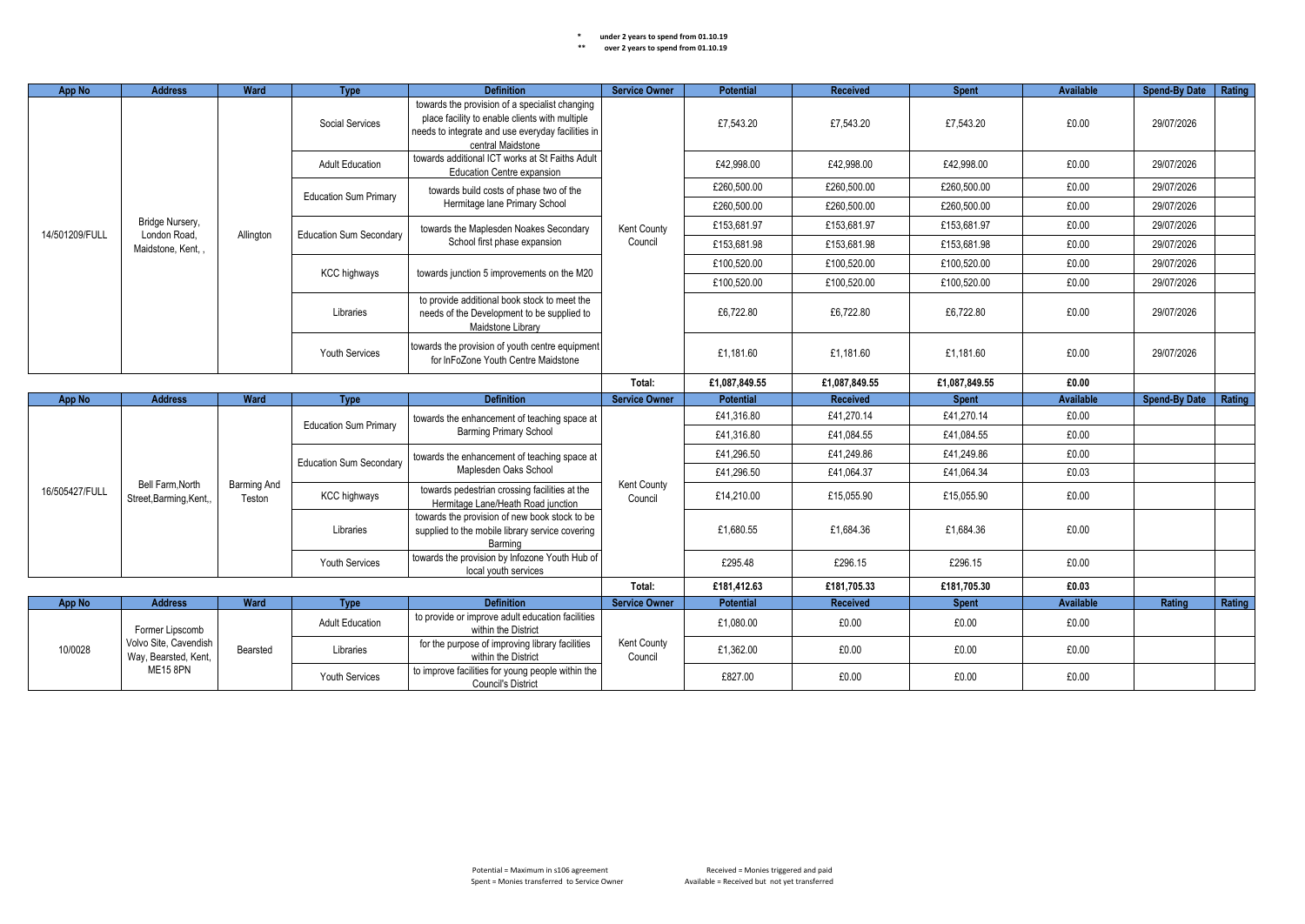|                                             |                                                                                                                                                      |                                            |                                                                                             | for the purpose of making enhancements to                                                                      |                        | £59,024.00       | £0.00           | £0.00        | £0.00     |                      |        |
|---------------------------------------------|------------------------------------------------------------------------------------------------------------------------------------------------------|--------------------------------------------|---------------------------------------------------------------------------------------------|----------------------------------------------------------------------------------------------------------------|------------------------|------------------|-----------------|--------------|-----------|----------------------|--------|
| Roundwell Park, Land<br>To The NW of Sutton |                                                                                                                                                      | <b>Education Sum Primary</b>               | teaching space at South Borough Primary<br>School                                           |                                                                                                                | £59,024.00             | £0.00            | £0.00           | £0.00        |           |                      |        |
|                                             |                                                                                                                                                      |                                            |                                                                                             | second phase expansion of Maplesden Noakes                                                                     |                        | £58.995.00       | £0.00           | £0.00        | £0.00     |                      |        |
| 14/504795/FULL                              |                                                                                                                                                      |                                            | <b>Education Sum Secondary</b>                                                              | Secondary School                                                                                               | Kent County            | £58,995.00       | £0.00           | £0.00        | £0.00     |                      |        |
|                                             | Street. Bearsted. Kent.                                                                                                                              | Bearsted                                   | Libraries                                                                                   | towards additional book stock and services to                                                                  | Council                | £1,200.40        | £0.00           | £0.00        | £0.00     |                      |        |
|                                             |                                                                                                                                                      |                                            |                                                                                             | be provided at Bearsted Library                                                                                |                        | £1,200.40        | £0.00           | £0.00        | £0.00     |                      |        |
|                                             |                                                                                                                                                      |                                            | <b>Youth Services</b>                                                                       | towards the Infozone Youth Hub                                                                                 |                        | £794.50          | £0.00           | £0.00        | £0.00     |                      |        |
|                                             |                                                                                                                                                      |                                            |                                                                                             |                                                                                                                |                        | £794.50          | £0.00           | £0.00        | £0.00     |                      |        |
|                                             |                                                                                                                                                      |                                            |                                                                                             |                                                                                                                | Total:                 | £243,296.80      | £0.00           | £0.00        | £0.00     |                      |        |
| App No                                      | <b>Address</b>                                                                                                                                       | Ward                                       | Type                                                                                        | <b>Definition</b>                                                                                              | <b>Service Owner</b>   | <b>Potential</b> | <b>Received</b> | <b>Spent</b> | Available | <b>Spend-By Date</b> | Rating |
| 15/509961/FULL                              | Land At Church Street<br>And, Heath<br>Road, Boughton<br>Monchelsea.Kent.                                                                            | Boughton<br>Monchelsea And<br>Chart Sutton | Libraries                                                                                   | additional library books required to meet the<br>need generated by the new residents                           | Kent County<br>Council | £1,968.00        | £2.095.96       | £0.00        | £2.095.96 | n/a                  |        |
|                                             |                                                                                                                                                      |                                            | Social Services                                                                             | provision of portable equipment for the new<br>learners for use in Maidstone area                              |                        | £2.609.20        | £0.00           | £0.00        | £0.00     |                      |        |
|                                             | Lyewood Farm,                                                                                                                                        |                                            | <b>Education Sum Primary</b>                                                                | permanent expansion or improvement to                                                                          |                        | £132.544.50      | £0.00           | £0.00        | £0.00     |                      |        |
|                                             | Green Lane.<br>Boughton<br>Boughton Monchelsea,<br>18/502683/FULL<br>Monchelsea And<br>Maidstone.<br><b>Chart Sutton</b><br>Kent,<br><b>ME17 4LD</b> |                                            | primary education facilities in boughton<br>monchelsea and/or other schools within a 3 mile |                                                                                                                | £132,544.50            | £0.00            | £0.00           | £0.00        |           |                      |        |
|                                             |                                                                                                                                                      |                                            | Libraries                                                                                   | provision of additional book stock and library<br>services                                                     | Kent County<br>Council | £4,081.34        | £0.00           | £0.00        | £0.00     |                      |        |
|                                             |                                                                                                                                                      |                                            | Social Services                                                                             | improvement works for Boughton Monchelsea<br>village hall                                                      |                        | £5,402.60        | £0.00           | £0.00        | £0.00     |                      |        |
|                                             |                                                                                                                                                      |                                            | Youth Services                                                                              | additional equipment and sessions for the<br>Maidstone outreach youth centre                                   |                        | £721.00          | £0.00           | £0.00        | £0.00     |                      |        |
|                                             |                                                                                                                                                      |                                            |                                                                                             |                                                                                                                | Total:                 | £279,871.14      | £2.095.96       | £0.00        | £2.095.96 |                      |        |
| App No                                      | <b>Address</b>                                                                                                                                       | Ward                                       | Type                                                                                        | <b>Definition</b>                                                                                              | <b>Service Owner</b>   | <b>Potential</b> | <b>Received</b> | <b>Spent</b> | Available | <b>Spend-By Date</b> | Rating |
| 14/500290/FULL                              | The Maidstone Studios.<br>Vinters Business Park.<br>New Cut Road.<br>Maidstone, Kent, ME14<br>5NZ,                                                   | Boxley                                     | <b>Education Sum Primary</b>                                                                | towards the provision of ICT Equipment at St<br>John's Primary School Provender Way<br>Maidstone Kent ME14 5TZ | Kent County<br>Council | £10.732.00       | £11.412.43      | £11.412.43   | £0.00     | 07/08/2027           |        |
|                                             |                                                                                                                                                      |                                            |                                                                                             |                                                                                                                | Total:                 | £10,732.00       | £11.412.43      | £11,412.43   | £0.00     |                      |        |
| <b>App No</b>                               | <b>Address</b>                                                                                                                                       | Ward                                       | Type                                                                                        | <b>Definition</b>                                                                                              | <b>Service Owner</b>   | Potential        | <b>Received</b> | <b>Spent</b> | Available | <b>Spend-By Date</b> | Rating |
|                                             |                                                                                                                                                      |                                            | Social Services                                                                             | provision of Adult Education facilities at the new<br>Maidstone Library and History Centre                     |                        | £2,340.00        | £0.00           | £0.00        | £0.00     |                      |        |
| 10/0777                                     | 81. London Road.<br>Maidstone, Kent, ME16<br>0DU                                                                                                     | Bridge                                     | Libraries                                                                                   | means the provision of library facilities at the<br>new Maidstone Library and History Centre                   | Kent County<br>Council | £2,951.00        | £0.00           | £0.00        | £0.00     |                      |        |
|                                             |                                                                                                                                                      |                                            | Youth Services                                                                              | means the provision of Youth and Community<br>facilities at the Maidstone 'InfoZone' youth<br>premises         |                        | £2,687.75        | £0.00           | £0.00        | £0.00     |                      |        |
|                                             | 10, Buckland Road                                                                                                                                    |                                            | Libraries                                                                                   | towards additional book stock;                                                                                 | Kent County            | £860.85          | £0.00           | £0.00        | £0.00     |                      |        |
| 11/0348                                     | Maidstone                                                                                                                                            | <b>Bridge</b>                              | Youth Services                                                                              | towards youth workers.                                                                                         | Council                | £398.44          | £0.00           | £0.00        | £0.00     |                      |        |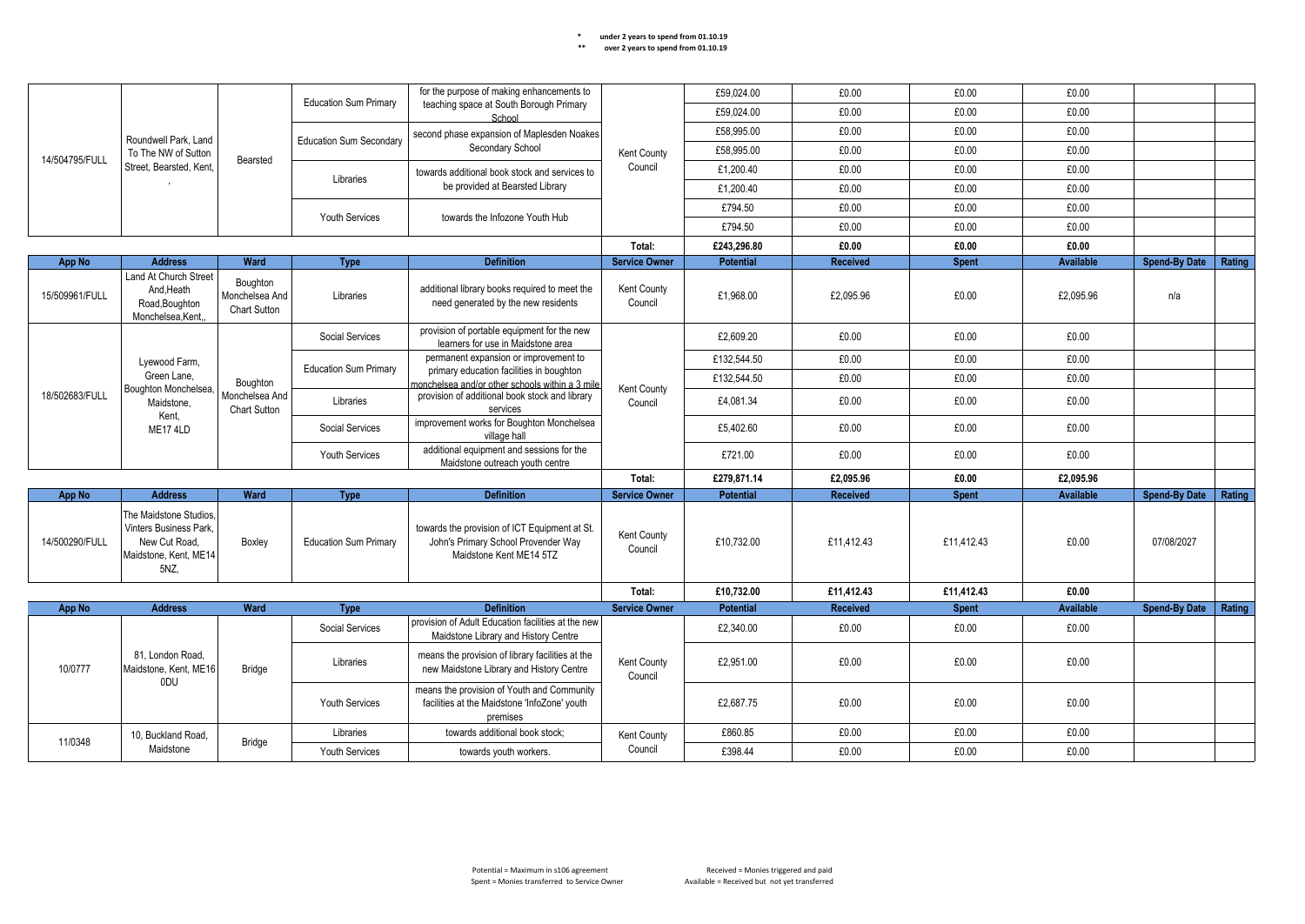|                                                          |                                                                | Social Services | new and expanded facilities and services in<br>Maidstone                |                                                                                                                                                                                                  | £898.18                | £0.00            | £0.00           | £0.00        |                  |                      |        |
|----------------------------------------------------------|----------------------------------------------------------------|-----------------|-------------------------------------------------------------------------|--------------------------------------------------------------------------------------------------------------------------------------------------------------------------------------------------|------------------------|------------------|-----------------|--------------|------------------|----------------------|--------|
| 12/0550                                                  | Somerfield House, 59,<br>London Road.<br>Maidstone, Kent, ME16 | Bridge          | <b>Adult Education</b>                                                  | means the provision of new/expanded facilities<br>and services at Maidstone Adult Education<br>Centre and through Outreach Community<br>Learning Facilities in Maidstone                         | Kent County<br>Council | £513.24          | £0.00           | £0.00        | £0.00            |                      |        |
|                                                          | 8JH                                                            |                 | Libraries                                                               | additional library facilities and services at<br>Maidstone Library                                                                                                                               |                        | £2.920.34        | £0.00           | £0.00        | £0.00            |                      |        |
|                                                          |                                                                |                 | <b>Youth Services</b>                                                   | additional staff and equipment for Maidstone<br>Borough Youth Outreach Services                                                                                                                  |                        | £186.59          | £0.00           | £0.00        | £0.00            |                      |        |
|                                                          |                                                                |                 | Social Services                                                         | not specified in deed                                                                                                                                                                            |                        | £1,713.61        | £1.767.16       | £1,767.16    | £0.00            | 18/05/2026           |        |
| 13/0941                                                  | 22, Tonbridge Road,<br>Maidstone, Kent, ME16                   | <b>Bridge</b>   | <b>Adult Education</b>                                                  | not specified in deed                                                                                                                                                                            | Kent County            | £1,062.22        | £1.095.41       | £1.095.41    | £0.00            | 18/05/2026           |        |
|                                                          | 8RT                                                            |                 | <b>Education Sum Primary</b>                                            | not specified in deed                                                                                                                                                                            | Council                | £30,000.00       | £30,937.50      | £30,937.50   | £0.00            | 18/05/2026           |        |
|                                                          |                                                                |                 | Libraries                                                               | not specified in deed                                                                                                                                                                            |                        | £3,198.07        | £3.298.01       | £3,298.01    | £0.00            | 18/05/2026           |        |
|                                                          |                                                                |                 | <b>Adult Education</b>                                                  | provision and/or extension of adult education<br>centres and/or outreach community learning<br>facilities local to the Development                                                               |                        | £1.982.49        | £1.982.49       | £1.982.49    | £0.00            | 01/07/2026           |        |
|                                                          |                                                                |                 | <b>Education Sum Primary</b>                                            | means the provision of new primary school<br>facilities within a two mile radius                                                                                                                 |                        | £95,008.28       | £97,008.00      | £97,008.00   | £0.00            | 01/07/2026           |        |
|                                                          | Buckland Hill Car Park.                                        |                 | <b>Education Sum Secondary</b>                                          | means the provision of an extension to<br>secondary school facilities                                                                                                                            | Kent County<br>Council | £27.709.02       | £27,709.02      | £27,709.02   | £0.00            | 01/07/2026           |        |
| 13/1213                                                  | Buckland Hill.<br>Maidstone, Kent, ME16<br>0YN                 | <b>Bridge</b>   | Libraries                                                               | provision of additional bookstock and services<br>at local libraries serving the Development.                                                                                                    |                        | £4,696.28        | £4,696.28       | £4,696.28    | £0.00            | 01/07/2026           |        |
|                                                          |                                                                |                 | Social Services                                                         | towards the provision of new or expanded social<br>care facilities including changing place facilities,<br>assistive technology, a health care assessment<br>suite and integrated dementia care. |                        | £3.039.29        | £3.103.26       | £3.103.26    | £0.00            | 01/07/2026           |        |
|                                                          |                                                                |                 | <b>Youth Services</b>                                                   | towards the provision of additional youth<br>services in the Borough.                                                                                                                            |                        | £536.76          | £548.01         | £548.01      | £0.00            | 01/07/2026           |        |
|                                                          |                                                                |                 |                                                                         |                                                                                                                                                                                                  | Total:                 | £182,702.41      | £172,145.14     | £172,145.14  | £0.00            |                      |        |
| App No                                                   | <b>Address</b>                                                 | Ward            | <b>Type</b>                                                             | <b>Definition</b>                                                                                                                                                                                | <b>Service Owner</b>   | <b>Potential</b> | <b>Received</b> | <b>Spent</b> | <b>Available</b> | <b>Spend-By Date</b> | Rating |
|                                                          | Land At Londis Store &<br>Bird In Hand P.H                     | Coxheath And    | Libraries                                                               | for the improvement of the existing library stock<br>in the Locality                                                                                                                             | Kent County            | £576.32          | £641.36         | £0.00        | £641.36          | 13/03/2029           | $***$  |
| 10/0992<br>Heath Road, Coxheath<br>Maidstone, Kent, ME17 | Hunton                                                         | Youth Services  | for the provision of youth and community<br>workers within the Locality | Council                                                                                                                                                                                          | £557.81                | £620.76          | £0.00           | £620.76      | 13/03/2029       | $***$                |        |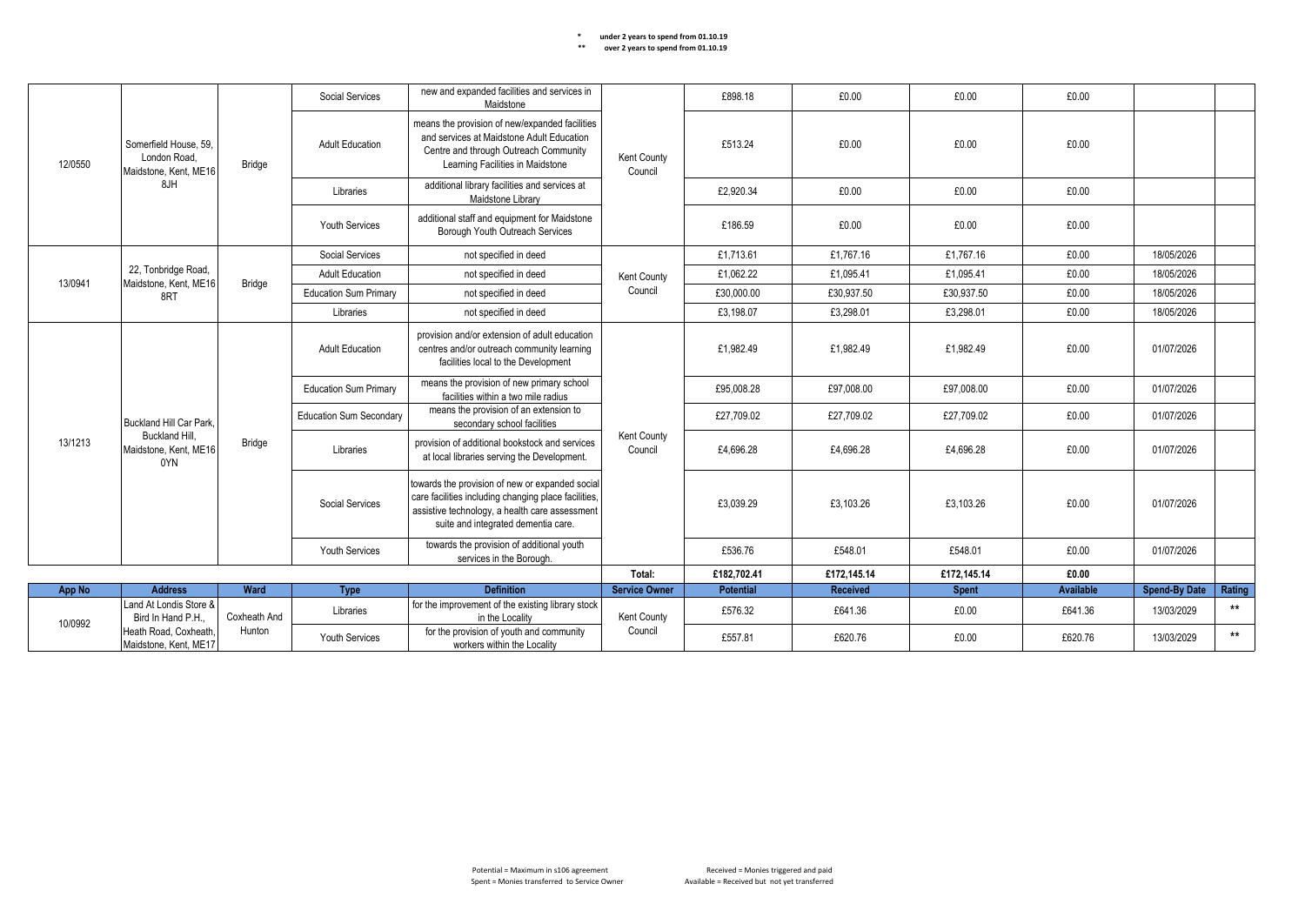|         | <b>Adult Education</b><br><b>Education Sum Primary</b>     | towards enhancements to St Faiths Adult<br>Education Centre St Faiths Street Maidstone or<br>£1.688.32<br>for such other purposes for the benefit of the<br>Development as otherwise agreed in writing<br>towards the enhancement of Coxheath Primary |                                                                                                                                                                                                     |                                                                                                                                                                                                                                                                    | £0.00                  | £0.00       | £0.00       |         |             |            |       |
|---------|------------------------------------------------------------|-------------------------------------------------------------------------------------------------------------------------------------------------------------------------------------------------------------------------------------------------------|-----------------------------------------------------------------------------------------------------------------------------------------------------------------------------------------------------|--------------------------------------------------------------------------------------------------------------------------------------------------------------------------------------------------------------------------------------------------------------------|------------------------|-------------|-------------|---------|-------------|------------|-------|
|         |                                                            |                                                                                                                                                                                                                                                       |                                                                                                                                                                                                     |                                                                                                                                                                                                                                                                    |                        | £64.926.40  | £0.00       | £0.00   | £0.00       |            |       |
|         |                                                            |                                                                                                                                                                                                                                                       |                                                                                                                                                                                                     | School situated in Stockett Lane Coxheath<br>Maidstone or for such other purposes for the                                                                                                                                                                          |                        | £64,926.40  | £0.00       | £0.00   | £0.00       |            |       |
|         |                                                            |                                                                                                                                                                                                                                                       |                                                                                                                                                                                                     | towards the second phase of expansion of the                                                                                                                                                                                                                       |                        | £89,894.90  | £0.00       | £0.00   | £0.00       |            |       |
|         |                                                            |                                                                                                                                                                                                                                                       | <b>Education Sum Secondary</b>                                                                                                                                                                      | Cornwallis Academy situated in Hubbards Lane<br>Maidstone or for such other purposes for the                                                                                                                                                                       |                        | £89.894.90  | £0.00       | £0.00   | £0.00       |            |       |
|         | Land North of Heath<br>Road.                               | Coxheath And                                                                                                                                                                                                                                          | <b>KCC Highways</b>                                                                                                                                                                                 | towards funding highway improvements to<br>Linton Crossroads Junction of the B2163 and<br>A229 or for such other similar purposes for the<br>benefit of the Development                                                                                            | Kent County            | £82.500.00  | £0.00       | £0.00   | £0.00       |            |       |
| 13/1979 | Coxheath.<br>Maidstone.<br><b>ME17 4TB</b>                 | Hunton                                                                                                                                                                                                                                                | Libraries                                                                                                                                                                                           | towards additional book stock to Coxheath<br>Library or for such other purposes for the benefit<br>of the Development as the Owner and the<br>County Council may otherwise agree in writing                                                                        | Council                | £2.640.87   | £0.00       | £0.00   | £0.00       |            |       |
|         |                                                            |                                                                                                                                                                                                                                                       | towards the provision of new Changing Places<br>public toilet facilities in Sessions House County<br>Social Services<br>Square Maidstone for disabled persons or for<br>such other similar purposes |                                                                                                                                                                                                                                                                    |                        | £3.495.80   | £0.00       | £0.00   | £0.00       |            |       |
|         |                                                            |                                                                                                                                                                                                                                                       | <b>Youth Services</b>                                                                                                                                                                               | towards youth equipment required for the new<br>residents of the Development which is to be<br>supplied to youth workers and organisations<br>covering the Parish of Coxheath or for such<br>other purposes for the benefit of the<br>Development                  |                        | £466.69     | £0.00       | £0.00   | £0.00       |            |       |
| 13/2008 | Linden Farm. Stockett<br>Lane, East Farleigh,              | Coxheath And                                                                                                                                                                                                                                          | <b>Education Sum Primary</b>                                                                                                                                                                        | towards the enhancement of Coxheath Primary<br>School.                                                                                                                                                                                                             | Kent County            | £119,067.60 | £119,067.60 | £0.00   | £119,067.60 | 08/01/2023 | $***$ |
|         | Maidstone, Kent, ME15<br>0QD                               | Hunton                                                                                                                                                                                                                                                | <b>Education Sum Secondary</b>                                                                                                                                                                      | towards Phase 2 of the expansion of Cornwallis<br>School                                                                                                                                                                                                           | Council                | £119.067.60 | £119.067.60 | £0.00   | £119.067.60 | 08/01/2023 | $**$  |
| 14/0043 | Londis Fareways,                                           | Coxheath And                                                                                                                                                                                                                                          | <b>Education Sum Primary</b>                                                                                                                                                                        | towards the costs of the construction of a new                                                                                                                                                                                                                     | Kent County            | £576.32     | £641.36     | £641.36 | £0.00       | 13/03/2029 |       |
|         | Heath Road, Coxheath,<br>Kent MF17 4FH                     | Hunton                                                                                                                                                                                                                                                |                                                                                                                                                                                                     | modular building containing two classrooms,<br>toilets and as sociated storage space at                                                                                                                                                                            | Council                | £557.81     | £620.76     | £620.76 | £0.00       | 13/03/2029 |       |
|         |                                                            |                                                                                                                                                                                                                                                       | <b>Education Sum Secondary</b>                                                                                                                                                                      | towards the costs of phase 1 of the expansion                                                                                                                                                                                                                      |                        | £84.994.56  | £0.00       | £0.00   | £0.00       |            |       |
|         |                                                            |                                                                                                                                                                                                                                                       |                                                                                                                                                                                                     | of education provision at Cornwallis School<br>through provisions of additional classroom&                                                                                                                                                                         |                        | £84,994.56  | £0.00       | £0.00   | £0.00       |            |       |
|         |                                                            |                                                                                                                                                                                                                                                       | <b>KCC Highways</b>                                                                                                                                                                                 | towards the costs of highway improvements at<br>the junction of the A229 and B2163 (Linton                                                                                                                                                                         |                        | £84.952.80  | £0.00       | £0.00   | £0.00       |            |       |
|         |                                                            |                                                                                                                                                                                                                                                       |                                                                                                                                                                                                     | Crossroads) to mitigate the impact of the                                                                                                                                                                                                                          |                        | £84.952.80  | £0.00       | £0.00   | £0.00       |            |       |
|         |                                                            |                                                                                                                                                                                                                                                       | Libraries                                                                                                                                                                                           | towards book stock at Coxheath library                                                                                                                                                                                                                             |                        | £86,250.00  | £0.00       | £0.00   | £0.00       |            |       |
| 14/0566 | Land South Of. Heath<br>Road, Coxheath, Kent.<br>ME17 4PB. | Coxheath And<br>Hunton                                                                                                                                                                                                                                | Youth Services                                                                                                                                                                                      | towards the costs of improving youth service<br>facilities local to the development specifically by<br>supplying IT and sports equipment to meet the<br>demand of additional youth attendees from this<br>Development to Infozone Youth Hub for use in<br>Coxheath | Kent County<br>Council | £86,250.00  | £0.00       | £0.00   | £0.00       |            |       |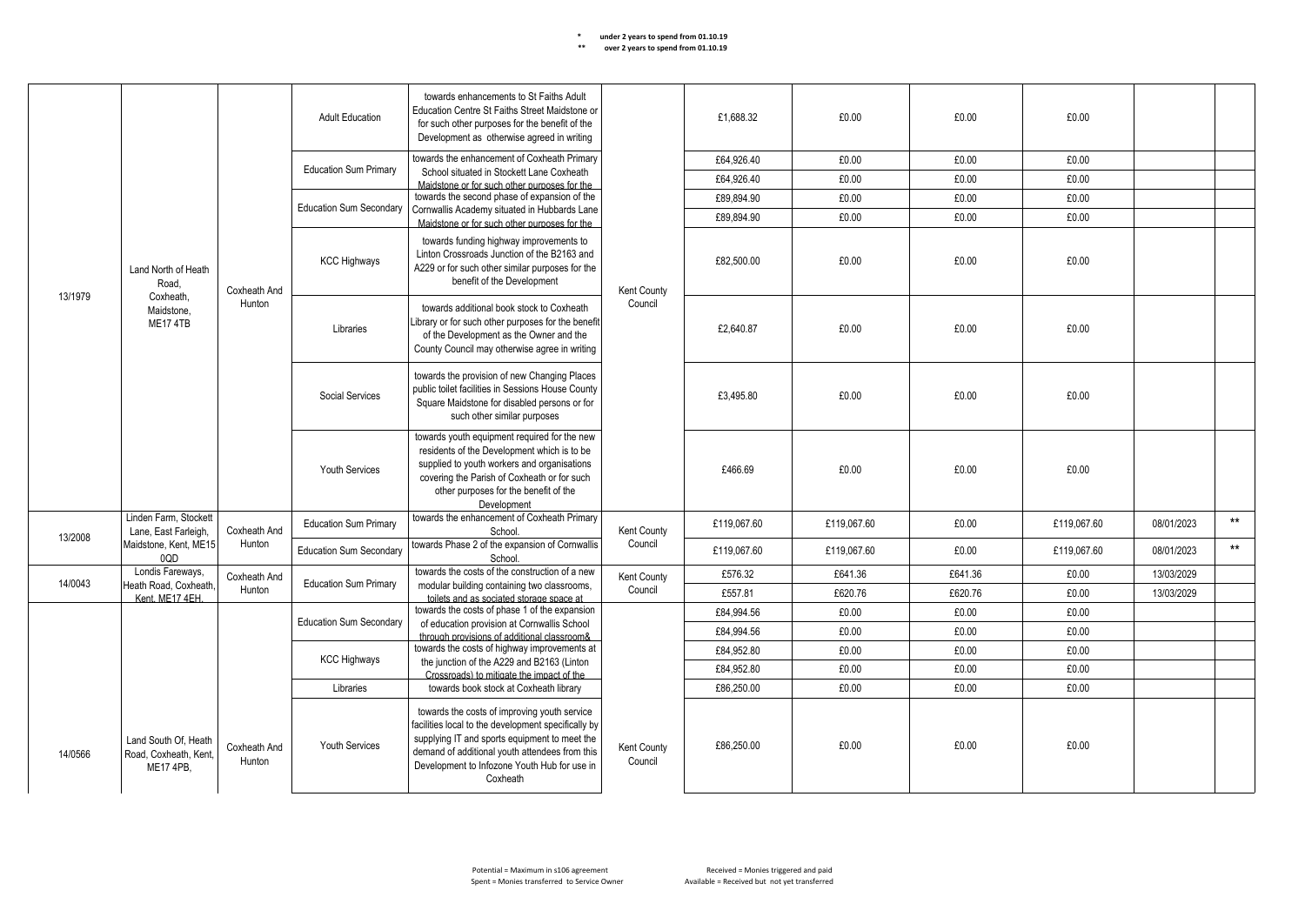## **\* under 2 years to spend from 01.10.19** Kent County **\*\* over 2 years to spend from 01.10.19** Council

|                                                                    |                                                          |                              | Libraries                                                                                                   | towards book stock at Coxheath library                                                                                                                                                                                                                             |                        | £1,172.16   | £0.00       | £0.00   | £0.00       |            |       |
|--------------------------------------------------------------------|----------------------------------------------------------|------------------------------|-------------------------------------------------------------------------------------------------------------|--------------------------------------------------------------------------------------------------------------------------------------------------------------------------------------------------------------------------------------------------------------------|------------------------|-------------|-------------|---------|-------------|------------|-------|
|                                                                    |                                                          |                              | <b>Youth Services</b>                                                                                       | towards the costs of improving youth service<br>facilities local to the development specifically by<br>supplying IT and sports equipment to meet the<br>demand of additional youth attendees from this<br>Development to Infozone Youth Hub for use in<br>Coxheath |                        | £607.68     | £0.00       | £0.00   | £0.00       |            |       |
|                                                                    |                                                          |                              | Social Services                                                                                             | towards project central Maidstone Changing<br>Places Facility                                                                                                                                                                                                      |                        | £6.991.60   | £6.991.60   | £0.00   | £6.991.60   | 27/06/2022 | $***$ |
|                                                                    |                                                          |                              | <b>Adult Education</b>                                                                                      | towards new IT equipment to St Faiths Adult<br><b>Education Centre in Maidstone</b>                                                                                                                                                                                |                        | £3,376.63   | £3,376.63   | £0.00   | £3,376.63   | 27/06/2022 | $***$ |
|                                                                    |                                                          |                              | <b>Education Sum Primary</b>                                                                                | towards the enhancement of Coxheath Primary                                                                                                                                                                                                                        |                        | £118.638.24 | £118.638.24 | £0.00   | £118.638.24 | 27/06/2022 | $***$ |
|                                                                    | Land North Of, Heath<br>14/0836<br>Road, Coxheath, Kent, |                              |                                                                                                             | School                                                                                                                                                                                                                                                             |                        | £118,638.24 | £118,638.24 | £0.00   | £118,638.24 | 27/06/2022 | $***$ |
|                                                                    |                                                          |                              |                                                                                                             | towards the second phase of the expansion of                                                                                                                                                                                                                       |                        | £118,579.95 | £118,579.95 | £0.00   | £118,579.95 | 27/06/2022 | $***$ |
|                                                                    |                                                          | Coxheath And<br>Hunton       | <b>Education Sum Secondary</b>                                                                              | Cornwallis Academy                                                                                                                                                                                                                                                 | Kent County<br>Council | £118,579.95 | £118,579.95 | £0.00   | £118,579.95 | 27/06/2022 | $***$ |
|                                                                    |                                                          |                              |                                                                                                             | towards highway works at the junction of the<br>A229 and B2163 (Linton Crossroads) to mitigate<br>the impact of the Development                                                                                                                                    |                        | £82,500.00  | £82,500.00  | £0.00   | £82,500.00  | 27/06/2022 | $***$ |
|                                                                    |                                                          |                              | <b>KCC Highways</b>                                                                                         |                                                                                                                                                                                                                                                                    |                        | £82.500.00  | £88,448.28  | £0.00   | £88,448.28  | 27/04/2023 | $***$ |
|                                                                    |                                                          |                              | Libraries                                                                                                   | towards additional bookstock at Coxheath<br>Library and which serves the Development                                                                                                                                                                               |                        | £5.281.74   | £5.281.74   | £0.00   | £5.281.74   | 27/06/2022 | $***$ |
| Vicarage Field At<br>Wares Farm.<br>16/505401/FULL<br>Linton Hill, |                                                          | <b>Youth Services</b>        | towards additional staff and equipment for<br>Maidstone Street Based youth service attending<br>at Coxheath |                                                                                                                                                                                                                                                                    | £933.38                | £933.38     | £0.00       | £933.38 | 27/06/2022  | $***$      |       |
|                                                                    | Coxheath And                                             | <b>Education Sum Primary</b> | means enhancement of Boughton Monchelsea<br><b>Primary Scool</b>                                            | Kent County<br>Council                                                                                                                                                                                                                                             | £30,692.48             | £0.00       | £0.00       | £0.00   |             |            |       |
|                                                                    | Linton,<br>Kent                                          | Hunton                       | Libraries                                                                                                   | means additional bookstock required for the<br>mobile library attending Linton                                                                                                                                                                                     | Kent County<br>Council | £624.21     | £0.00       | £0.00   | £0.00       |            |       |
| 16/506648/HYBRID                                                   | Land South Of, Heath<br>Road.Coxheath.Kent.M<br>E17 4PB. | Coxheath And<br>Hunton       | <b>KCC Highways</b>                                                                                         | Highway improvement works at Linton<br>Crossroad at the junction of the A229 and<br>B2163                                                                                                                                                                          | Kent County<br>Council | £105,000.00 | £105.658.31 | £0.00   | £105.658.31 | 01/03/2023 | $***$ |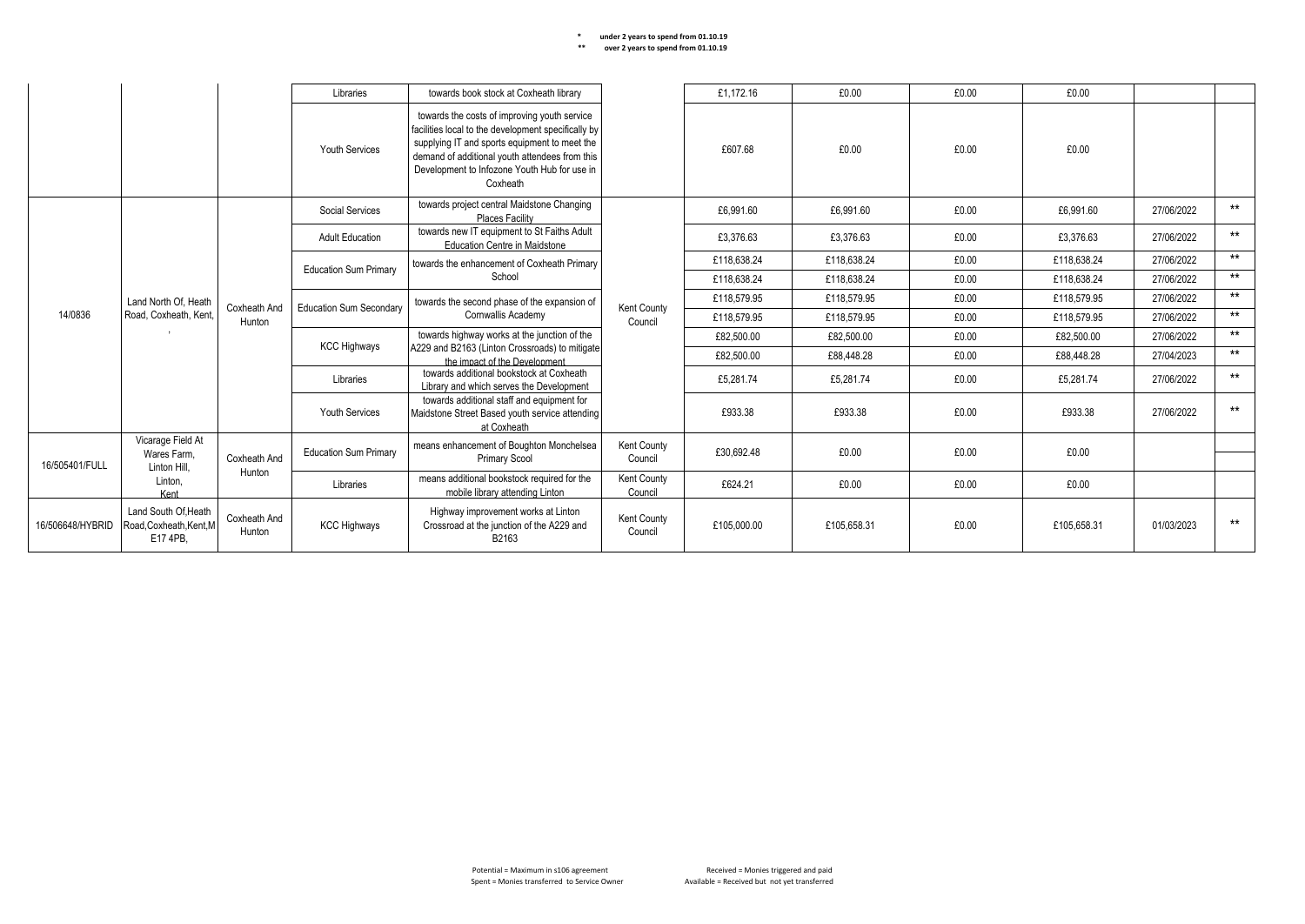| Land South Of.<br>Redwall Lane.                                                                                   |                                | <b>KCC Highways</b> | towards the Traffic Displacement Mitigation                                                                                              |                                                                                                                                                                                                                | £10.000.00             | £0.00            | £0.00           | £0.00        |                  |                      |        |
|-------------------------------------------------------------------------------------------------------------------|--------------------------------|---------------------|------------------------------------------------------------------------------------------------------------------------------------------|----------------------------------------------------------------------------------------------------------------------------------------------------------------------------------------------------------------|------------------------|------------------|-----------------|--------------|------------------|----------------------|--------|
|                                                                                                                   |                                | Coxheath And        | <b>KCC Highways</b>                                                                                                                      | For Design of capacity improvements                                                                                                                                                                            | Kent County            | £160,000.00      | £161,412.60     | £0.00        | £161,412.60      | 09/02/2023           | $***$  |
| 16/508659/FULL                                                                                                    | Linton.                        | Hunton              | <b>KCC Highways</b>                                                                                                                      | To appraise developer's traffic survey                                                                                                                                                                         | Council                | £1,000.00        | £1,008.83       | £0.00        | £1,008.83        | 09/02/2023           | $***$  |
|                                                                                                                   | Kent                           |                     | Public Transport<br>Contribution                                                                                                         | <b>Bus Stop relocation</b>                                                                                                                                                                                     |                        | £100,000.00      | £0.00           | £0.00        | £0.00            |                      |        |
|                                                                                                                   |                                |                     | <b>Adult Education</b>                                                                                                                   | to be used for portable equipment within the<br>vicinity of the Development                                                                                                                                    |                        | £6,447.00        | £0.00           | £0.00        | £0.00            |                      |        |
|                                                                                                                   |                                |                     |                                                                                                                                          |                                                                                                                                                                                                                |                        | £167.031.00      | £172.953.05     | £172.953.05  | £0.00            | 21/03/2024           |        |
|                                                                                                                   |                                |                     | <b>Education Sum Primary</b>                                                                                                             | for the permanent expansion to 2FE of South<br>Borough Primary School                                                                                                                                          |                        | £167,031.00      | £0.00           | £0.00        | £0.00            |                      |        |
|                                                                                                                   |                                |                     |                                                                                                                                          |                                                                                                                                                                                                                |                        | £334.062.00      | £0.00           | £0.00        | £0.00            |                      |        |
|                                                                                                                   |                                |                     |                                                                                                                                          |                                                                                                                                                                                                                |                        | £237,159.90      | £0.00           | £0.00        | £0.00            |                      |        |
|                                                                                                                   |                                |                     | <b>Education Sum Secondary</b>                                                                                                           | towards Phase 2 expansion works at Maidstone<br>Grammar School                                                                                                                                                 |                        | £118,579.95      | £122,784.18     | £122,784.18  | £0.00            | 21/03/2024           |        |
|                                                                                                                   | Site H1 (60),<br>Forstal Lane, | Coxheath And        |                                                                                                                                          |                                                                                                                                                                                                                | Kent County            | £118,579.95      | £0.00           | £0.00        | £0.00            |                      |        |
| 17/502072/OUT                                                                                                     | Coxheath,<br>Kent              | Hunton              | <b>KCC Highways</b>                                                                                                                      | Highways Works means Linton crossroads<br>improvements                                                                                                                                                         | Council                | £315,000.00      | £326,168.27     | £326,168.27  | £0.00            | 21/03/2024           |        |
|                                                                                                                   |                                |                     | <b>KCC Highways</b>                                                                                                                      | means the provision or enhancement of the bus<br>services to and from the development to provide<br>a late night bus service to the development<br>occupiers                                                   |                        | £100,000.00      | £0.00           | £0.00        | £0.00            |                      |        |
|                                                                                                                   |                                |                     | Libraries                                                                                                                                | for additional book stock at Coxheath Library                                                                                                                                                                  |                        | £10,084.20       | £0.00           | £0.00        | £0.00            |                      |        |
|                                                                                                                   |                                |                     | <b>Youth Services</b>                                                                                                                    | towards Coxheath youth workers and other<br>such organisations within the locality of the<br>development                                                                                                       |                        | £1,782.90        | £0.00           | £0.00        | £0.00            |                      |        |
|                                                                                                                   |                                |                     |                                                                                                                                          |                                                                                                                                                                                                                | Total:                 | £3,794,106.62    | £1,792,612.69   | £623,167.62  | £1,169,445.07    |                      |        |
| App No                                                                                                            | <b>Address</b>                 | Ward                | <b>Type</b>                                                                                                                              | <b>Definition</b>                                                                                                                                                                                              | <b>Service Owner</b>   | <b>Potential</b> | <b>Received</b> | <b>Spent</b> | <b>Available</b> | <b>Spend-By Date</b> | Rating |
|                                                                                                                   |                                |                     | <b>Adult Education</b>                                                                                                                   | means the provision of adult educational<br>facilities within the borough of Maidstone<br>including new and expanded facilities and<br>classes at Maidstone Adult Education and<br>Outreach Community Learning |                        | £10,745.00       | £0.00           | £0.00        | £0.00            |                      |        |
|                                                                                                                   |                                |                     | <b>Education Sum Primary</b>                                                                                                             | means the land acquisition and build costs of a<br>new primary school local to the development                                                                                                                 |                        | £586,393.50      | £0.00           | £0.00        | £0.00            |                      |        |
|                                                                                                                   |                                |                     | <b>Education Sum Secondary</b>                                                                                                           | means the provision of secondary education<br>facilities by the extension of an existing<br>secondary school in the Borough of maidstone                                                                       | Kent County<br>Council | £516.206.25      | £0.00           | £0.00        | £0.00            |                      |        |
| (KIMS) Land South Of<br>Kent Institute Of<br>13/1163<br>Medicine And Surgery,<br>Newnham Park.<br>Maidstone, Kent | Detling And<br>Thurnham        | <b>KCC Highways</b> | towards a scheme (including any studies which<br>may be required) to improve and assist traffic<br>flow at Junction 5 of the M2 motorway |                                                                                                                                                                                                                | £44.700.00             | £59.177.73       | £0.00           | £59.177.73   | 27/03/2024       | $***$                |        |
|                                                                                                                   |                                |                     | Libraries                                                                                                                                | means the provision of additional book stock<br>and services at local libraries serving the<br>community                                                                                                       |                        | £16,805.54       | £0.00           | £0.00        | £0.00            |                      |        |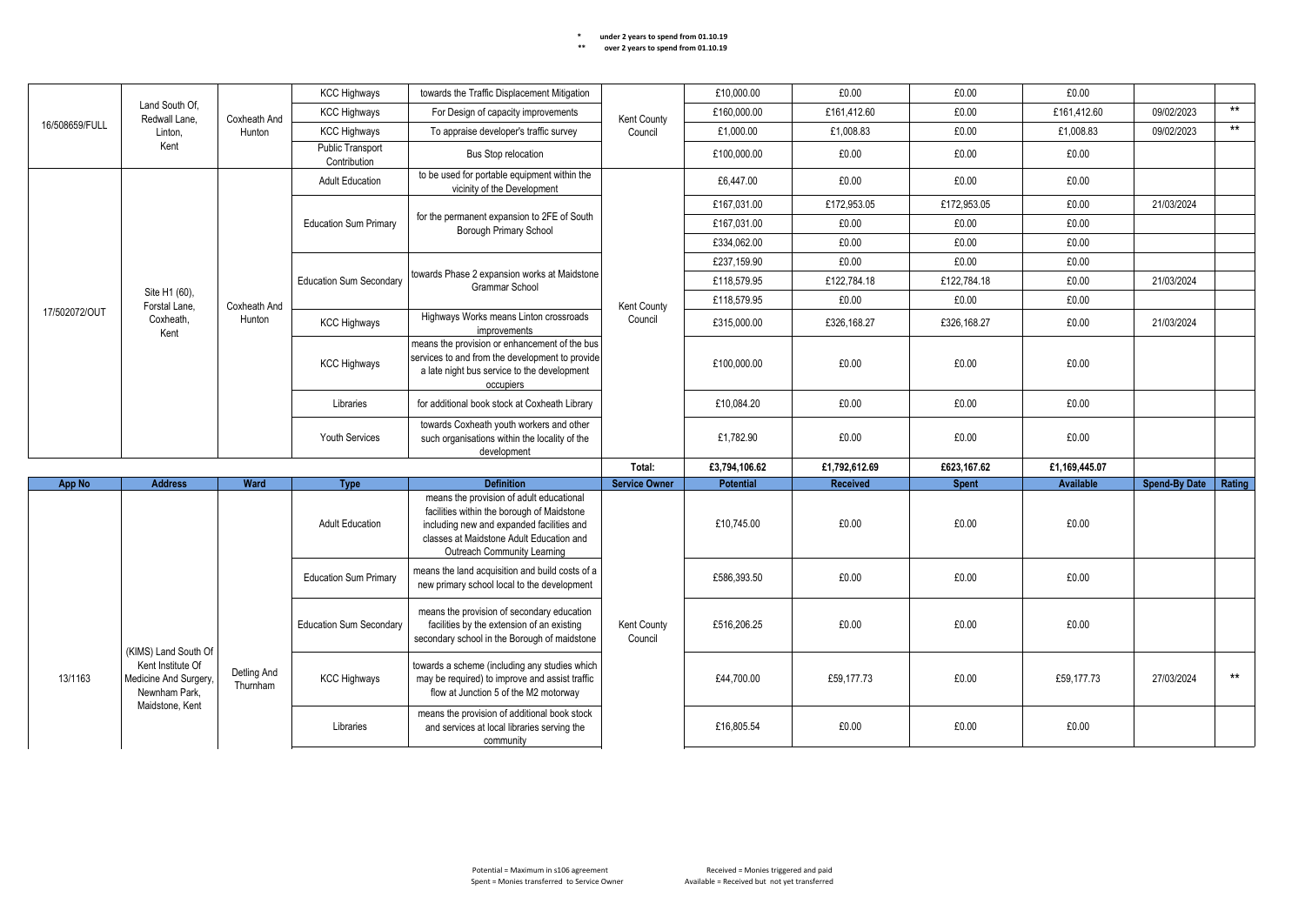|                 |                                         | <b>Youth Services</b>          | means the provision of youth services in<br>Maidstone                                  |                                                                                                                                                                                                                             | £2.954.00              | £0.00            | £0.00      | £0.00        |            |                      |               |
|-----------------|-----------------------------------------|--------------------------------|----------------------------------------------------------------------------------------|-----------------------------------------------------------------------------------------------------------------------------------------------------------------------------------------------------------------------------|------------------------|------------------|------------|--------------|------------|----------------------|---------------|
|                 |                                         |                                | <b>KCC Highways</b>                                                                    | towards appropriate parking control measures<br>to be implemented on residential streets within<br>Grove Green and Vinters Park Estates                                                                                     | Kent Highways          | £20,000.00       | £0.00      | £0.00        | £0.00      |                      |               |
|                 |                                         |                                | Public Transport<br>Contribution                                                       | towards the Bus Extension Scheme and/or the<br>Alternative Bus Extension Scheme                                                                                                                                             |                        | £166,490.00      | £0.00      | £0.00        | £0.00      |                      |               |
|                 |                                         |                                | <b>Community Facility</b>                                                              | enhancements to local community facilities at<br>the Dorothy Goodman Centre (Age UK) at<br>Madginford to ensure full DOA access                                                                                             |                        | £5,388.00        | £0.00      | £0.00        | £0.00      |                      |               |
|                 |                                         |                                | <b>Adult Education</b>                                                                 | means the supply of new Information<br>Technology equipment to St Faiths Adult<br>Education Centre in Maidstone                                                                                                             |                        | £3.175.00        | £0.00      | £0.00        | £0.00      |                      |               |
|                 | Land At Barty Farm,                     |                                | <b>Education Sum Primary</b>                                                           | the expansion of South Borough Primary School<br>by 1 Form of Entry                                                                                                                                                         |                        | £0.00            | £0.00      | £0.00        | £0.00      |                      |               |
| 14/506738/OUT   | Roundwell,<br>Bearsted.<br>Kent         | Detling And<br>Thurnham        | <b>Education Sum Secondary</b>                                                         | fortheSecondPhase ofexpansionof Maplesden<br>Noakes Secondary School                                                                                                                                                        | Kent County<br>Council | £0.00            | £0.00      | £0.00        | £0.00      |                      |               |
|                 |                                         |                                | <b>KCC Highways</b>                                                                    | means improvements at Bearsted Railway<br>Station to promote sustainable access                                                                                                                                             |                        | £15,000.00       | £0.00      | £0.00        | £0.00      |                      |               |
|                 |                                         |                                | Libraries                                                                              | the supply of additional bookstock and<br>moveable shelving at Bearsted Library                                                                                                                                             |                        | £12,709.00       | £0.00      | £0.00        | £0.00      |                      |               |
|                 |                                         |                                | Public Rights of Way                                                                   | means the upgrading of PRoW KH127 to<br>Church Lane                                                                                                                                                                         |                        | £12,330.30       | £0.00      | £0.00        | £0.00      |                      |               |
|                 |                                         |                                | <b>Youth Services</b>                                                                  | means the provision of new furniture for<br>InFoZoNe Youth Centre in Maidstone                                                                                                                                              |                        | £3,178.00        | £0.00      | £0.00        | £0.00      |                      |               |
|                 |                                         |                                |                                                                                        |                                                                                                                                                                                                                             | Total:                 | £1,416,074.59    | £59,177.73 | £0.00        | £59,177.73 |                      |               |
| App No          | <b>Address</b>                          | Ward                           | <b>Type</b>                                                                            | <b>Definition</b>                                                                                                                                                                                                           | <b>Service Owner</b>   | <b>Potential</b> | Received   | <b>Spent</b> | Available  | <b>Spend-By Date</b> | <b>Rating</b> |
|                 |                                         |                                | <b>Community Facility</b>                                                              | Means a building or part of a building to be<br>provided or a stand-alone facility to be used as<br>a community public hall specifically the new<br>community facility in the new school on the<br>Langley Park Development |                        | £37,313.99       | £0.00      | £0.00        | £0.00      |                      |               |
|                 |                                         |                                |                                                                                        | provision of a new primary school at the Langley                                                                                                                                                                            |                        | £451,500.00      | £0.00      | £0.00        | £0.00      |                      |               |
|                 |                                         |                                | <b>Education Sum Primary</b>                                                           | Park development                                                                                                                                                                                                            |                        | £451.500.00      | £0.00      | £0.00        | £0.00      |                      |               |
|                 |                                         |                                | <b>Education Sum Primary</b>                                                           | acquisition of land to provide a new primary<br>school at the Langley Park development                                                                                                                                      |                        | £304,946.50      | £0.00      | £0.00        | £0.00      |                      |               |
| Land At Bicknor |                                         | <b>Education Sum Secondary</b> | acquisition of land to provide a new primary<br>school at the Langley Park development | <b>Kent County</b><br>Council                                                                                                                                                                                               | £304,946.50            | £0.00            | £0.00      | £0.00        |            |                      |               |
| 16/503775/FULL  | Farm, Sutton<br>Road, Langley, Kent, ME | Downswood And<br>Otham         | <b>Education Sum Secondary</b>                                                         | construction of a phase extending the                                                                                                                                                                                       |                        | £266,362.50      | £0.00      | £0.00        | £0.00      |                      |               |
|                 | 17 3NG,                                 |                                |                                                                                        | Cornwallis Academy in Maidstone                                                                                                                                                                                             |                        | £266,362.50      | £0.00      | £0.00        | £0.00      |                      |               |
|                 |                                         |                                | <b>KCC Highways</b>                                                                    | towards improvements to capacity at the<br>junctions of Willington Street/Wallis Avenue and<br>Sutton Road                                                                                                                  |                        | £798,095.00      | £0.00      | £0.00        | £0.00      |                      |               |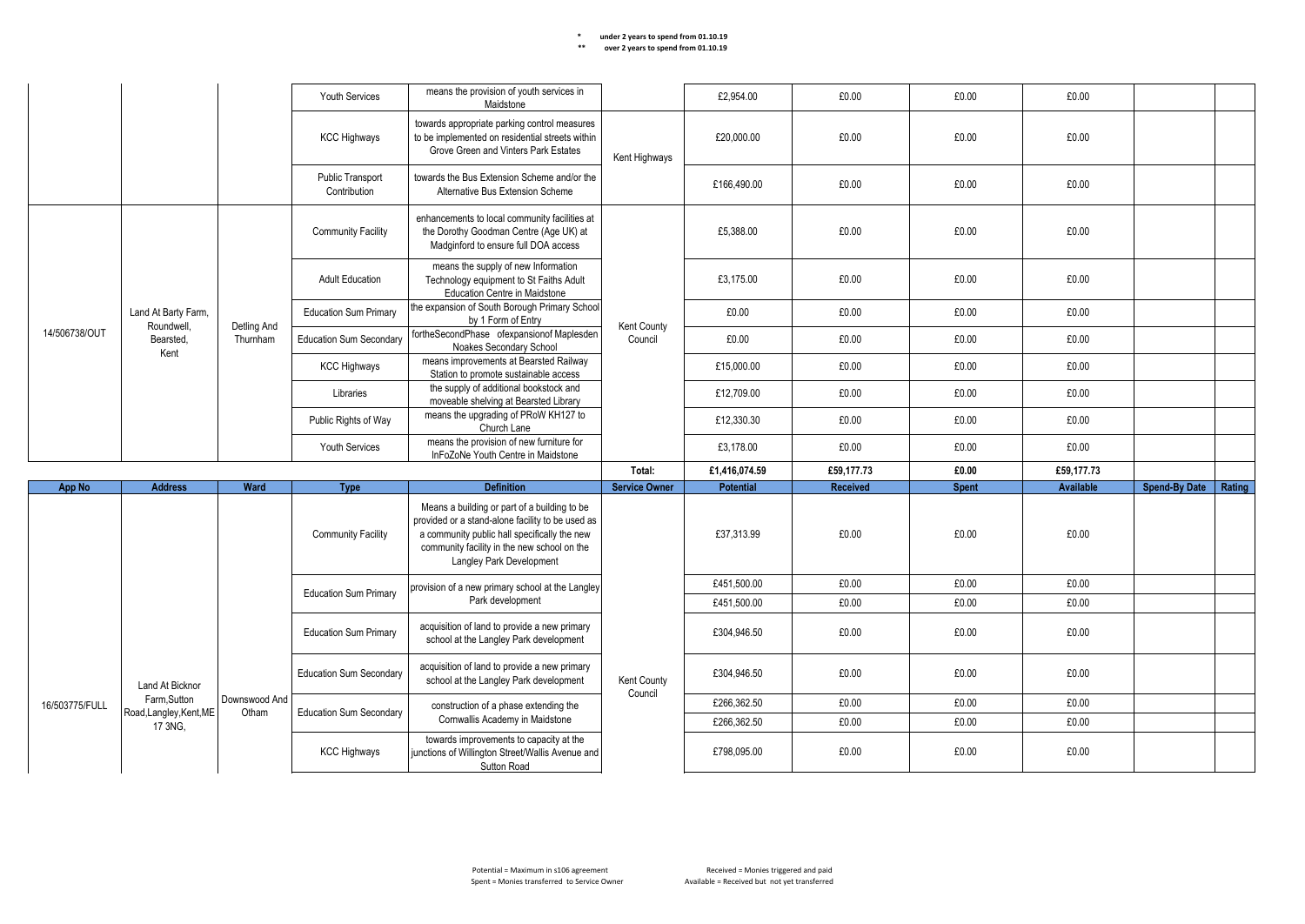#### **KCC Highways** towards the Traffic Displacement Mitigation measures to combat any identified significant adverse traffic flow conditions established by the Monitoring Reports £113.00 £0.00 £0.00 £0.00 Libraries additional service capacity and book stock at Maidstone Library, Kent History and Library Centre and mobile library services visiting the Land £13,013.42 £0.00 £0.00 £0.00 Public Transport **Contribution** improvement of the bus services on routes 12 and 82 out to Bicknor Farm and into the land South of Sutton Road, with the prioritisation of means the works required for the refurbishment at St Faiths Adult Education Centre in Maidstone to provide additional capacity to meet Education Sum Primary | means the construction of Phase 2 of Langley Park Primary School consultation with the appropriate Bus Service Education Sum Primary Fundans the acquisition of land for the primary **Transport** £182,925.00 £0.00 £0.00 £0.00 £182,925.00 £0.00 £0.00 £0.00 17/501449/FULL Land North Of Bicknor Wood, Sutton Road,Maidstone,Kent, Downswood And Otham Adult Education Kent County Council £3,837.50 £3,800.94 £0.00 £3,800.94 06/03/2029 \*\* £3,837.50 £3,785.08 £0.00 £3,785.08 13/09/2024 \*\* £530,596.00 £528,354.78 £0.00 £528,354.78 06/03/2029 \*\* £530,596.00 £528,145.06 £0.00 £528,145.06 13/09/2029 \*\* education facilities £316,090.72 £314,755.57 £0.00 £314,755.57 06/03/2029 \*\* £316,090.72 £314,630.62 £0.00 £314,630.62 13/09/2024 \*\* Education Sum Secondary  $\parallel$  means the third phase of the expansion of the Cornwallis Academy £276,096.60 £275,010.93 £0.00 £275,010.93 06/03/2029 \*\* £276,096.60 £274,821.25 £0.00 £274,821.25 13/09/2029 \*\* KCC Highways Traffic Displacement Contribution £28,250.00 £0.00 £0.00 £0.00 **KCC Highways** Highways works 1 means bus prioritisation measures from the Willington Street junction to the Wheatsheaf junction. Highways work 2 means the number of additional library books which the county council will need to provide to £337,500.00 £338,653.50 £0.00 £338,653.50 06/03/2029 \*\* £736,250.00 £738,766.34 £0.00 £738,766.34 06/03/2029 \*\* Libraries meet the additional demand to borrow library means the improvement of the surface of and future maintenance works to public footpath numbers KM87, KM88 and KM94 adjacent to countries and the land £6,002.50 £5,945.30 £0.00 £5,945.30 06/03/2029 \*\* £6,002.50 £5,920.51 £0.00 £5,920.51 13/09/2024 \*\* Public Rights of Way £31,680.00 £32,126.48 £0.00 £32,126.48 13/09/2024 \*\* Social Services means accessibility improvements to Langley Village Hall and Heather House in Bicknor Road where social care services are delivered by the means the additional equipment required to £6,735.00 £6,670.83 £0.00 £6,670.83 06/03/2029 \*\* £6,735.00 £6,643.00 £0.00 £6,643.00 13/09/2024 \*\* Youth Services support the additional attendees at the Fusion Caf Youth Project arising as a result of the ublic Transport **of the Bus Service Facilities** Transport **Transport** £1,061.25 £1,051.13 £0.00 £1,051.13 06/03/2029 \*\* £1,061.25 £1,046.75 £0.00 £1,046.75 13/09/2024 \*\* Public Transport £224,218.75 £224,985.08 £0.00 £224,985.08 06/03/2029 \*\* £224,218.75 £227,378.75 £0.00 £227,378.75 13/09/2024 \*\* **Total: £7,122,960.05 £3,832,491.90 £0.00 £3,832,491.90**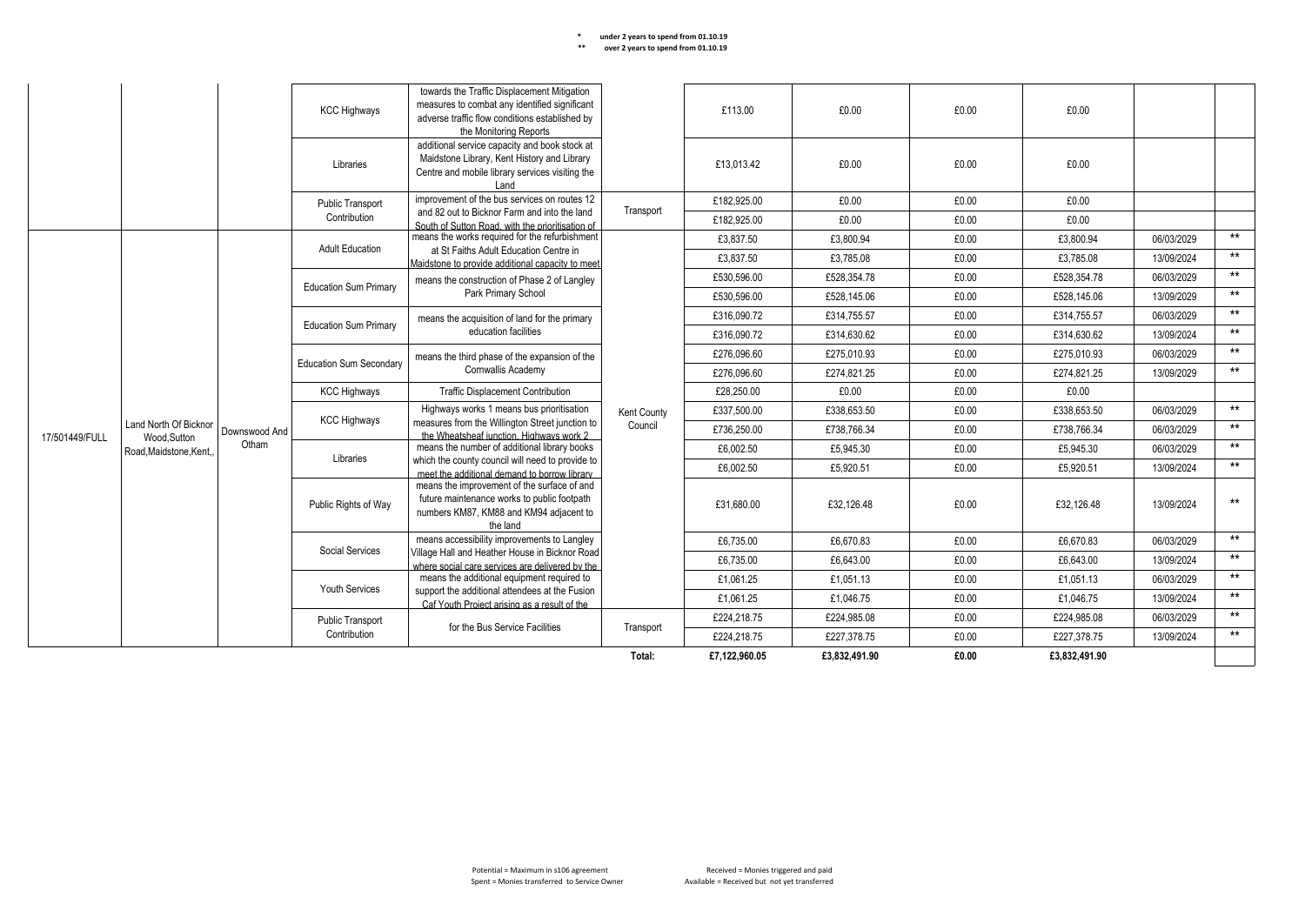| App No                                  | <b>Address</b>                                   | Ward      | Type                                                                                                   | <b>Definition</b>                                                                                                                                                                                                                                                                                                                                | <b>Service Owner</b>                                                                                                                   | <b>Potential</b> | <b>Received</b> | <b>Spent</b> | Available  | <b>Spend-By Date</b> | Rating     |  |
|-----------------------------------------|--------------------------------------------------|-----------|--------------------------------------------------------------------------------------------------------|--------------------------------------------------------------------------------------------------------------------------------------------------------------------------------------------------------------------------------------------------------------------------------------------------------------------------------------------------|----------------------------------------------------------------------------------------------------------------------------------------|------------------|-----------------|--------------|------------|----------------------|------------|--|
|                                         | 58-62, Sittingbourne                             |           | <b>Adult Education</b>                                                                                 | not specified in deed                                                                                                                                                                                                                                                                                                                            |                                                                                                                                        | £1,980.00        | £1,980.00       | £1,980.00    | £0.00      |                      |            |  |
| 09/0996                                 | Road, Maidstone, Kent,                           | East      | Libraries                                                                                              | not specified in deed                                                                                                                                                                                                                                                                                                                            | Kent County<br>Council                                                                                                                 | £2,497.00        | £2,497.00       | £2,497.00    | £0.00      |                      |            |  |
|                                         | <b>ME14 5HZ</b>                                  |           | <b>Youth Services</b>                                                                                  | not specified in deed                                                                                                                                                                                                                                                                                                                            |                                                                                                                                        | £9,097.00        | £9,097.00       | £9,097.00    | £0.00      |                      |            |  |
|                                         | Land West Of Eclipse<br>Park,                    |           | <b>Education Sum Primary</b>                                                                           | means Phase 3 of the South Borough Primary<br>School expansion                                                                                                                                                                                                                                                                                   |                                                                                                                                        | £118,002.00      | £0.00           | £0.00        | £0.00      |                      |            |  |
| 17/501778                               | Sittingbourne Road,<br>Maidstone.                | East      | <b>Education Sum Secondary</b>                                                                         | means the enhancement of Valley Park School                                                                                                                                                                                                                                                                                                      | Kent County<br>Council                                                                                                                 | £83,772.00       | £0.00           | £0.00        | £0.00      |                      |            |  |
|                                         | Kent.<br><b>ME14 3EN</b>                         |           | Libraries                                                                                              | means the provision and/or improvement of<br>enhanced bookstock and shelving for the<br><b>Bearsted Library</b>                                                                                                                                                                                                                                  |                                                                                                                                        | £2,400.79        | £0.00           | £0.00        | £0.00      |                      |            |  |
|                                         |                                                  |           |                                                                                                        |                                                                                                                                                                                                                                                                                                                                                  | Total:                                                                                                                                 | £217,748.79      | £13.574.00      | £13,574.00   | £0.00      |                      |            |  |
| App No                                  | <b>Address</b>                                   | Ward      | <b>Type</b>                                                                                            | <b>Definition</b>                                                                                                                                                                                                                                                                                                                                | <b>Service Owner</b>                                                                                                                   | <b>Potential</b> | <b>Received</b> | <b>Spent</b> | Available  | <b>Spend-By Date</b> | Rating     |  |
|                                         | Land At 113 And 115                              |           | <b>Adult Education</b>                                                                                 | Not specified in deed                                                                                                                                                                                                                                                                                                                            |                                                                                                                                        | £2.184.99        | £2.184.99       | £2.184.99    | £0.00      | 25/02/2018           |            |  |
| 08/2323                                 | And 123, Tonbridge<br>Road, Maidstone, Kent,     | Fant      | Social Services                                                                                        | Not specified in deed                                                                                                                                                                                                                                                                                                                            | Kent County<br>Council                                                                                                                 | £24,546.46       | £24,546.46      | £24,546.46   | £0.00      | 25/02/2018           |            |  |
|                                         | <b>ME16 8JS</b>                                  |           | Libraries                                                                                              | Not specified in deed                                                                                                                                                                                                                                                                                                                            |                                                                                                                                        | £2,741.09        | £2,741.09       | £2,741.09    | £0.00      | 25/02/2018           |            |  |
|                                         | 13, Tonbridge Road,                              |           | Social Services                                                                                        | pay to the County Council the Adult Social<br>Services Contribution upon First Occupation<br>and                                                                                                                                                                                                                                                 | Kent County                                                                                                                            | £823.35          | £823.35         | £823.35      | £0.00      | 31/10/2024           |            |  |
| 11/1078<br>Maidstone, Kent, ME16<br>8HG | Fant                                             | Libraries | pay to the County Council the Library and Adult<br>Education Contribution upon First Occupation<br>and | Council                                                                                                                                                                                                                                                                                                                                          | £2,535.69                                                                                                                              | £2,535.69        | £2,535.69       | £0.00        | 31/10/2024 |                      |            |  |
|                                         | Land Rear Of. Former<br>BP Filling Station, 531, |           | Social Services                                                                                        | means the provision of an adult changing<br>facility in Maidstone town centre, co-location<br>with health being provision of accommodation<br>within health service premises in Maidstone, an<br>integrated dementia care centre in Maidstone,<br>and assistive technology installed in clients'<br>properties on the Development where required |                                                                                                                                        | £652.58          | £652.58         | £652.58      | £0.00      | 19/03/2025           |            |  |
| 12/0825                                 | Tonbridge Road,<br>Maidstone, Kent, ME16<br>9LN  | Fant      | <b>Adult Education</b>                                                                                 | means the provision of adult learning<br>(equipment, staff and classroom hours) in<br>Maidstone                                                                                                                                                                                                                                                  | Kent County<br>Council                                                                                                                 | £426.38          | £426.38         | £426.38      | £0.00      | 19/03/2025           |            |  |
|                                         |                                                  |           |                                                                                                        | Libraries                                                                                                                                                                                                                                                                                                                                        | means the provision of additional book stock,<br>equipment and the expansion of service<br>capacity at Kent Library and History Centre |                  | £1.032.28       | £1.032.28    | £1.032.28  | £0.00                | 19/03/2025 |  |
|                                         |                                                  |           | <b>Youth Services</b>                                                                                  | means the provision of additional staff and<br>equipment for Maidstone Borough Youth<br>Services                                                                                                                                                                                                                                                 |                                                                                                                                        | £117.88          | £117.88         | £117.88      | £0.00      | 19/03/2025           |            |  |
| 13/0921                                 | Motorline Renault, 2.<br>Hart Street. Maidstone. | Fant      | <b>KCC Highways</b>                                                                                    | for highway safety and capacity studies and<br>improvements in the vicinity of the application<br>site.                                                                                                                                                                                                                                          | Kent County<br>Council                                                                                                                 | £55.892.63       | £55.892.63      | £0.00        | £55.892.63 | 06/10/2019           | $\star$    |  |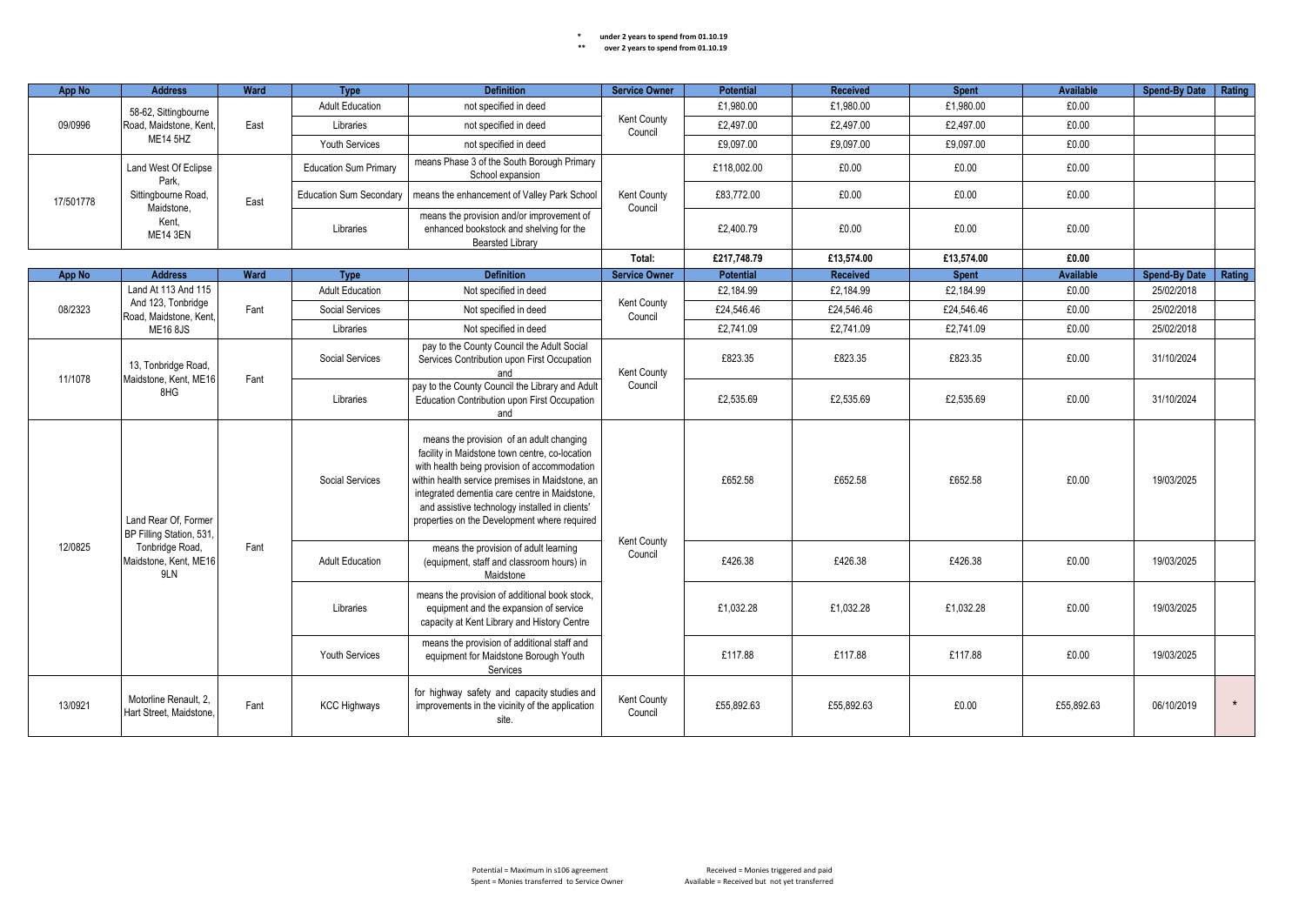|                                         |                                                                                                   |           | Social Services                                                                                                                                                                      | new and expanded facilities to provide one or<br>more of the following: a specialist changing<br>place and toilet facility for people with profound<br>and multiple needs the installation of<br>technology items in homes (Telecare) for the<br>Development health linked care needs and an<br>assessment suite within the town of Maidstone<br>integrated dementia care |                        | £732.58    | £0.00      | £0.00     | £0.00      |            |       |
|-----------------------------------------|---------------------------------------------------------------------------------------------------|-----------|--------------------------------------------------------------------------------------------------------------------------------------------------------------------------------------|---------------------------------------------------------------------------------------------------------------------------------------------------------------------------------------------------------------------------------------------------------------------------------------------------------------------------------------------------------------------------|------------------------|------------|------------|-----------|------------|------------|-------|
| 13/1709                                 | Child And Adolescent<br>Services, Gatland<br>House, Gatland Lane,<br>Maidstone, Kent, ME16<br>8PF | Fant      | <b>Adult Education</b>                                                                                                                                                               | means the provision of community learning<br>facilities within the Borough of Maidstone local<br>to the Development including new and<br>expanded facilities at Maidstone Adult<br>Education and outreach community learning                                                                                                                                              | Kent County<br>Council | £316.00    | £0.00      | £0.00     | £0.00      |            |       |
|                                         |                                                                                                   |           | <b>Education Sum Primary</b>                                                                                                                                                         | a new primary school local                                                                                                                                                                                                                                                                                                                                                |                        | £93.822.82 | £0.00      | £0.00     | £0.00      |            |       |
|                                         |                                                                                                   |           | <b>Education Sum Secondary</b>                                                                                                                                                       | extension of an existing secondary school local<br>to the Development                                                                                                                                                                                                                                                                                                     |                        | £33,037.20 | £0.00      | £0.00     | £0.00      |            |       |
|                                         |                                                                                                   | Libraries | provision of any library facilities including<br>additional book stock at local libraries within the<br>Borough of Maidstone but particularly the Kent<br>Library and History Centre |                                                                                                                                                                                                                                                                                                                                                                           | £1.029.12              | £0.00      | £0.00      | £0.00     |            |            |       |
|                                         |                                                                                                   |           | Youth Services                                                                                                                                                                       | means the provision of more centre based youth<br>services local to the Development                                                                                                                                                                                                                                                                                       |                        | £118.19    | £0.00      | £0.00     | £0.00      |            |       |
|                                         |                                                                                                   |           |                                                                                                                                                                                      | towards the enhancement of Barming Primary                                                                                                                                                                                                                                                                                                                                | Kent County            | £20.658.40 | £20.658.40 | £0.00     | £20.658.40 | 24/08/2022 | $***$ |
|                                         | Land To The Rear Of                                                                               |           | <b>Education Sum Primary</b>                                                                                                                                                         | School                                                                                                                                                                                                                                                                                                                                                                    | Council                | £20,658.40 | £20.658.40 | £0.00     | £20.658.40 | 24/08/2022 | $***$ |
| 14/503755/FULL                          | Milton Street And<br>Hartnup Street,                                                              | Fant      | <b>Education Sum Secondary</b>                                                                                                                                                       | towards the second phase of expansion of                                                                                                                                                                                                                                                                                                                                  | <b>Kent County</b>     | £20,648.25 | £20,648.25 | £0.00     | £20,648.25 | 24/08/2022 | $***$ |
|                                         | Maidstone, Kent, ME16                                                                             |           |                                                                                                                                                                                      | Maidstone Grammar School for Boys                                                                                                                                                                                                                                                                                                                                         | Council                | £20.648.25 | £20.648.25 | £0.00     | £20.648.25 | 24/08/2022 | $***$ |
|                                         | 8LL.                                                                                              |           | Libraries                                                                                                                                                                            | towards additional book stock to meet the need                                                                                                                                                                                                                                                                                                                            | Kent County            | £528.17    | £528.17    | £0.00     | £528.17    | 24/08/2022 | $***$ |
|                                         |                                                                                                   |           |                                                                                                                                                                                      | of the residents of this Development alone and<br>to supplied to Maidstone Library                                                                                                                                                                                                                                                                                        | Council                | £528.18    | £528.18    | £0.00     | £528.18    | 24/08/2022 | $***$ |
|                                         |                                                                                                   |           | <b>Adult Education</b>                                                                                                                                                               | to be spent on portable equipment for the new                                                                                                                                                                                                                                                                                                                             |                        | £84.43     | £90.92     | £90.92    | £0.00      | 21/12/2028 |       |
|                                         |                                                                                                   |           |                                                                                                                                                                                      | adult learners in Maidstone.                                                                                                                                                                                                                                                                                                                                              |                        | £1,496.62  | £0.00      | £0.00     | £0.00      |            |       |
|                                         |                                                                                                   |           | <b>Education Sum Primary</b>                                                                                                                                                         | to be spent on an extension to South Borough<br>Primary School to allow permanent expansion                                                                                                                                                                                                                                                                               |                        | £6.492.64  | £6.991.92  | £6.991.92 | £0.00      | 21/12/2028 |       |
|                                         |                                                                                                   |           |                                                                                                                                                                                      | to 2 Form Entry                                                                                                                                                                                                                                                                                                                                                           |                        | £62,860.56 | £0.00      | £0.00     | £0.00      |            |       |
| 15/510179/OUT                           | 5 Tonbridge                                                                                       | Fant      | <b>Education Sum Secondary</b>                                                                                                                                                       | towards Maplesden Noakes School 1st Phase                                                                                                                                                                                                                                                                                                                                 | Kent County            | £6.489.45  | £6.988.49  | £6.988.49 | £0.00      | 21/12/2028 |       |
| Road.Maidstone.Kent.<br><b>ME16 8RL</b> |                                                                                                   |           | of expansion                                                                                                                                                                         | Council                                                                                                                                                                                                                                                                                                                                                                   | £62,829.68             | £0.00      | £0.00      | £0.00     |            |            |       |
|                                         |                                                                                                   |           | Libraries                                                                                                                                                                            | to be spent on providing additional book stock at                                                                                                                                                                                                                                                                                                                         |                        | £132.06    | £142.22    | £142.22   | £0.00      | 21/12/2028 |       |
|                                         |                                                                                                   |           |                                                                                                                                                                                      | libraries within the vicinity of the development                                                                                                                                                                                                                                                                                                                          |                        | £2.340.98  | £0.00      | £0.00     | £0.00      |            |       |
|                                         |                                                                                                   |           | Youth Services                                                                                                                                                                       | to be spent on additional equipment for the new                                                                                                                                                                                                                                                                                                                           |                        | £23.35     | £25.15     | £25.15    | £0.00      | 21/01/2029 |       |
|                                         |                                                                                                   |           |                                                                                                                                                                                      | attendees supplied to InfoZone Youth Centre                                                                                                                                                                                                                                                                                                                               |                        | £413.89    | £0.00      | £0.00     | £0.00      |            |       |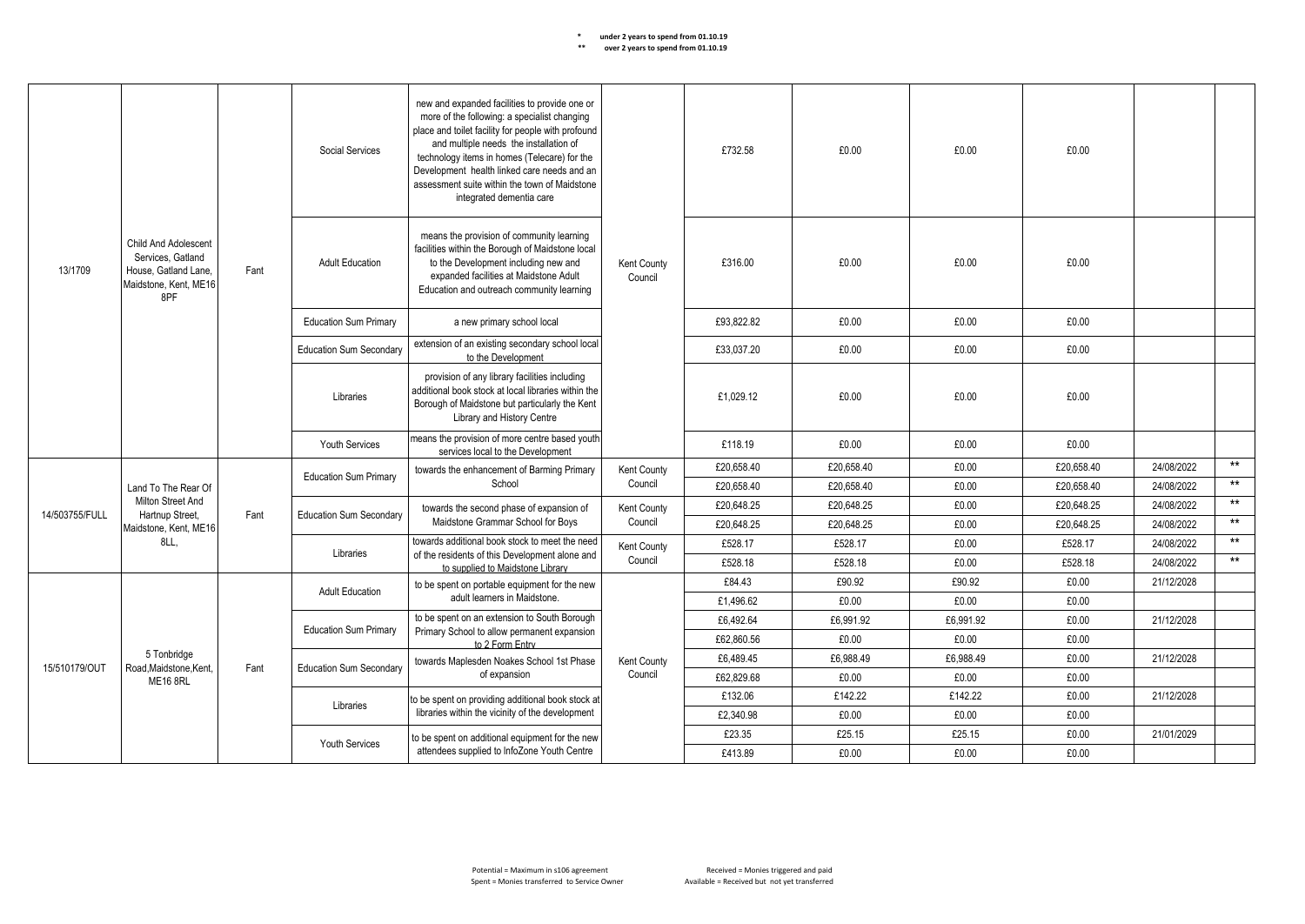| 18/500160/FULL                                                   | 3 Tonbridge Road,<br>Maidstone, Kent                                                             | Fant                      | Libraries                                                                                                                               | additional bookstock at Allington Library                                                                                                                                                                                                                                                             | Kent County<br>Council | £2,064.68   | £2,125.54   | £0.00        | £2,125.54   | 07/10/2024           | $***$  |
|------------------------------------------------------------------|--------------------------------------------------------------------------------------------------|---------------------------|-----------------------------------------------------------------------------------------------------------------------------------------|-------------------------------------------------------------------------------------------------------------------------------------------------------------------------------------------------------------------------------------------------------------------------------------------------------|------------------------|-------------|-------------|--------------|-------------|----------------------|--------|
|                                                                  |                                                                                                  |                           |                                                                                                                                         |                                                                                                                                                                                                                                                                                                       | Total:                 | £448,907.23 | £190.987.22 | £49,299.40   | £141.687.82 |                      |        |
| App No                                                           | <b>Address</b>                                                                                   | Ward                      | <b>Type</b>                                                                                                                             | <b>Definition</b>                                                                                                                                                                                                                                                                                     | <b>Service Owner</b>   | Potential   | Received    | <b>Spent</b> | Available   | <b>Spend-By Date</b> | Rating |
|                                                                  |                                                                                                  |                           | Social Services                                                                                                                         | adult social services firstly covering the local<br>area of Harrietsham and secondly for Maidstone<br>based adult social services                                                                                                                                                                     |                        | £96.080.00  | £99.088.31  | £0.00        | £99.088.31  | 31/05/2025           | $***$  |
|                                                                  |                                                                                                  |                           |                                                                                                                                         | improvement of or the provision of additional                                                                                                                                                                                                                                                         |                        | £300,000.00 | £300,000.00 | £0.00        | £300,000.00 | 20/02/2026           | $***$  |
|                                                                  | Land At West Street                                                                              |                           | <b>Education Sum Primary</b>                                                                                                            | classroom space and teaching facilities at<br>Harrietsham Primary School Harrietsham Kent                                                                                                                                                                                                             |                        | £50,000.00  | £55,582.96  | £0.00        | £55,582.96  | 04/03/2024           | $***$  |
| 11/0592                                                          | And, Hook Lane,<br>Harrietsham, Kent                                                             | Harrietsham And<br>Lenham | Libraries                                                                                                                               | towards book stock for Harrietsham residents<br>through focal libraries including Maidstone<br>Central Library and mobile library service                                                                                                                                                             | Kent County<br>Council | £18.160.00  | £18,728.60  | £0.00        | £18,728.60  | 06/05/2026           | $***$  |
|                                                                  |                                                                                                  |                           | <b>Youth Services</b>                                                                                                                   | towards Youth Services covering Harrietsham<br>or as otherwise agreed with the Council                                                                                                                                                                                                                |                        | £59.957.00  | £61.834.28  | £0.00        | £61.834.28  | 31/05/2025           | $***$  |
| 12/1777                                                          | Land At Northland And<br>Groom Way, Old<br>Ashford Road,<br>Lenham, Maidstone,<br>Kent. ME17 0QY | Harrietsham And<br>Lenham | <b>Education Sum Primary</b>                                                                                                            | towards the cost ofthe provision of additional<br>book stock at Lenham Library;<br>£240.81 towards the cost of the provision of<br>community learning projects within Harrietsham<br>and Lenham Ward; and<br>£170.14 towards the cost of adult social<br>services within Harrietsham and Lenham Ward. | Kent County<br>Council | £5,622.69   | £5,622.69   | £5,622.69    | £0.00       |                      |        |
|                                                                  |                                                                                                  |                           | <b>Education Sum Primary</b>                                                                                                            | towards the Phase 2 expansion of Harrietsham                                                                                                                                                                                                                                                          |                        | £64,818.00  | £0.00       | £0.00        | £0.00       |                      |        |
|                                                                  | Mayfield Nursery,<br>Ashford Road,                                                               |                           |                                                                                                                                         | <b>Primary School</b>                                                                                                                                                                                                                                                                                 |                        | £64,818.00  | £0.00       | £0.00        | £0.00       |                      |        |
| 13/1823                                                          | Harrietsham.                                                                                     | Harrietsham And           |                                                                                                                                         | towards highway improvements to the A20 in                                                                                                                                                                                                                                                            | Kent County            | £85.750.00  | £85.750.00  | £0.00        | £85.750.00  | n/a                  |        |
|                                                                  | Maidstone, Kent, ME17                                                                            | Lenham                    | <b>KCC Highways</b>                                                                                                                     | Harrietsham                                                                                                                                                                                                                                                                                           | Council                | £85,750.00  | £85,750.00  | £0.00        | £85,750.00  | n/a                  |        |
|                                                                  | 1BN                                                                                              |                           | Libraries                                                                                                                               | additional book stock to the mobile library<br>service serving the Development                                                                                                                                                                                                                        |                        | £2,352.78   | £0.00       | £0.00        | £0.00       |                      |        |
|                                                                  |                                                                                                  |                           | <b>Education Sum Primary</b>                                                                                                            | to be spent on Phase 2 of the expansion of                                                                                                                                                                                                                                                            |                        | £108,604.16 | £116,434.55 | £116,434.55  | £0.00       | 18/06/2028           |        |
|                                                                  |                                                                                                  |                           |                                                                                                                                         | Harrietsham Primary School                                                                                                                                                                                                                                                                            |                        | £108,604.16 | £117.400.76 | £117,400.76  | £0.00       | 07/08/2028           |        |
| Land At Bell Farm<br>(Chantry Green),<br>14/0095<br>Church Road. | Harrietsham And                                                                                  | <b>KCC Highways</b>       | purposes of traffic calming measures to the A20<br>between its most westerly junction with West<br>Street and the Dickley Lane junction | Kent County                                                                                                                                                                                                                                                                                           | £336,000.00            | £349,607.48 | £349.607.48 | £0.00        | 27/04/2028  |                      |        |
|                                                                  | Harrietsham, Kent                                                                                | Lenham                    | Libraries                                                                                                                               | provision of additional book stock for new<br>borrowers from the Development to be supplied<br>to the mobile library service calling at<br>Harrietsham                                                                                                                                                | Council                | £4,609.92   | £4,942.30   | £4,942.30    | £0.00       | 18/06/2028           |        |
|                                                                  |                                                                                                  |                           | Youth Services                                                                                                                          | provision of youth services supplied to<br>Swadelands Youth Centre                                                                                                                                                                                                                                    |                        | £815.04     | £873.80     | £873.80      | £0.00       | 18/06/2028           |        |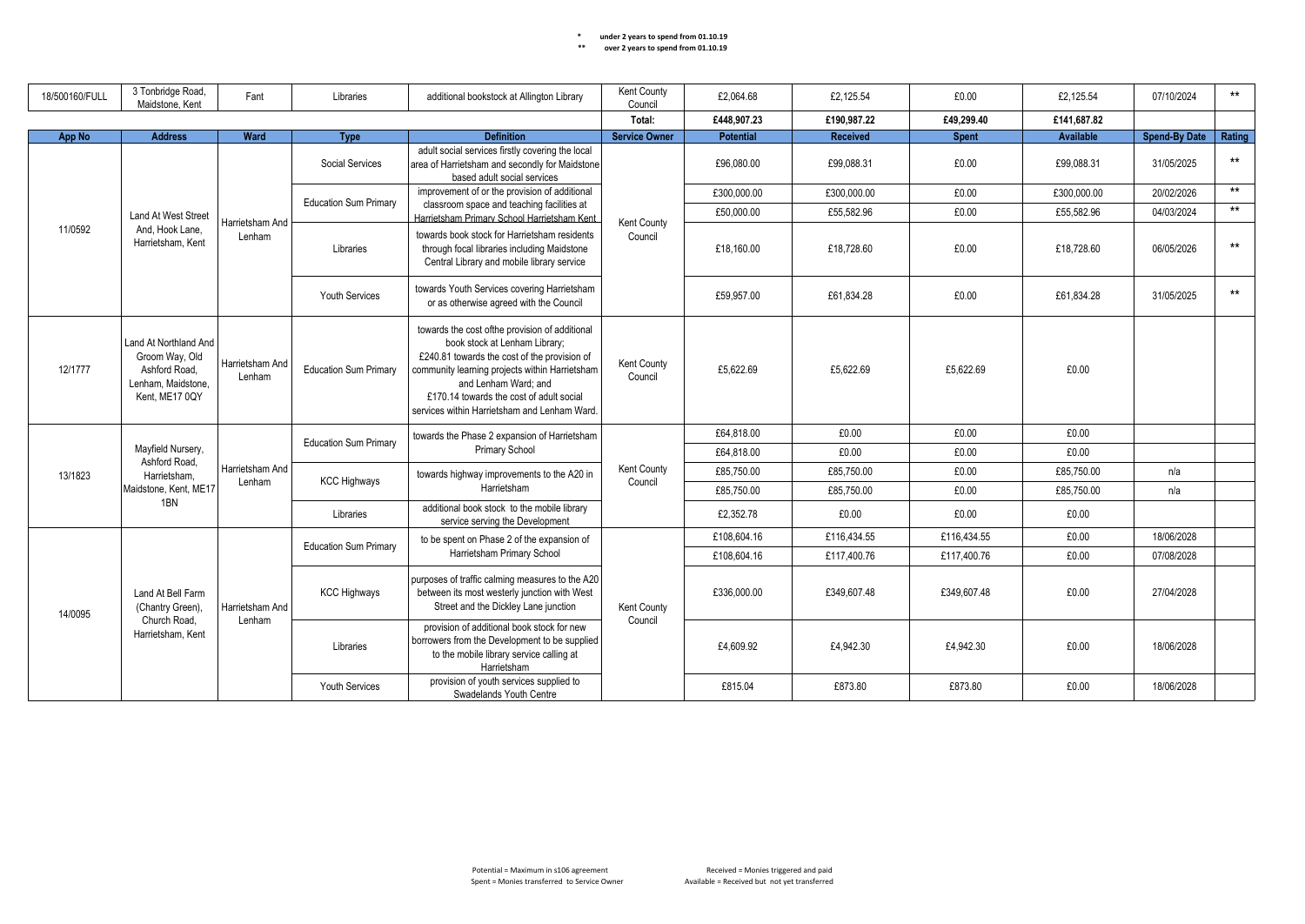|                |                                                                                 |                       | <b>Education Sum Primary</b>              | towards the first phase of the 1 FE extension at                                                                                                                                   |                        | £105.948.08    | £111,900.22                                                                                                                                                 | £111,900.22 | £0.00      | 01/02/2023 |           |       |            |  |
|----------------|---------------------------------------------------------------------------------|-----------------------|-------------------------------------------|------------------------------------------------------------------------------------------------------------------------------------------------------------------------------------|------------------------|----------------|-------------------------------------------------------------------------------------------------------------------------------------------------------------|-------------|------------|------------|-----------|-------|------------|--|
|                |                                                                                 |                       |                                           | Harrietsham Primary School                                                                                                                                                         |                        | £105,948.08    | £112,879.26                                                                                                                                                 | £112,879.26 | £0.00      | 01/02/2023 |           |       |            |  |
|                |                                                                                 |                       | <b>KCC Highways</b>                       | towards highway improvements to the A20 at<br>Harrietsham by carriageway narrowing<br>reduction of the speed limit and the provision of<br>new pedestrian facilities               |                        | £403.680.19    | £403.680.19                                                                                                                                                 | £403.680.19 | £0.00      | 20/08/2028 |           |       |            |  |
| 14/0828        | (Saxon Place),<br>Land South Of Ashford   Harrietsham And<br>Road, Harrietsham, | Lenham                | Libraries                                 | to be spent on additional book stock supplied to<br>the mobile<br>library services visiting the Land                                                                               | Kent County<br>Council | £5,426.26      | £5,731.11                                                                                                                                                   | £5,731.11   | £0.00      | 31/07/2022 |           |       |            |  |
|                | Kent.                                                                           |                       | Public Rights of Way                      | towards the costs of improving and maintaining<br>footpaths KH272, KH272A, KH652, KH275 and<br>KH276 and making of order for extinguishment<br>of the northern<br>section of KH276 |                        | £22.600.00     | £23.867.29                                                                                                                                                  | £23.867.29  | £0.00      | 02/10/2022 |           |       |            |  |
|                |                                                                                 |                       |                                           |                                                                                                                                                                                    |                        | Youth Services | towards youth services (to be supplied to youth<br>workers based at Swadelands School who<br>provide an outreach youth service which serves<br>Harrietsham) |             | £953.72    | £1,007.30  | £1.007.30 | £0.00 | 31/07/2022 |  |
|                |                                                                                 |                       | Social Services<br><b>Adult Education</b> | Not specified in deed (appeal decision says                                                                                                                                        |                        | £2,065.70      | £0.00                                                                                                                                                       | £0.00       | £0.00      |            |           |       |            |  |
|                |                                                                                 |                       |                                           | "within the Lenham area")                                                                                                                                                          |                        | £2,065.70      | £0.00                                                                                                                                                       | £0.00       | £0.00      |            |           |       |            |  |
|                |                                                                                 |                       |                                           | Not specified in deed (appeal decision says<br>"within the Lenham area")                                                                                                           |                        | £997.75        | £0.00                                                                                                                                                       | £0.00       | £0.00      |            |           |       |            |  |
|                | The Old Goods Yard.                                                             |                       |                                           |                                                                                                                                                                                    |                        | £997.75        | £0.00                                                                                                                                                       | £0.00       | £0.00      |            |           |       |            |  |
| 14/500219/OUT  | Headcorn Road,                                                                  | Harrietsham And       | <b>Education Sum Primary</b>              | Not specified in deed (appeal decision says                                                                                                                                        | Kent County            | £76,731.20     | £0.00                                                                                                                                                       | £0.00       | £0.00      |            |           |       |            |  |
|                | Lenham, Kent, ME17<br>2HT,                                                      | Lenham                |                                           | "within the Lenham area")                                                                                                                                                          | Council                | £76,731.20     | £0.00                                                                                                                                                       | £0.00       | £0.00      |            |           |       |            |  |
|                |                                                                                 |                       | Libraries                                 | Not specified in deed (appeal decision says                                                                                                                                        |                        | £1.560.65      | £0.00                                                                                                                                                       | £0.00       | £0.00      |            |           |       |            |  |
|                |                                                                                 |                       |                                           | "within the Lenham area")                                                                                                                                                          |                        | £1,560.65      | £0.00                                                                                                                                                       | £0.00       | £0.00      |            |           |       |            |  |
|                |                                                                                 |                       | Youth Services                            | Not specified in deed (appeal decision says                                                                                                                                        |                        | £274.30        | £0.00                                                                                                                                                       | £0.00       | £0.00      |            |           |       |            |  |
|                |                                                                                 |                       |                                           | "within the Lenham area")                                                                                                                                                          |                        | £274.30        | £0.00                                                                                                                                                       | £0.00       | £0.00      |            |           |       |            |  |
|                |                                                                                 |                       | <b>Education Sum Primary</b>              | means the enhancement of teaching space at                                                                                                                                         |                        | £30,184.98     | £30,184.98                                                                                                                                                  | £30,184.98  | £0.00      | 11/06/2028 |           |       |            |  |
|                | Lenham United                                                                   |                       |                                           | Lenham Primary School                                                                                                                                                              |                        | £30,449.76     | £30,449.76                                                                                                                                                  | £30,449.46  | £0.30      | 18/07/2028 |           |       |            |  |
| 14/502152/FULL | Reformed Church.<br>Maidstone Road.                                             | Harrietsham And       | Libraries                                 | means book stock at Lenham Library                                                                                                                                                 | Kent County            | £613.88        | £613.88                                                                                                                                                     | £613.88     | £0.00      | 11/06/2028 |           |       |            |  |
|                | Lenham, Kent, ME17                                                              | Lenham                |                                           |                                                                                                                                                                                    | Council                | £619.27        | £619.27                                                                                                                                                     | £619.27     | £0.00      | 18/07/2028 |           |       |            |  |
|                | 2QH,                                                                            |                       |                                           | means equipment to meet the demand arising<br>from this development to be provided to                                                                                              |                        | £107.94        | £107.94                                                                                                                                                     | £108.48     | $-£0.54$   | 11/06/2028 |           |       |            |  |
|                |                                                                                 | <b>Youth Services</b> | Swadelands Youth Centre                   |                                                                                                                                                                                    | £108.88                | £108.88        | £108.88                                                                                                                                                     | £0.00       | 18/07/2028 |            |           |       |            |  |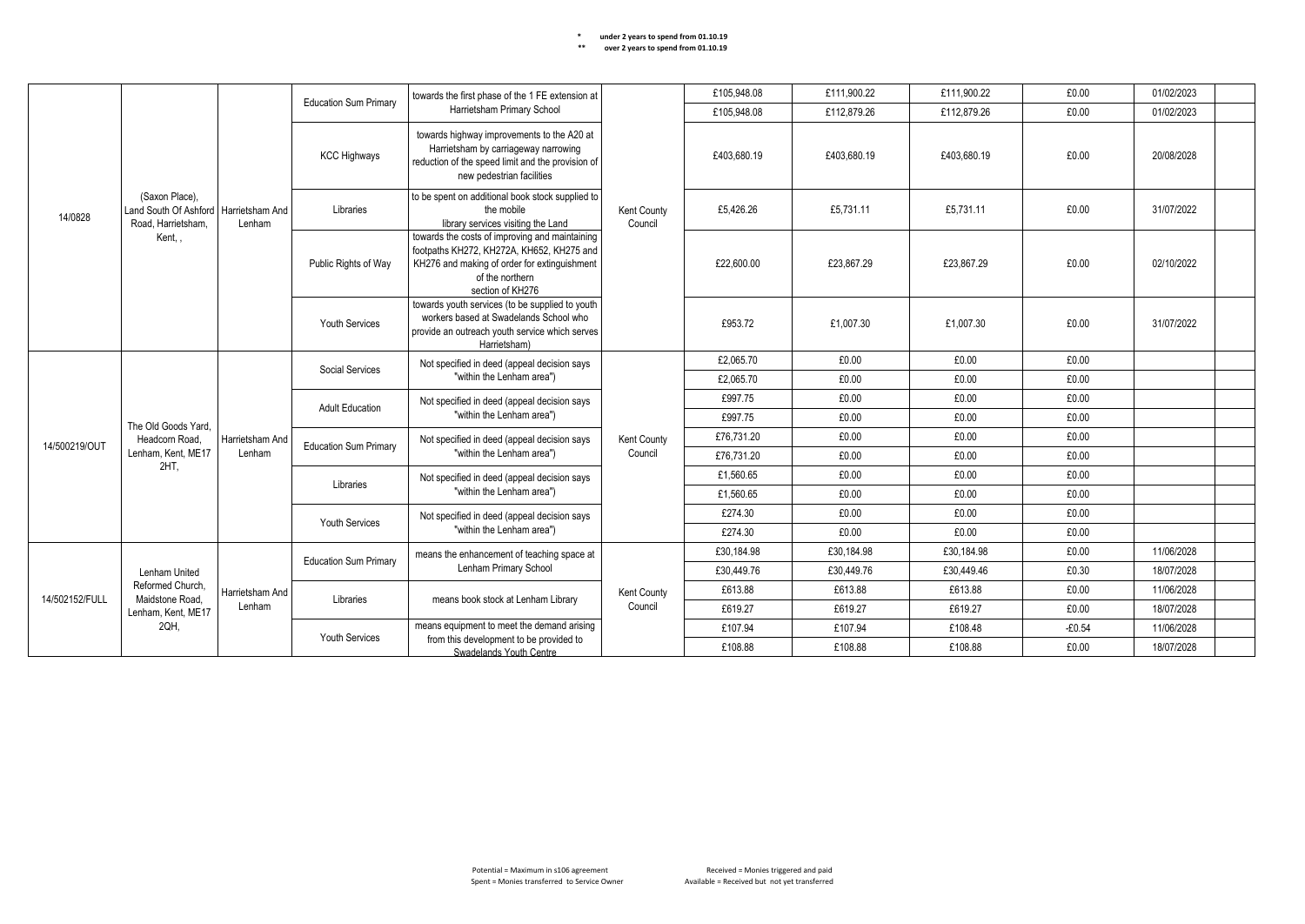|                  |                                         |                           | Social Services              | towards provision of automatic doors for<br>disabled access to Lenham Community Centre.                                                                                                |                        | £5,211.92   | £0.00      | £0.00      | £0.00      |            |  |
|------------------|-----------------------------------------|---------------------------|------------------------------|----------------------------------------------------------------------------------------------------------------------------------------------------------------------------------------|------------------------|-------------|------------|------------|------------|------------|--|
|                  | Westwood.Ham                            |                           | <b>Adult Education</b>       | towards the installation of converser and adult<br>lip reading classes in Lenham Village Hall.                                                                                         |                        | £2,517.12   | £0.00      | £0.00      | £0.00      |            |  |
| 14/502973/FULL   | Lane.Lenham.Kent.ME                     | Harrietsham And<br>Lenham | <b>Education Sum Primary</b> | towards extension at Harrietsham CE Primary                                                                                                                                            | Kent County<br>Council | £77,321.44  | £0.00      | £0.00      | £0.00      |            |  |
|                  | 17 2LP,                                 |                           |                              | School                                                                                                                                                                                 |                        | £77.321.44  | £0.00      | £0.00      | £0.00      |            |  |
|                  |                                         |                           | Libraries                    | to be spent on additional book stock shelving<br>and automatic doors at Lenham Library.                                                                                                |                        | £11.862.35  | £0.00      | £0.00      | £0.00      |            |  |
|                  |                                         |                           | Youth Services               | towards additional sports and IT equipment at<br>Swadelands Youth Centre.                                                                                                              |                        | £695.79     | £0.00      | £0.00      | £0.00      |            |  |
| 14/503411/FULL   | The Paddock.Grove<br>House, Old Ashford | Harrietsham And           | <b>Education Sum Primary</b> | towards the second phase of the expansion of<br>Harrietsham Church of England Primary School<br>West St Maidstone ME17 1JZ in the Councils<br>Borough                                  | Kent County            | £44,858.24  | £47,157.62 | £47,157.61 | £0.01      | 08/06/2023 |  |
|                  | Road, Lenham, Kent, ME<br>17 2PX,       | Lenham                    | Libraries                    | Council<br>towards provision of additional book stock and<br>library equipment to meet the needs arising<br>from the Development at Lenham Library 11<br>The Square Maidstone ME17 2PQ | £1.104.36              | £1.160.97   | £1.160.97  | £0.00      | 08/06/2023 |            |  |
|                  |                                         |                           |                              | Full Element - towards the Community Learning                                                                                                                                          |                        | £741.63     | £0.00      | £0.00      | £0.00      |            |  |
|                  |                                         |                           | <b>Adult Education</b>       | Facility, means the installation of conversation<br>and adult lip reading classes in Lenham Village                                                                                    |                        | £741.63     | £0.00      | £0.00      | £0.00      |            |  |
|                  |                                         |                           | <b>Adult Education</b>       | Outline Element - towards the Community                                                                                                                                                |                        | £1,575.97   | £0.00      | £0.00      | £0.00      |            |  |
|                  |                                         |                           |                              | Learning Facility, means the installation of<br>conversation and adult lip reading classes in                                                                                          |                        | £1,575.97   | £0.00      | £0.00      | £0.00      |            |  |
|                  |                                         |                           |                              |                                                                                                                                                                                        |                        | £66,480.00  | £0.00      | £0.00      | £0.00      |            |  |
|                  |                                         |                           | <b>Education Sum Primary</b> | towards Phase 1 of Harrietsham Primary School                                                                                                                                          |                        | £66,480.00  | £0.00      | £0.00      | £0.00      |            |  |
|                  |                                         |                           |                              | expansion                                                                                                                                                                              |                        | £142.101.00 | £0.00      | £0.00      | £0.00      |            |  |
|                  |                                         |                           |                              |                                                                                                                                                                                        |                        | £142,101.00 | £0.00      | £0.00      | £0.00      |            |  |
|                  | Land North Of.                          |                           |                              |                                                                                                                                                                                        |                        | £3,495.05   | £0.00      | £0.00      | £0.00      |            |  |
| 17/500357/HYBRID | Old Ashford Road.                       | Harrietsham And           | Libraries                    | towards Lenham Library enhanced library                                                                                                                                                | Kent County            | £3,495.06   | £0.00      | £0.00      | £0.00      |            |  |
|                  | Lenham.                                 | Lenham                    |                              | services including additional stock                                                                                                                                                    | Council                | £7,426.99   | £0.00      | £0.00      | £0.00      |            |  |
|                  | Kent                                    |                           |                              |                                                                                                                                                                                        |                        | £7,426.00   | £0.00      | £0.00      | £0.00      |            |  |
|                  |                                         |                           |                              |                                                                                                                                                                                        |                        | £1,535.61   | £0.00      | £0.00      | £0.00      |            |  |
|                  |                                         |                           | Social Services              | the provisions of automatic doors for disabled                                                                                                                                         |                        | £1,535.61   | £0.00      | £0.00      | £0.00      |            |  |
|                  |                                         |                           |                              | access at Lenham Community Centre                                                                                                                                                      |                        | £3.263.17   | £0.00      | £0.00      | £0.00      |            |  |
|                  |                                         |                           |                              |                                                                                                                                                                                        |                        | £3,263.17   | £0.00      | £0.00      | £0.00      |            |  |
|                  |                                         |                           |                              |                                                                                                                                                                                        |                        | £205.01     | £0.00      | £0.00      | £0.00      |            |  |
|                  |                                         |                           |                              | means Lenham Youth Service enhancement of                                                                                                                                              |                        | £205.00     | £0.00      | £0.00      | £0.00      |            |  |
|                  |                                         |                           | Youth Services               | a mobile unit and equipment                                                                                                                                                            |                        | £435.63     | £0.00      | £0.00      | £0.00      |            |  |
|                  |                                         |                           |                              |                                                                                                                                                                                        |                        | £435.64     | £0.00      | £0.00      | £0.00      |            |  |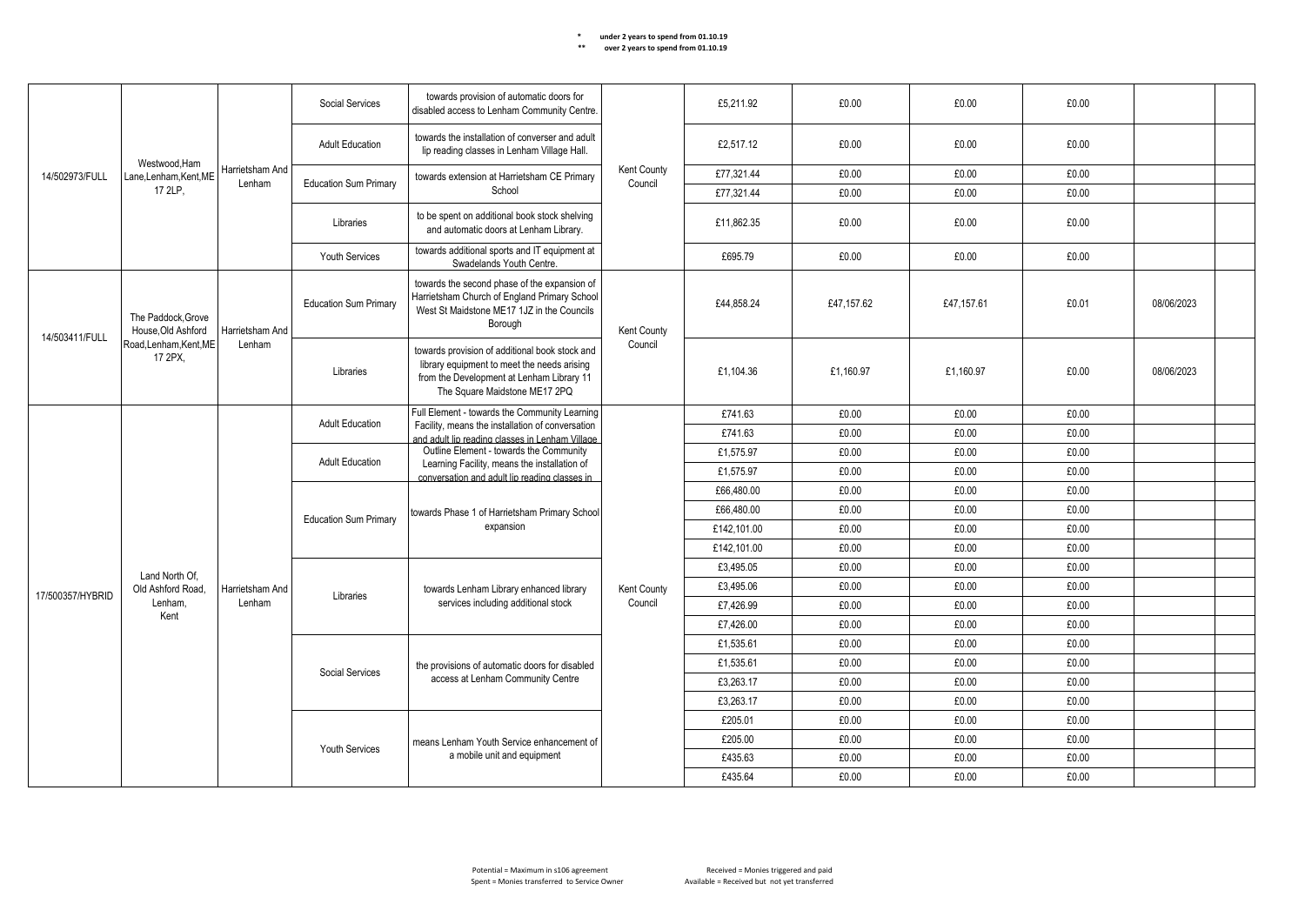| Land East Of Glebe<br>Gardens.<br>17/502396<br>Old Ashford Road. | Harrietsham And                                                                          | <b>Education Sum Primary</b> | means the enhancement works to Lenham<br>primary school       | Kent County                                                                                                                                                                                                                                                                                                                                                                                                                                                                                                                              | £33,240.00             | £34,533.77       | £34,533.77    | £0.00         | 30/11/2023  | $***$                |        |
|------------------------------------------------------------------|------------------------------------------------------------------------------------------|------------------------------|---------------------------------------------------------------|------------------------------------------------------------------------------------------------------------------------------------------------------------------------------------------------------------------------------------------------------------------------------------------------------------------------------------------------------------------------------------------------------------------------------------------------------------------------------------------------------------------------------------------|------------------------|------------------|---------------|---------------|-------------|----------------------|--------|
|                                                                  | Lenham.                                                                                  | Lenham                       | Libraries                                                     | means the improvement of the public library<br>service for Maidstone                                                                                                                                                                                                                                                                                                                                                                                                                                                                     | Council                | £1,446.60        | £1,502.90     | £1,502.90     | £0.00       | 30/11/2023           | $***$  |
|                                                                  |                                                                                          |                              |                                                               |                                                                                                                                                                                                                                                                                                                                                                                                                                                                                                                                          | Total:                 | £2,971,940.39    | £2,107,121.07 | £1,400,387.15 | £706,733.92 |                      |        |
| App No                                                           | <b>Address</b>                                                                           | Ward                         | <b>Type</b>                                                   | <b>Definition</b>                                                                                                                                                                                                                                                                                                                                                                                                                                                                                                                        | <b>Service Owner</b>   | <b>Potential</b> | Received      | <b>Spent</b>  | Available   | <b>Spend-By Date</b> | Rating |
| 12/1949                                                          | (Phase 1) Kent Cottage<br>And Chance Holding,<br>Grigg Lane, Headcorn,<br>Kent, TN27 9TD | Headcorn                     | <b>Community Facility</b>                                     | provision of additional bookstock and services<br>at Headcorn Library and other libraries serving<br>the development, new and expanded facilities<br>through dedicated adult education centres and<br>through outreach community learning facilities<br>local to the development, and the provision of<br>adult social services facilities to be used for the<br>provision of assistive technology (Telecare) and<br>building community/rural capacity through<br>enhancement of local community facilities to<br>ensure full DDA access | Kent County<br>Council | £4,331.25        | £4,331.25     | £4,331.25     | £0.00       | 31/01/2027           |        |
|                                                                  |                                                                                          |                              | <b>Education Sum Primary</b>                                  | provision of primary school facilities within a two<br>mile radius of the Land                                                                                                                                                                                                                                                                                                                                                                                                                                                           |                        | £110,211.68      | £110,211.68   | £110,211.68   | £0.00       | 31/01/2027           |        |
|                                                                  |                                                                                          |                              | Social Services                                               | for assistive technology (Telecare) through the<br>building of community capacity                                                                                                                                                                                                                                                                                                                                                                                                                                                        |                        | £669.64          | £0.00         | £0.00         | £0.00       |                      |        |
| 13/1105                                                          | Franks Place and<br>Pulau Brani.<br>Naked Foods Limited,                                 | Headcorn                     | <b>Adult Education</b>                                        | on existing dedicated adult learning centres and<br>outreach community learning facilities                                                                                                                                                                                                                                                                                                                                                                                                                                               | Kent County            | £401.92          | £0.00         | £0.00         | £0.00       |                      |        |
|                                                                  | Smarden Road.<br>Headcorn, Ashford,                                                      |                              | <b>Education Sum Primary</b>                                  | towards the build costs of extending Headcorn                                                                                                                                                                                                                                                                                                                                                                                                                                                                                            | Council                | £33,053.44       | £0.00         | £0.00         | £0.00       |                      |        |
|                                                                  | Kent, TN27 9TA                                                                           |                              |                                                               | Primary School and the acquisition of additional<br>land to accommodate any expansion of                                                                                                                                                                                                                                                                                                                                                                                                                                                 |                        | £26,937.26       | £0.00         | £0.00         | £0.00       |                      |        |
|                                                                  |                                                                                          | Libraries                    | for additional book stock and services at<br>Headcorn Library |                                                                                                                                                                                                                                                                                                                                                                                                                                                                                                                                          | £1,800.36              | £0.00            | £0.00         | £0.00         |             |                      |        |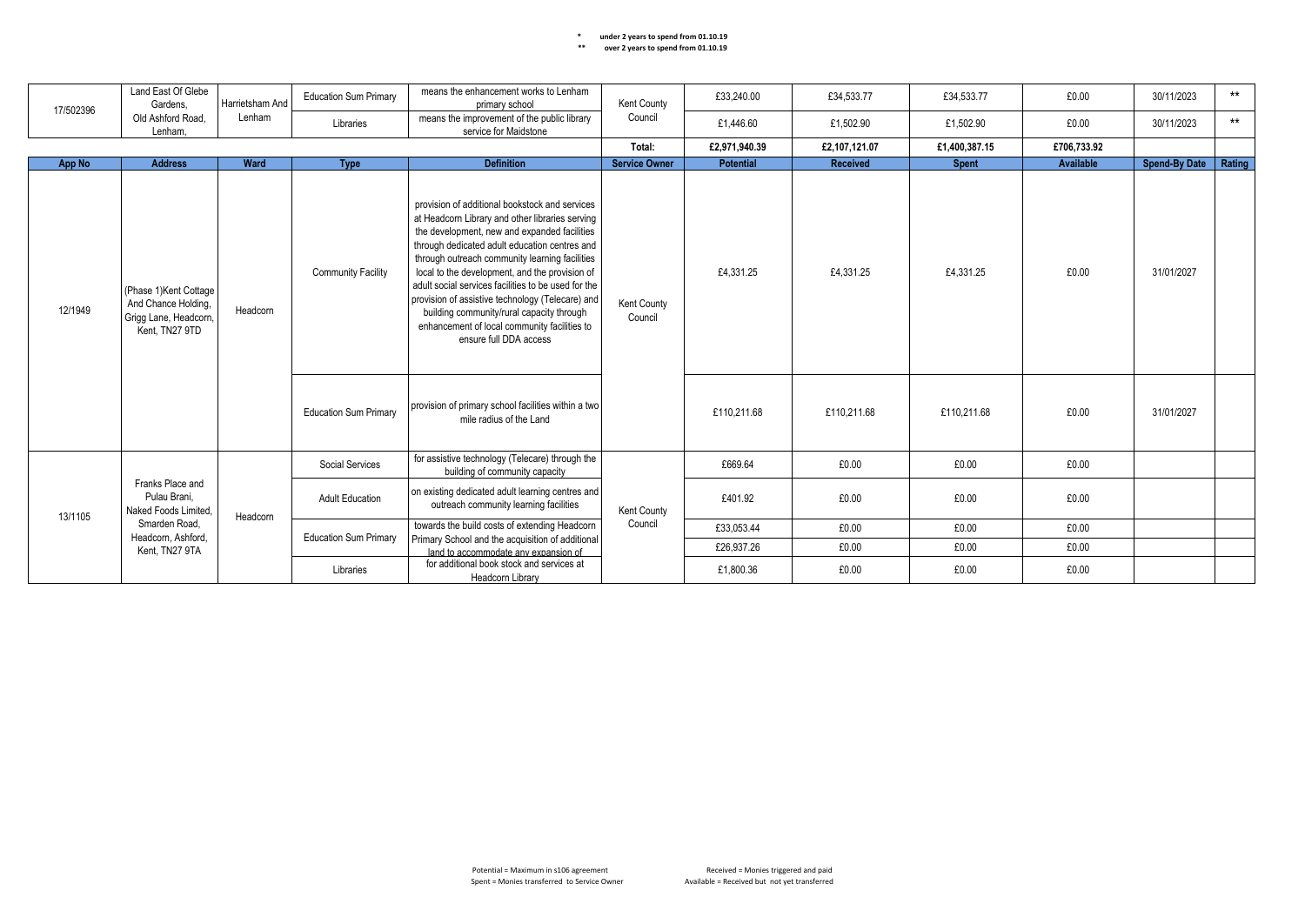|         |                                                                                                       |          | Social Services              | means the provision of additional book stock<br>and services at Headcorn Library and other<br>libraries serving the Development and also new<br>and expanded facilities through dedicated Adult<br>Education Centres and outreach Community<br>Learning facilities local to the Development and<br>the provision of Adult Social Services facilities<br>including assistive technology (Telecare) and<br>building community/rural capacity through<br>enhancement of local community facilities to<br>ensure full DDA access |                        | £239.25    | £283.31    | £283.31    | £0.00 | 10/07/2029 |  |
|---------|-------------------------------------------------------------------------------------------------------|----------|------------------------------|------------------------------------------------------------------------------------------------------------------------------------------------------------------------------------------------------------------------------------------------------------------------------------------------------------------------------------------------------------------------------------------------------------------------------------------------------------------------------------------------------------------------------|------------------------|------------|------------|------------|-------|------------|--|
| 13/1822 | Land East Of Chance<br>Holding, (The<br>Hardwicks), Grigg<br>Lane, Headcorn, Kent,<br><b>TN27 9TD</b> | Headcorn | <b>Adult Education</b>       | means the provision of additional book stock<br>and services at Headcorn Library and other<br>libraries serving the Development and also new<br>and expanded facilities through dedicated Adult<br>Education Centres and outreach Community<br>Learning facilities local to the Development and<br>the provision of Adult Social Services facilities<br>including assistive technology (Telecare) and<br>building community/rural capacity through<br>enhancement of local community facilities to<br>ensure full DDA access | Kent County<br>Council | £143.55    | £169.98    | £169.98    | £0.00 | 10/07/2029 |  |
|         |                                                                                                       |          | <b>Education Sum Primary</b> | means the acquisition of land to enable the<br>improvement and/or extension of Headcorn<br>Primary School                                                                                                                                                                                                                                                                                                                                                                                                                    |                        | £21,425.25 | £25,370.66 | £25,370.66 | £0.00 | 10/07/2029 |  |
|         |                                                                                                       |          | Libraries                    | means the provision of additional book stock<br>and services at Headcorn Library and other<br>libraries serving the Development and also new<br>and expanded facilities through dedicated Adult<br>Education Centres and outreach Community<br>Learning facilities local to the Development and<br>the provision of Adult Social Services facilities<br>including assistive technology (Telecare) and<br>building community/rural capacity through<br>enhancement of local community facilities to<br>ensure full DDA access |                        | £643.00    | £761.41    | £761.41    | £0.00 | 10/07/2029 |  |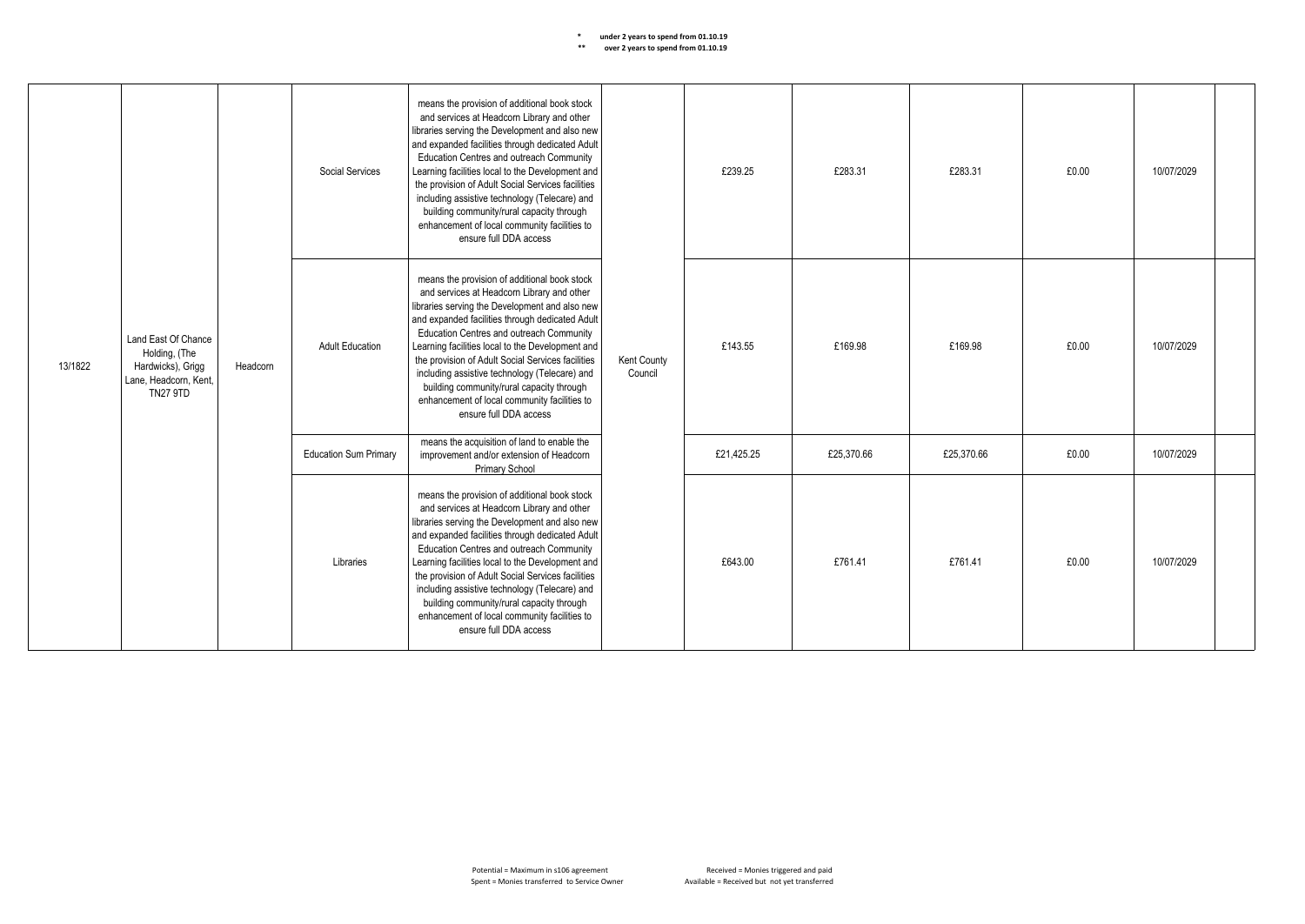|         |                                                                                                             |          | <b>Adult Education</b>       | means the provision of additional book stock<br>and services at Headcorn Library and other<br>libraries serving the Development and new and<br>expanded facilities through dedicated adult<br>education centres and through outreach<br>community learning facilities local to the<br>Development and the provision of adult social<br>services facilities to be used for the provision of<br>assistive technology (Telecare) building<br>community/rural capacity through enhancement<br>of local community facilities to ensure full DDA<br>access and increased centre based activities<br>related to youth services and local to the<br>Development |                        | £614.00    | £614.00    | £614.00    | £0.00 | 30/05/2022 |  |
|---------|-------------------------------------------------------------------------------------------------------------|----------|------------------------------|---------------------------------------------------------------------------------------------------------------------------------------------------------------------------------------------------------------------------------------------------------------------------------------------------------------------------------------------------------------------------------------------------------------------------------------------------------------------------------------------------------------------------------------------------------------------------------------------------------------------------------------------------------|------------------------|------------|------------|------------|-------|------------|--|
|         |                                                                                                             |          | <b>Education Sum Primary</b> | means the provision of additional primary<br>education capacity in Headcorn and made up of<br>(a) the sum of £47,219.20 to be used towards<br>the provision of additional primary education<br>capacity within Headcorn and (b)the remaining<br>sum of £38,481,80 to be used towards land<br>acquisition within Headcorn                                                                                                                                                                                                                                                                                                                                |                        | £44,636.32 | £44,636.32 | £44.636.32 | £0.00 | 30/05/2022 |  |
|         |                                                                                                             |          | <b>Education Sum Primary</b> | means the provision of additional primary<br>education capacity in Headcorn and made up of<br>(a) the sum of £47,219.20 to be used towards<br>the provision of additional primary education<br>capacity within Headcorn and (b)the remaining<br>sum of £38,481.80 to be used towards land<br>acquisition within Headcorn                                                                                                                                                                                                                                                                                                                                |                        | £46.343.02 | £46.343.02 | £46.343.02 | £0.00 | 08/08/2023 |  |
| 13/1943 | (Phase 2)Land Rear Of<br>The Hardwicks And<br>Elizabeth House, Grigg<br>Lane, Headcorn, Kent, T<br>N27 9TD, | Headcorn | Libraries                    | means the provision of additional book stock<br>and services at Headcorn Library and other<br>libraries serving the Development and new and<br>expanded facilities through dedicated adult<br>education centres and through outreach<br>community learning facilities local to the<br>Development and the provision of adult social<br>services facilities to be used for the provision of<br>assistive technology (Telecare) building<br>community/rural capacity through enhancement<br>of local community facilities to ensure full DDA<br>access and increased centre based activities<br>related to youth services and local to the<br>Development | Kent County<br>Council | £3.086.91  | £3.086.91  | £3.086.91  | £0.00 | 30/05/2022 |  |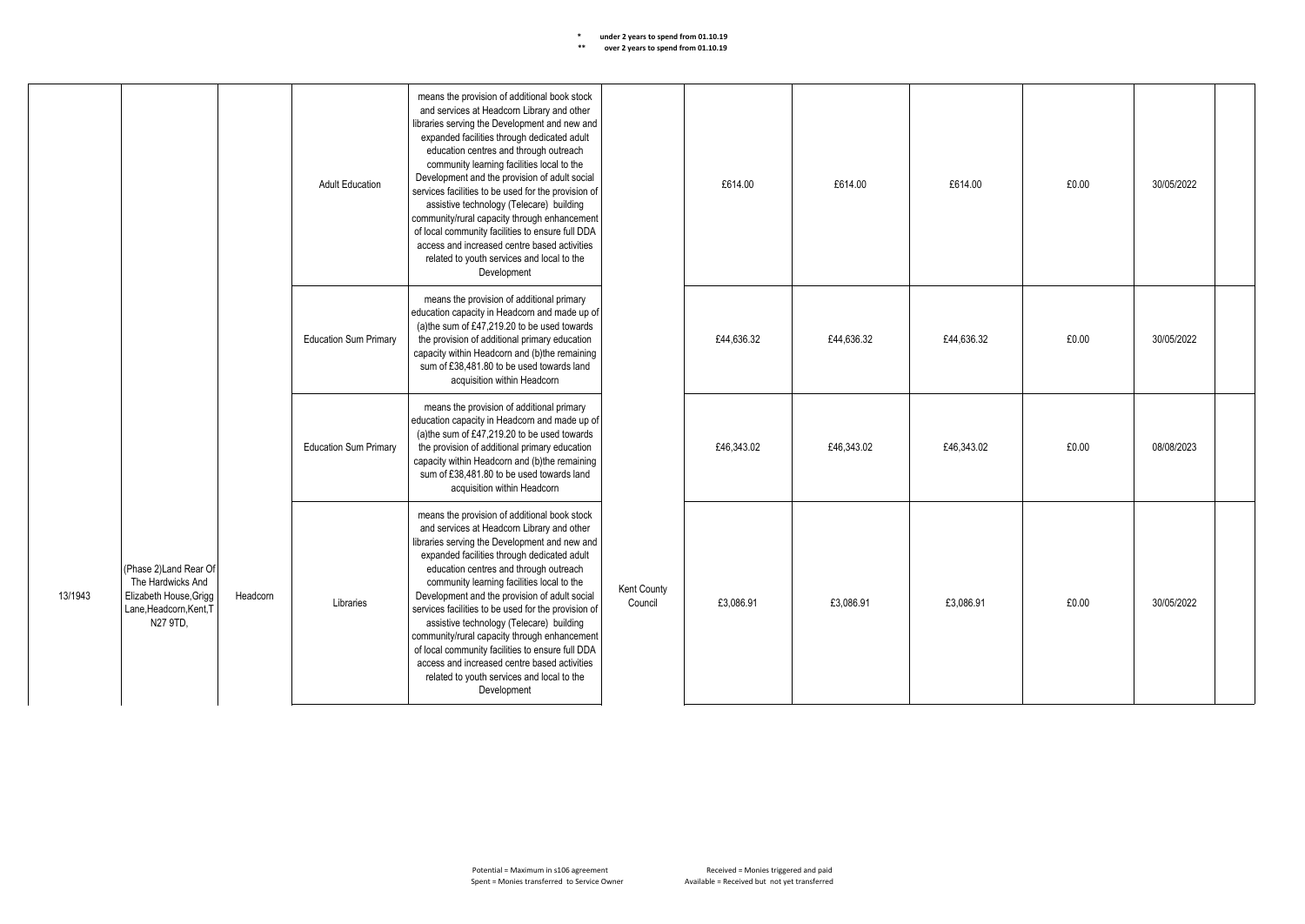|                                                                                                              |          |           | Social Services                                                                                                                                                                                                                                                    | means the provision of additional book stock<br>and services at Headcorn Library and other<br>libraries serving the Development and new and<br>expanded facilities through dedicated adult<br>education centres and through outreach<br>community learning facilities local to the<br>Development and the provision of adult social<br>services facilities to be used for the provision of<br>assistive technology (Telecare) building<br>community/rural capacity through enhancement<br>of local community facilities to ensure full DDA<br>access and increased centre based activities<br>related to youth services and local to the<br>Development |         | £332.29    | £332.29    | £332.29    | £0.00      | 30/05/2022 |  |
|--------------------------------------------------------------------------------------------------------------|----------|-----------|--------------------------------------------------------------------------------------------------------------------------------------------------------------------------------------------------------------------------------------------------------------------|---------------------------------------------------------------------------------------------------------------------------------------------------------------------------------------------------------------------------------------------------------------------------------------------------------------------------------------------------------------------------------------------------------------------------------------------------------------------------------------------------------------------------------------------------------------------------------------------------------------------------------------------------------|---------|------------|------------|------------|------------|------------|--|
|                                                                                                              |          |           | <b>Youth Services</b>                                                                                                                                                                                                                                              | means the provision of additional book stock<br>and services at Headcorn Library and other<br>libraries serving the Development and new and<br>expanded facilities through dedicated adult<br>education centres and through outreach<br>community learning facilities local to the<br>Development and the provision of adult social<br>services facilities to be used for the provision of<br>assistive technology (Telecare) building<br>community/rural capacity through enhancement<br>of local community facilities to ensure full DDA<br>access and increased centre based activities<br>related to youth services and local to the<br>Development |         | £175.83    | £175.83    | £175.83    | £0.00      | 30/05/2022 |  |
|                                                                                                              |          |           | <b>Education Sum Primary</b>                                                                                                                                                                                                                                       | for the improvement and expansion of the<br>phase 1 expansion of Headcorn Primary School                                                                                                                                                                                                                                                                                                                                                                                                                                                                                                                                                                |         | £52,000.00 | £56,037.27 | £56,037.27 | £0.00      | 20/12/2028 |  |
|                                                                                                              |          |           |                                                                                                                                                                                                                                                                    | necessitated by estimated increase in pupil                                                                                                                                                                                                                                                                                                                                                                                                                                                                                                                                                                                                             |         | £11,591.97 | £12,491.97 | £12,491.97 | £0.00      | 20/12/2028 |  |
| (Phase 3) Land East Of<br>Thatch Barn Road And<br>14/503960/OUT<br>South Of, Lenham<br>Road, Headcorn, Kent, | Headcorn | Libraries | towards the provision of additional library books<br>which the County Council proposes to provide<br>to meet the additional demand to borrow library<br>books which will be generated by the people<br>who reside from time to time in the Dwellings<br>once built | Kent County<br>Council                                                                                                                                                                                                                                                                                                                                                                                                                                                                                                                                                                                                                                  | £624.26 | £672.73    | £672.73    | £0.00      | 20/12/2028 |            |  |
|                                                                                                              |          |           | <b>Youth Services</b>                                                                                                                                                                                                                                              | towards the provision of youth focussed<br>activities to be carried out at the Headcorn<br>Village Hall                                                                                                                                                                                                                                                                                                                                                                                                                                                                                                                                                 |         | £108.29    | £116.70    | £116.70    | £0.00      | 20/12/2028 |  |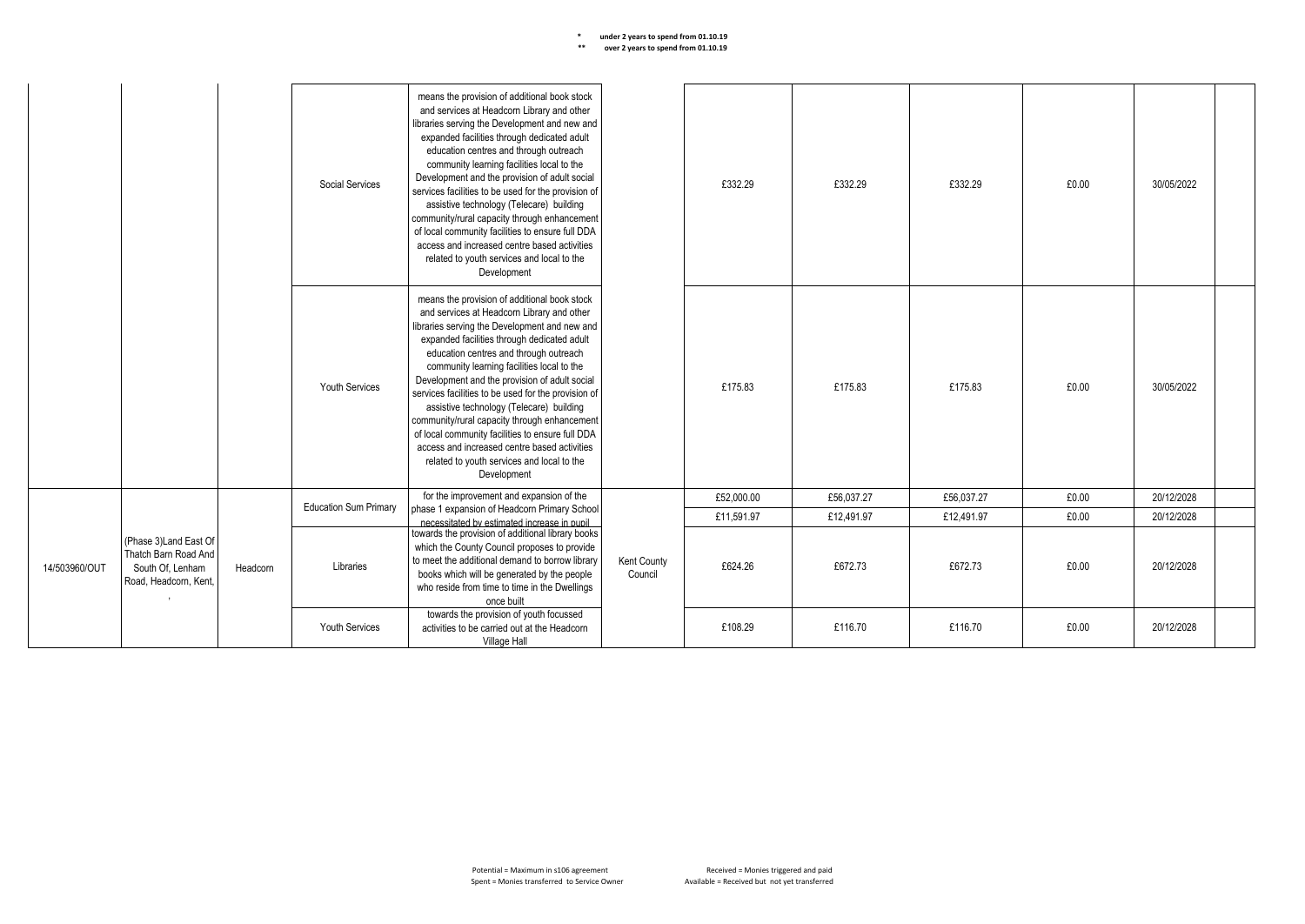| ** | over 2 years to spend from 01.10.19 |
|----|-------------------------------------|
|    |                                     |

|                                                                                                                              |                                                             |                                | towards phase 2 of the Headcorn Primary                                                           |                                                                                                                                                           | £80,101.40                    | £83,095.85 | £83,095.84 | £0.01      | 31/07/2027 |            |       |
|------------------------------------------------------------------------------------------------------------------------------|-------------------------------------------------------------|--------------------------------|---------------------------------------------------------------------------------------------------|-----------------------------------------------------------------------------------------------------------------------------------------------------------|-------------------------------|------------|------------|------------|------------|------------|-------|
|                                                                                                                              |                                                             |                                | <b>Education Sum Primary</b>                                                                      | School expansion project to mitigate the impact<br>of the Development                                                                                     |                               | £80.101.41 | £83.345.38 | £83.345.39 | $-£0.01$   | 31/10/2027 |       |
|                                                                                                                              |                                                             |                                |                                                                                                   | towards the phase 3 expansion of the                                                                                                                      |                               | £38,641.72 | £40,086.27 | £40,086.27 | £0.00      | 31/07/2027 |       |
|                                                                                                                              | (Kingsbridge) Land To                                       |                                | <b>Education Sum Secondary</b>                                                                    | Cornwallis Academy to mitigate the impact of<br>the Development                                                                                           |                               | £38,641.73 | £40,206.66 | £40,206.66 | £0.00      | 31/10/2027 |       |
| 14/505162/FULL                                                                                                               | The North Of Lenham<br>Road, Headcorn, Kent                 | Headcorn                       |                                                                                                   | towards provision of signal control at the A274                                                                                                           | Kent County<br>Council        | £15,600.00 | £16,503.29 | £16,503.29 | £0.00      | 13/06/2027 |       |
|                                                                                                                              | <b>TN27 9TU,</b>                                            |                                | <b>KCC Highways</b>                                                                               | crossroads junction in Headcorn to mitigate the<br>impact of the Development                                                                              |                               | £15,600.00 | £16,503.29 | £16,503.29 | £0.00      | 26/09/2028 |       |
|                                                                                                                              |                                                             |                                | Libraries                                                                                         | towards additional bookstock supplied to<br>Headcorn Library to mitigate the impact the<br>additional borrowers from the Development                      |                               | £2,304.76  | £2,390.92  | £2,390.92  | £0.00      | 31/07/2022 |       |
|                                                                                                                              |                                                             |                                | <b>Adult Education</b>                                                                            | towards the cost of commissioning adult and<br>community learning classes within Headcorn<br>village, including rental of space and equipment<br>required |                               | £6,754.00  | £0.00      | £0.00      | £0.00      |            |       |
|                                                                                                                              | <b>Land Between Mill</b><br>Bank. Ulcombe Road              | Headcorn                       | <b>Education Sum Primary</b>                                                                      | towards the first phase expansion of Headcorn<br>Primary School to two forms of entry                                                                     | Kent County                   | £19,047.62 | £0.00      | £0.00      | £0.00      |            |       |
| 14/505284/OUT                                                                                                                | And Kings<br>Road, Headcorn, Maidst<br>one, Kent, TN27 9LD, |                                | <b>Education Sum Secondary</b>                                                                    | to be used in relation to the first phase of<br>expansion at Maidstone Grammar School for<br>Boys                                                         | Council                       | £11,799.00 | £0.00      | £0.00      | £0.00      |            |       |
|                                                                                                                              |                                                             | Libraries                      | provision of books and library equipment at<br>Headcorn Library                                   |                                                                                                                                                           | £10,563.48                    | £0.00      | £0.00      | £0.00      |            |            |       |
|                                                                                                                              |                                                             |                                | <b>Youth Services</b>                                                                             | provision of Youth Workers covering Headcorn                                                                                                              |                               | £1,857.00  | £0.00      | £0.00      | £0.00      |            |       |
|                                                                                                                              |                                                             |                                | <b>Education Sum Primary</b>                                                                      | Towards improvement and expansion of phase<br>1 expansion of Headcorn primary school                                                                      |                               | £88,000.00 | £96.472.05 | £96,472.05 | £0.00      | 20/12/2028 |       |
|                                                                                                                              | (Phase 4) Land South                                        |                                |                                                                                                   |                                                                                                                                                           |                               | £19,617.18 | £21,505.79 | £21,505.79 | £0.00      | 20/12/2028 |       |
| 15/501342/OUT                                                                                                                | of Lenham Road<br>Headcorn, Kent (Land                      | Headcorn                       | Libraries                                                                                         | Towards additional books to meet additional<br>demand                                                                                                     | <b>Kent County</b><br>Council | £1,344.44  | £1,473.87  | £1,473.87  | £0.00      | 20/12/2028 |       |
|                                                                                                                              | North Of, Grigg Lane)                                       |                                | Youth Services                                                                                    | Towards the improvement of the Headcorn<br>recreation ground for the use and enjoyment of                                                                 |                               | £30,413.60 | £33,341.62 | £0.00      | £33,341.62 | 28/05/2029 | $***$ |
|                                                                                                                              |                                                             |                                |                                                                                                   | the inhabitants of Headcorn                                                                                                                               |                               | £185.68    | £203.56    | £203.56    | £0.00      | 20/12/2028 |       |
|                                                                                                                              |                                                             |                                | <b>Adult Education</b>                                                                            | towards the cost of commissioning adult and<br>community learning classes within Headcorn<br>village, including rental of space and equipment<br>required |                               | £6,754.00  | £0.00      | £0.00      | £0.00      |            |       |
| <b>Land Between Mill</b><br>Bank, Ulcombe Road &<br>Kings Road,<br>15/503325/HYBRID<br>Headcorn,<br>Kent,<br><b>TN27 9LD</b> |                                                             | <b>Education Sum Primary</b>   | towards the first phase expansion of Headcorn<br>Primary School to two forms of entry             | Kent County                                                                                                                                               | £19.047.62                    | £0.00      | £0.00      | £0.00      |            |            |       |
|                                                                                                                              | Headcorn                                                    | <b>Education Sum Secondary</b> | to be used in relation to the first phase of<br>expansion at Maidstone Grammar School for<br>Boys | Council                                                                                                                                                   | £11,799.00                    | £0.00      | £0.00      | £0.00      |            |            |       |
|                                                                                                                              |                                                             |                                | Libraries                                                                                         | provision of books and library equipment at<br>Headcorn Library                                                                                           |                               | £10,563.48 | £0.00      | £0.00      | £0.00      |            |       |
|                                                                                                                              |                                                             | Youth Services                 | provision of Youth Workers covering Headcorn                                                      |                                                                                                                                                           | £1,857.00                     | £0.00      | £0.00      | £0.00      |            |            |       |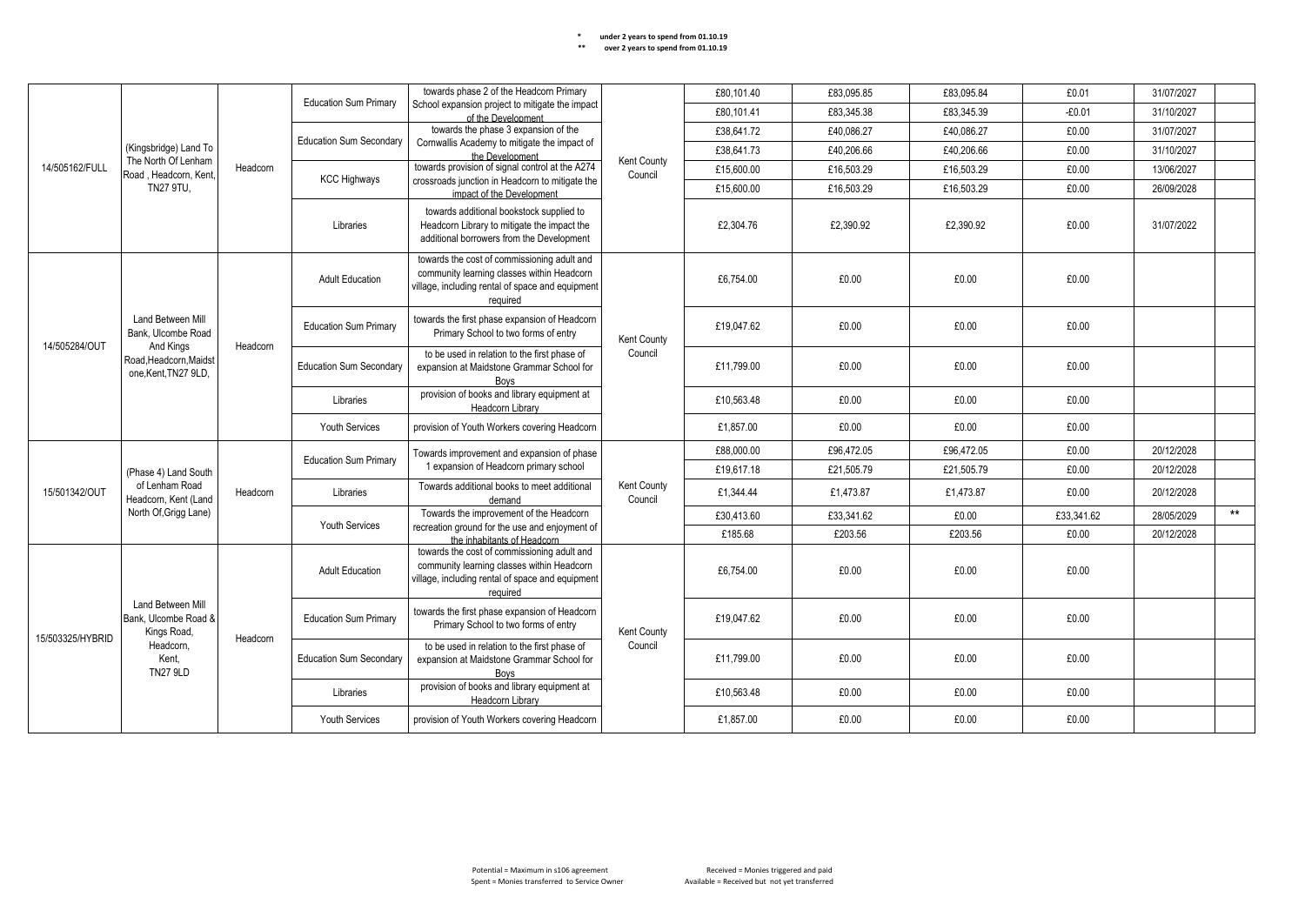| ** | over 2 years to spend from 01.10.19 |
|----|-------------------------------------|
|----|-------------------------------------|

|                | Grafty Green Garden<br>Centre.Headcorn<br>15/505906/FULL<br>Road, Grafty |          | <b>Education Sum Primary</b>   | towards the extension of Platts Heath Primary<br>School                                                                                                                     | Kent County          | £33,053,00       | £0.00           | £0.00        | £0.00      |                      |        |
|----------------|--------------------------------------------------------------------------|----------|--------------------------------|-----------------------------------------------------------------------------------------------------------------------------------------------------------------------------|----------------------|------------------|-----------------|--------------|------------|----------------------|--------|
|                | Green, Kent, ME17 2AT,                                                   | Headcorn | Libraries                      | towards the provision of additional book stock<br>for the mobile library service attending Grafty<br>Green                                                                  | Council              | £672.00          | £680.98         | £680.98      | £0.00      |                      |        |
|                |                                                                          |          | <b>Adult Education</b>         | adult and community learning classes within the<br>village of Headcorn including rental of space<br>and equipment required                                                  |                      | £1.903.40        | £0.00           | £0.00        | £0.00      |                      |        |
|                |                                                                          |          | <b>Education Sum Primary</b>   | towards the second phase of expanding                                                                                                                                       |                      | £149,333.23      | £0.00           | £0.00        | £0.00      |                      |        |
|                |                                                                          |          |                                | Headcorn Primary School from one form entry<br>to two form entry                                                                                                            |                      | £149,333.23      | £0.00           | £0.00        | £0.00      |                      |        |
|                |                                                                          |          | <b>Education Sum Primary</b>   | towards the cost of acquiring additional land to                                                                                                                            |                      | £27,069.10       | £0.00           | £0.00        | £0.00      |                      |        |
|                |                                                                          |          |                                | accommodate the expansion of Headcorn<br>Primary School                                                                                                                     |                      | £27,069.10       | £0.00           | £0.00        | £0.00      |                      |        |
|                | Land West of Mill Bank.                                                  |          | <b>Education Sum Secondary</b> | towards the second phase of expanding                                                                                                                                       | Kent County          | £70,794.00       | £0.00           | £0.00        | £0.00      |                      |        |
| 15/507424/OUT  | Maidstone Road.<br>Headcorn, TN27 9RJ                                    | Headcorn |                                | Maidstone Grammar School                                                                                                                                                    | Council              | £70,794.00       | £0.00           | £0.00        | £0.00      |                      |        |
|                |                                                                          |          | Libraries                      | towards book stock to be supplied to Headcorn<br>Library                                                                                                                    |                      | £2,977.24        | £0.00           | £0.00        | £0.00      |                      |        |
|                |                                                                          |          | Public Rights of Way           | towards the provision and installation of<br>directional PRoW signs and the remainder to<br>improve the surfacing of Public Footpath KH591<br>at 2m wide for 240m in length |                      | £22,683.00       | £0.00           | £0.00        | £0.00      |                      |        |
|                |                                                                          |          | <b>Youth Services</b>          | towards equipment to expand the range of<br>youth focused activities able to take place at<br>Headcorn Village Hall                                                         |                      | £523.28          | £0.00           | £0.00        | £0.00      |                      |        |
|                |                                                                          |          | <b>Adult Education</b>         | towards the cost of commissioning adult and<br>community learning classes within the village of<br>Headcorn including the rental of space and<br>equipment required         |                      | £1.688.32        | £0.00           | £0.00        | £0.00      |                      |        |
|                | Gibbs Hill Farm.                                                         |          | <b>Education Sum Primary</b>   | means the 2nd phase of permanent expansion                                                                                                                                  |                      | £293,333.15      | £0.00           | £0.00        | £0.00      |                      |        |
| 16/507035/FULL | Grigg Lane,<br>Headcorn.                                                 | Headcorn |                                | at Headcorn Primary School from 1FE to 2 FE                                                                                                                                 | Kent County          | £49.042.95       | £0.00           | £0.00        | £0.00      |                      |        |
|                | Kent.                                                                    |          | <b>Education Sum Secondary</b> | means the Phase 3 expansion of The<br><b>Cornwallis School</b>                                                                                                              | Council              | £129,789.00      | £0.00           | £0.00        | £0.00      |                      |        |
|                | <b>TN27 9LY</b>                                                          |          | <b>KCC Highways</b>            | means highway works to upgrade the junction at<br>Mill Bank/North StreeUMoat StreeUKing's Road<br>on the A274                                                               |                      | £35,750.00       | £0.00           | £0.00        | £0.00      |                      |        |
|                |                                                                          |          | Libraries                      | additional book stock at Headcorn Library                                                                                                                                   |                      | £2,640.87        | £0.00           | £0.00        | £0.00      |                      |        |
|                |                                                                          |          |                                |                                                                                                                                                                             | Total:               | £1,938,412.48    | £741,444.86     | £708,103.24  | £33,341.62 |                      |        |
| App No         | <b>Address</b>                                                           | Ward     | Type                           | <b>Definition</b>                                                                                                                                                           | <b>Service Owner</b> | <b>Potential</b> | <b>Received</b> | <b>Spent</b> | Available  | <b>Spend-By Date</b> | Rating |
|                | Former Horticultural<br>Unit Hadlow College,                             |          | Libraries                      | No spend details in deed                                                                                                                                                    | <b>Kent County</b>   | £2,947.59        | £2,947.59       | £2,947.59    | £0.00      | 10/05/2018           |        |
| 10/0485        | Oakwood Park.                                                            | Heath    | Social Services                | No spend details in deed                                                                                                                                                    | Council              | £776.99          | £776.99         | £776.99      | £0.00      | 10/05/2018           |        |
|                | Tonbridge Road,                                                          |          | <b>Youth Services</b>          | No spend details in deed                                                                                                                                                    |                      | £11.004.74       | £11.004.74      | £11.004.74   | £0.00      | 10/05/2018           |        |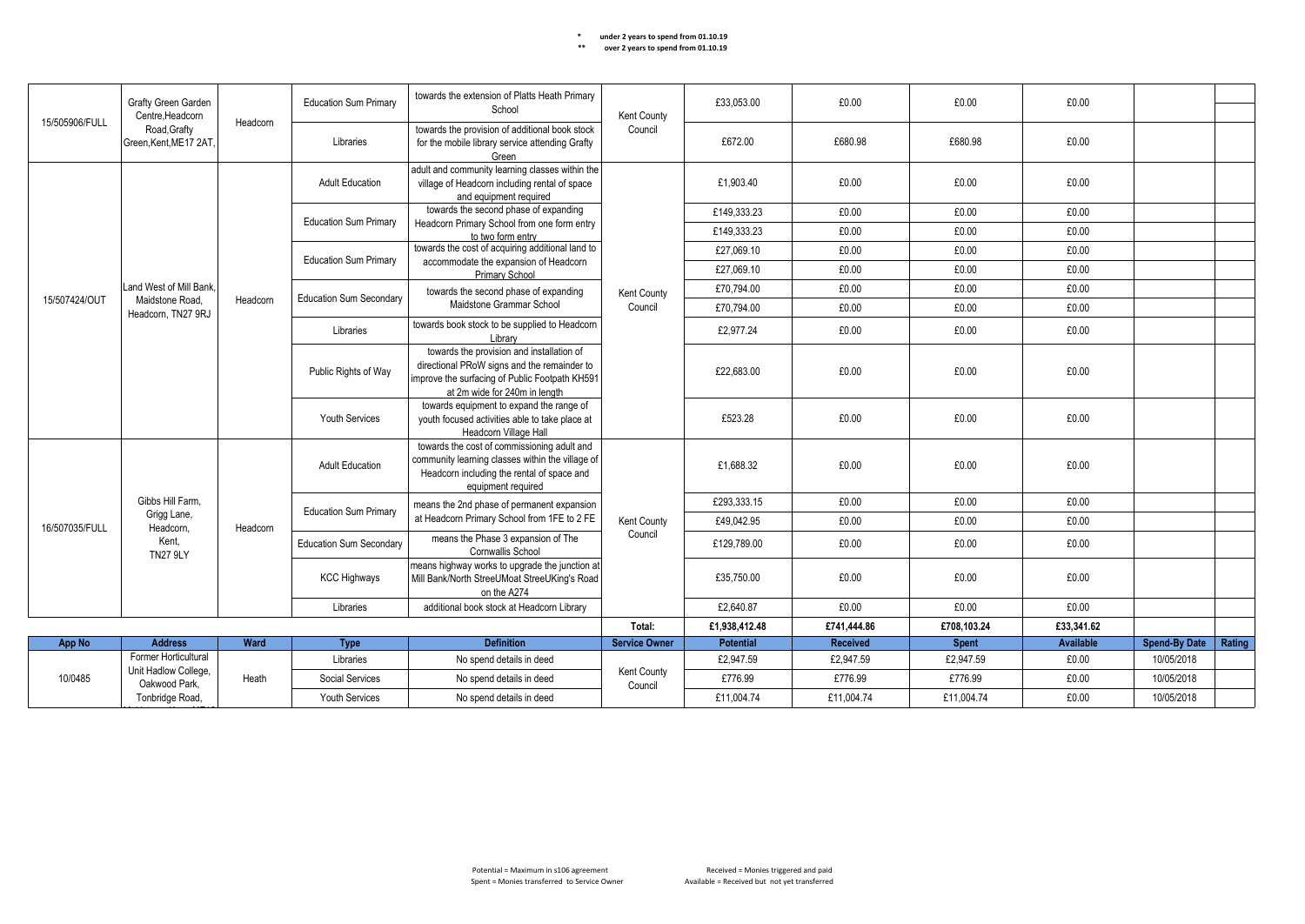|         |                                              |       | to be used for Maidstone based adult social<br>Social Services                                                        |                                                                                                                                                                                         | £1.496.97                     | £1.496.97   | £1.496.97   | £0.00       |       |            |  |
|---------|----------------------------------------------|-------|-----------------------------------------------------------------------------------------------------------------------|-----------------------------------------------------------------------------------------------------------------------------------------------------------------------------------------|-------------------------------|-------------|-------------|-------------|-------|------------|--|
|         |                                              |       |                                                                                                                       | services serving the Development                                                                                                                                                        |                               | £1,496.97   | £1,496.97   | £1,496.97   | £0.00 |            |  |
|         |                                              |       |                                                                                                                       | to be used for Maidstone Adult Learning Centre                                                                                                                                          |                               | £310.99     | £310.99     | £310.99     | £0.00 |            |  |
|         |                                              |       | <b>Adult Education</b>                                                                                                | and outreach facilities for the provision of<br>additional equipment, staff and classes.                                                                                                |                               | £310.98     | £310.98     | £310.98     | £0.00 |            |  |
|         |                                              |       |                                                                                                                       | for the improvement of or the provision of                                                                                                                                              |                               | £143,545.13 | £143,545.13 | £143,545.13 | £0.00 |            |  |
|         |                                              |       | <b>Education Sum Primary</b>                                                                                          | additional classroom space and teaching<br>facilities at the primary level serving the                                                                                                  |                               | £143,545.13 | £143,545.13 | £143,545.13 | £0.00 | 03/02/2021 |  |
| 12/1749 | Land Off, Marigold<br>Way, Maidstone, Kent   | Heath | <b>KCC Highways</b>                                                                                                   | works to include a pedestrian phase to the<br>traffic light controlled junction at Hermitage<br>Lane/Fountain Lane/Heath Road/ St. Andrews<br>Rd                                        | Kent County<br>Council        | £10,821.58  | £10,821.58  | £10,821.58  | £0.00 | 11/10/2028 |  |
|         |                                              |       | Libraries                                                                                                             | towards additional library bookstock, staff and                                                                                                                                         |                               | £4,144.84   | £4,144.84   | £4,144.84   | £0.00 |            |  |
|         |                                              |       |                                                                                                                       | space at Maidstone libraries                                                                                                                                                            |                               | £4,144.84   | £4,144.84   | £4,144.84   | £0.00 |            |  |
|         |                                              |       | <b>Youth Services</b>                                                                                                 | towards additional staff & equipment for                                                                                                                                                |                               | £855.39     | £855.39     | £855.39     | £0.00 |            |  |
|         |                                              |       |                                                                                                                       | Maidstone Borough Youth Outreach services                                                                                                                                               |                               | £855.39     | £855.39     | £855.39     | £0.00 |            |  |
|         |                                              |       | Social Services                                                                                                       | towards the costs of providing facilities for adult                                                                                                                                     |                               | £5,930.00   | £0.00       | £0.00       | £0.00 |            |  |
|         |                                              |       |                                                                                                                       | social services facilities within 3 miles of the<br>Development                                                                                                                         |                               | £5,930.00   | £0.00       | £0.00       | £0.00 |            |  |
|         |                                              |       | <b>Adult Education</b>                                                                                                | towards the costs of improving adult education<br>centres and outreach community learning                                                                                               |                               | £3,837.50   | £0.00       | £0.00       | £0.00 |            |  |
|         |                                              |       |                                                                                                                       | facilities with 3 miles of the Development                                                                                                                                              |                               | £3,837.50   | £0.00       | £0.00       | £0.00 |            |  |
|         |                                              |       | <b>Education Sum Primary</b>                                                                                          | towards either the provision of additional<br>primary school places within the Maidstone<br>urban area or the costs of constructing a<br>primary school within Maidstone urban area     |                               | £426.500.00 | £0.00       | £0.00       | £0.00 |            |  |
|         | (Orchard Fields) Land                        |       |                                                                                                                       | towards either the provision of additional<br>primary school places within the Maidstone<br>urban area or the costs of constructing a<br>primary school within the Maidstone urban area |                               | £426,500.00 | £0.00       | £0.00       | £0.00 |            |  |
| 13/1702 | West Of, Hermitage<br>Lane, Maidstone, Kent, | Heath | <b>Education Sum Primary</b>                                                                                          | acquiring the primary school land or alternative<br>primary school                                                                                                                      | <b>Kent County</b><br>Council | £576.122.72 | £0.00       | £0.00       | £0.00 |            |  |
|         | ME16 9NP,                                    |       | <b>KCC Highways</b>                                                                                                   | towards the costs of improving the A26/Fountain<br>Lane junction                                                                                                                        |                               | £96,250.00  | £0.00       | £0.00       | £0.00 |            |  |
|         |                                              |       | <b>KCC Highways</b>                                                                                                   | towards the costs of improving the<br>A20/Coldharbour Lane junction and<br>A26/Fountain Lane junction                                                                                   |                               | £338,000.00 | £0.00       | £0.00       | £0.00 |            |  |
|         |                                              |       | <b>KCC Highways</b>                                                                                                   | Highways Agency for white lining and minor<br>improvements to the M20 Junction 5                                                                                                        |                               | £21,500.00  | £0.00       | £0.00       | £0.00 |            |  |
|         |                                              |       | Libraries                                                                                                             | providing library equipment at Kent History and                                                                                                                                         |                               | £17,611.25  | £0.00       | £0.00       | £0.00 |            |  |
|         |                                              |       |                                                                                                                       | Library Centre                                                                                                                                                                          |                               | £17,611.25  | £0.00       | £0.00       | £0.00 |            |  |
|         |                                              |       | Public Rights of Way                                                                                                  | improved surfacing for footpath KB34                                                                                                                                                    |                               | £20,500.00  | £0.00       | £0.00       | £0.00 |            |  |
|         |                                              |       |                                                                                                                       |                                                                                                                                                                                         |                               | £20,500.00  | £0.00       | £0.00       | £0.00 |            |  |
|         |                                              |       | towards the costs of providing youth service<br><b>Youth Services</b><br>facilities within 3 miles of the Development |                                                                                                                                                                                         | £1,055.00                     | £0.00       | £0.00       | £0.00       |       |            |  |
|         |                                              |       |                                                                                                                       |                                                                                                                                                                                         |                               | £1,055.00   | £0.00       | £0.00       | £0.00 |            |  |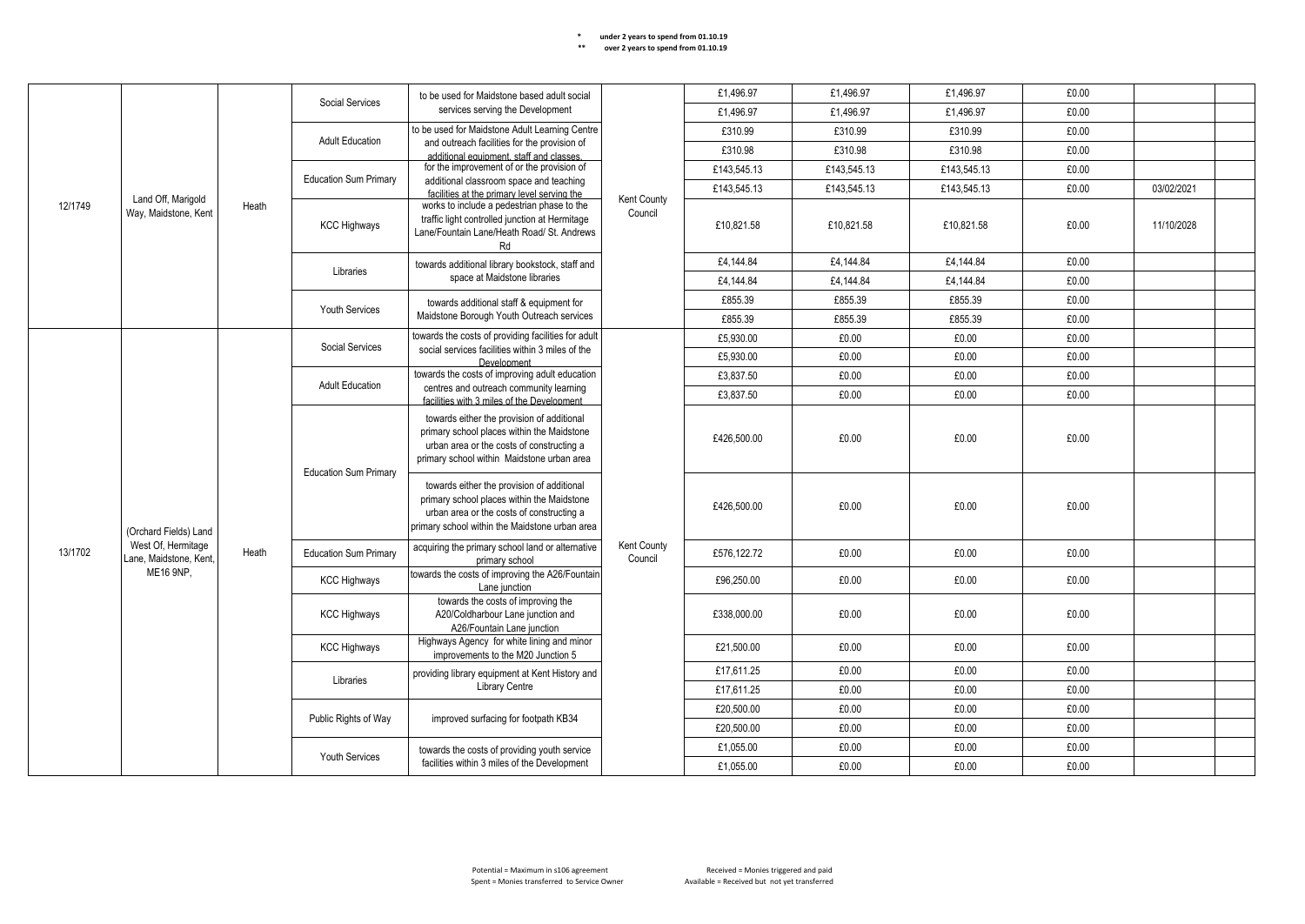|         |                                           |       |                                |                                                                                                                                                                                                                                                                                                                                                                                                                                                                                                  |             | £2.823.69   | £3.122.77   | £3.122.77   | £0.00 | 23/01/2029 |  |
|---------|-------------------------------------------|-------|--------------------------------|--------------------------------------------------------------------------------------------------------------------------------------------------------------------------------------------------------------------------------------------------------------------------------------------------------------------------------------------------------------------------------------------------------------------------------------------------------------------------------------------------|-------------|-------------|-------------|-------------|-------|------------|--|
|         |                                           |       |                                |                                                                                                                                                                                                                                                                                                                                                                                                                                                                                                  |             | £2,823.69   | £0.00       | £0.00       | £0.00 |            |  |
|         |                                           |       |                                | for the purposes of Serving the Development by                                                                                                                                                                                                                                                                                                                                                                                                                                                   |             | £1.836.17   | £0.00       | £0.00       | £0.00 |            |  |
|         |                                           |       | <b>Adult Education</b>         | provision of new and/or expanded facilities and                                                                                                                                                                                                                                                                                                                                                                                                                                                  |             | £1.836.17   | £0.00       | £0.00       | £0.00 |            |  |
|         |                                           |       |                                | services through dedicated adult education<br>centres and outreach community learning                                                                                                                                                                                                                                                                                                                                                                                                            |             | £1,959.61   | £0.00       | £0.00       | £0.00 |            |  |
|         |                                           |       |                                | facilities:                                                                                                                                                                                                                                                                                                                                                                                                                                                                                      |             | £1.959.61   | £0.00       | £0.00       | £0.00 |            |  |
|         |                                           |       |                                |                                                                                                                                                                                                                                                                                                                                                                                                                                                                                                  |             | £1,095.53   | £0.00       | £0.00       | £0.00 |            |  |
|         |                                           |       |                                |                                                                                                                                                                                                                                                                                                                                                                                                                                                                                                  |             | £1,095.53   | £0.00       | £0.00       | £0.00 |            |  |
|         |                                           |       | <b>Education Sum Primary</b>   | towards the cost of constructing the Primary<br>School:                                                                                                                                                                                                                                                                                                                                                                                                                                          |             | £283,505.67 | £313,534.31 | £313,534.31 | £0.00 | 23/01/2029 |  |
|         |                                           |       | <b>Education Sum Secondary</b> | towards the expansion of The Maplesden<br>Noakes Secondary School;                                                                                                                                                                                                                                                                                                                                                                                                                               |             | £167,250.83 | £184.965.87 | £184.965.87 | £0.00 | 23/01/2029 |  |
|         |                                           |       |                                | towards:- (i) modification to the junction of<br>Fountain Lane and Tonbridge Road; at a cost of<br>£400 per Dwelling; (ii) modifications to the<br>layout and approaches of Coldharbour<br>roundabout (London Road) at a cost of £1352<br>per Dwelling; (iii) interim improvement of<br>junction 5 of M20 with white lining scheme; at a<br>cost of £86 per Dwelling; (iv) additional<br>pedestrian crossing facilities on Hermitage Lane<br>north of the site; £33 per Dwelling; (v) site works |             | £258,487.50 | £282,060.26 | £282.060.26 | £0.00 | 17/12/2028 |  |
|         |                                           |       |                                |                                                                                                                                                                                                                                                                                                                                                                                                                                                                                                  |             | £258,487.50 | £0.00       | £0.00       | £0.00 |            |  |
|         |                                           |       |                                |                                                                                                                                                                                                                                                                                                                                                                                                                                                                                                  |             | £168,087.50 | £0.00       | £0.00       | £0.00 |            |  |
|         |                                           |       | <b>KCC Highways</b>            |                                                                                                                                                                                                                                                                                                                                                                                                                                                                                                  |             | £168,087.50 | £0.00       | £0.00       | £0.00 |            |  |
|         |                                           |       |                                |                                                                                                                                                                                                                                                                                                                                                                                                                                                                                                  |             | £179.387.50 | £0.00       | £0.00       | £0.00 |            |  |
|         |                                           |       |                                |                                                                                                                                                                                                                                                                                                                                                                                                                                                                                                  |             | £179,387.50 | £0.00       | £0.00       | £0.00 |            |  |
|         |                                           |       |                                |                                                                                                                                                                                                                                                                                                                                                                                                                                                                                                  |             | £100,287.50 | £0.00       | £0.00       | £0.00 |            |  |
|         |                                           |       |                                | for shared cycle pedestrian use of the eastern                                                                                                                                                                                                                                                                                                                                                                                                                                                   |             | £100,287.50 | £0.00       | £0.00       | £0.00 |            |  |
|         |                                           |       |                                |                                                                                                                                                                                                                                                                                                                                                                                                                                                                                                  |             | £4,393.83   | £4,859.22   | £4,859.22   | £0.00 | 23/01/2029 |  |
|         |                                           |       |                                |                                                                                                                                                                                                                                                                                                                                                                                                                                                                                                  |             | £4,393.83   | £0.00       | £0.00       | £0.00 |            |  |
|         | (Hermitage Park),<br>Land To The East Of. |       |                                |                                                                                                                                                                                                                                                                                                                                                                                                                                                                                                  | Kent County | £2,857.19   | £0.00       | £0.00       | £0.00 |            |  |
| 13/1749 | Hermitage Lane,                           | Heath | Libraries                      | for the purposes of Serving the Development by<br>the provision of additional book stock and                                                                                                                                                                                                                                                                                                                                                                                                     | Council     | £2.857.19   | £0.00       | £0.00       | £0.00 |            |  |
|         | Maidstone, Kent                           |       |                                | services at Allington Library                                                                                                                                                                                                                                                                                                                                                                                                                                                                    |             | £3,049.27   | £0.00       | £0.00       | £0.00 |            |  |
|         |                                           |       |                                |                                                                                                                                                                                                                                                                                                                                                                                                                                                                                                  |             | £3.049.27   | £0.00       | £0.00       | £0.00 |            |  |
|         |                                           |       |                                |                                                                                                                                                                                                                                                                                                                                                                                                                                                                                                  |             | £1,704.71   | £0.00       | £0.00       | £0.00 |            |  |
|         |                                           |       |                                |                                                                                                                                                                                                                                                                                                                                                                                                                                                                                                  |             | £1.704.71   | £0.00       | £0.00       | £0.00 |            |  |
|         |                                           |       | Public Rights of Way           | towards surfacing and other improvements to<br>public right of way KB35 and KB18                                                                                                                                                                                                                                                                                                                                                                                                                 |             | £30,000.00  | £0.00       | £0.00       | £0.00 |            |  |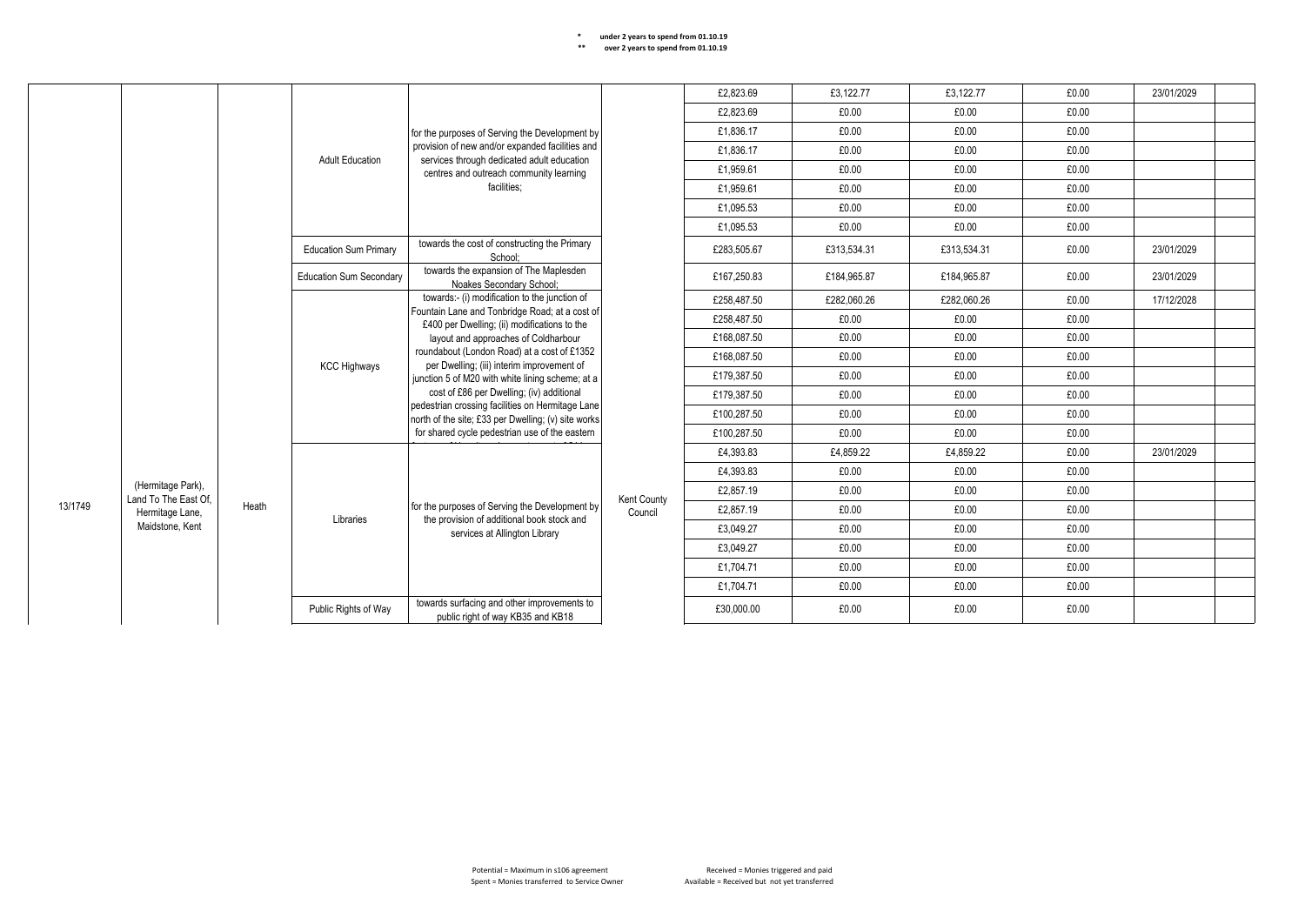|         |                                       |                     |                                                                                                                                   |                                                                                                              |             | £3.803.70   | £4.206.58 | £4,206.58 | £0.00 | 23/01/2029 |  |
|---------|---------------------------------------|---------------------|-----------------------------------------------------------------------------------------------------------------------------------|--------------------------------------------------------------------------------------------------------------|-------------|-------------|-----------|-----------|-------|------------|--|
|         |                                       |                     |                                                                                                                                   |                                                                                                              |             | £3,803.70   | £0.00     | £0.00     | £0.00 |            |  |
|         |                                       |                     |                                                                                                                                   |                                                                                                              |             | £2,473.41   | £0.00     | £0.00     | £0.00 |            |  |
|         |                                       |                     | Social Services                                                                                                                   | by providing new and expanded adult care<br>facilities and                                                   |             | £2,473.41   | £0.00     | £0.00     | £0.00 |            |  |
|         |                                       |                     |                                                                                                                                   | services;                                                                                                    |             | £2,639.69   | £0.00     | £0.00     | £0.00 |            |  |
|         |                                       |                     |                                                                                                                                   |                                                                                                              |             | £2,639.69   | £0.00     | £0.00     | £0.00 |            |  |
|         |                                       |                     |                                                                                                                                   |                                                                                                              |             | £1,475.73   | £0.00     | £0.00     | £0.00 |            |  |
|         |                                       |                     |                                                                                                                                   |                                                                                                              |             | £1,475.73   | £0.00     | £0.00     | £0.00 |            |  |
|         |                                       |                     |                                                                                                                                   |                                                                                                              |             | £775.92     | £858.10   | £858.10   | £0.00 | 23/01/2029 |  |
|         |                                       |                     |                                                                                                                                   |                                                                                                              |             | £775.92     | £0.00     | £0.00     | £0.00 |            |  |
|         |                                       |                     |                                                                                                                                   |                                                                                                              |             | £504.56     | £0.00     | £0.00     | £0.00 |            |  |
|         |                                       |                     |                                                                                                                                   | provision of youth based services Serving the                                                                |             | £504.56     | £0.00     | £0.00     | £0.00 |            |  |
|         |                                       |                     | <b>Youth Services</b>                                                                                                             | Development                                                                                                  |             | £538.48     | £0.00     | £0.00     | £0.00 |            |  |
|         |                                       |                     |                                                                                                                                   |                                                                                                              |             | £538.48     | £0.00     | £0.00     | £0.00 |            |  |
|         |                                       |                     |                                                                                                                                   |                                                                                                              |             | £301.04     | £0.00     | £0.00     | £0.00 |            |  |
|         |                                       |                     |                                                                                                                                   |                                                                                                              |             | £301.04     | £0.00     | £0.00     | £0.00 |            |  |
|         |                                       |                     |                                                                                                                                   | towards the new IT equipment at the St Faiths                                                                |             | £1,228.00   | £0.00     | £0.00     | £0.00 |            |  |
|         |                                       |                     | <b>Adult Education</b><br><b>Education Sum Primary</b>                                                                            | <b>Adult Education Centre</b><br>towards the build cost of phase two of the<br>Hermitage Lane Primary School |             | £1,228.00   | £0.00     | £0.00     | £0.00 |            |  |
|         |                                       |                     |                                                                                                                                   |                                                                                                              |             | £142,000.00 | £0.00     | £0.00     | £0.00 |            |  |
|         |                                       |                     |                                                                                                                                   |                                                                                                              |             | £142,000.00 | £0.00     | £0.00     | £0.00 |            |  |
|         |                                       |                     | <b>Education Sum Primary</b>                                                                                                      | towards the land cost of phase two of the                                                                    |             | £13,285.86  | £0.00     | £0.00     | £0.00 |            |  |
|         |                                       |                     |                                                                                                                                   | Hermitage Lane Primary School                                                                                |             | £13,285.86  | £0.00     | £0.00     | £0.00 |            |  |
|         |                                       |                     | Libraries                                                                                                                         | towards the costs of providing additional book                                                               |             | £1,920.80   | £0.00     | £0.00     | £0.00 |            |  |
| 13/2079 | Land South West Of.<br>Oakapple Lane, | Heath               |                                                                                                                                   | stock at Maidstone Library                                                                                   | Kent County | £1,920.80   | £0.00     | £0.00     | £0.00 |            |  |
|         | Maidstone, Kent                       |                     |                                                                                                                                   | towards equipment required by new clients                                                                    | Council     | £337.60     | £0.00     | £0.00     | £0.00 |            |  |
|         |                                       |                     | <b>Youth Services</b>                                                                                                             | generated from this development supplied to<br>vouth workers and organisations covering west                 |             | £337.60     | £0.00     | £0.00     | £0.00 |            |  |
|         |                                       |                     | <b>KCC Highways</b>                                                                                                               | towards the costs of improving the A26/Fountain<br>Lane junction                                             |             | £32,000.00  | £0.00     | £0.00     | £0.00 |            |  |
|         |                                       | <b>KCC Highways</b> | towards the costs of improving the pedestrian<br>crossing provision at the junction of Hermitage<br>Lane/Fountain Lane/Heath Road |                                                                                                              | £32,480.00  | £0.00       | £0.00     | £0.00     |       |            |  |
|         |                                       |                     | <b>KCC Highways</b>                                                                                                               | towards the costs of improvement works to<br>Junction 5 of the M20 motorway                                  |             | £6,880.00   | £0.00     | £0.00     | £0.00 |            |  |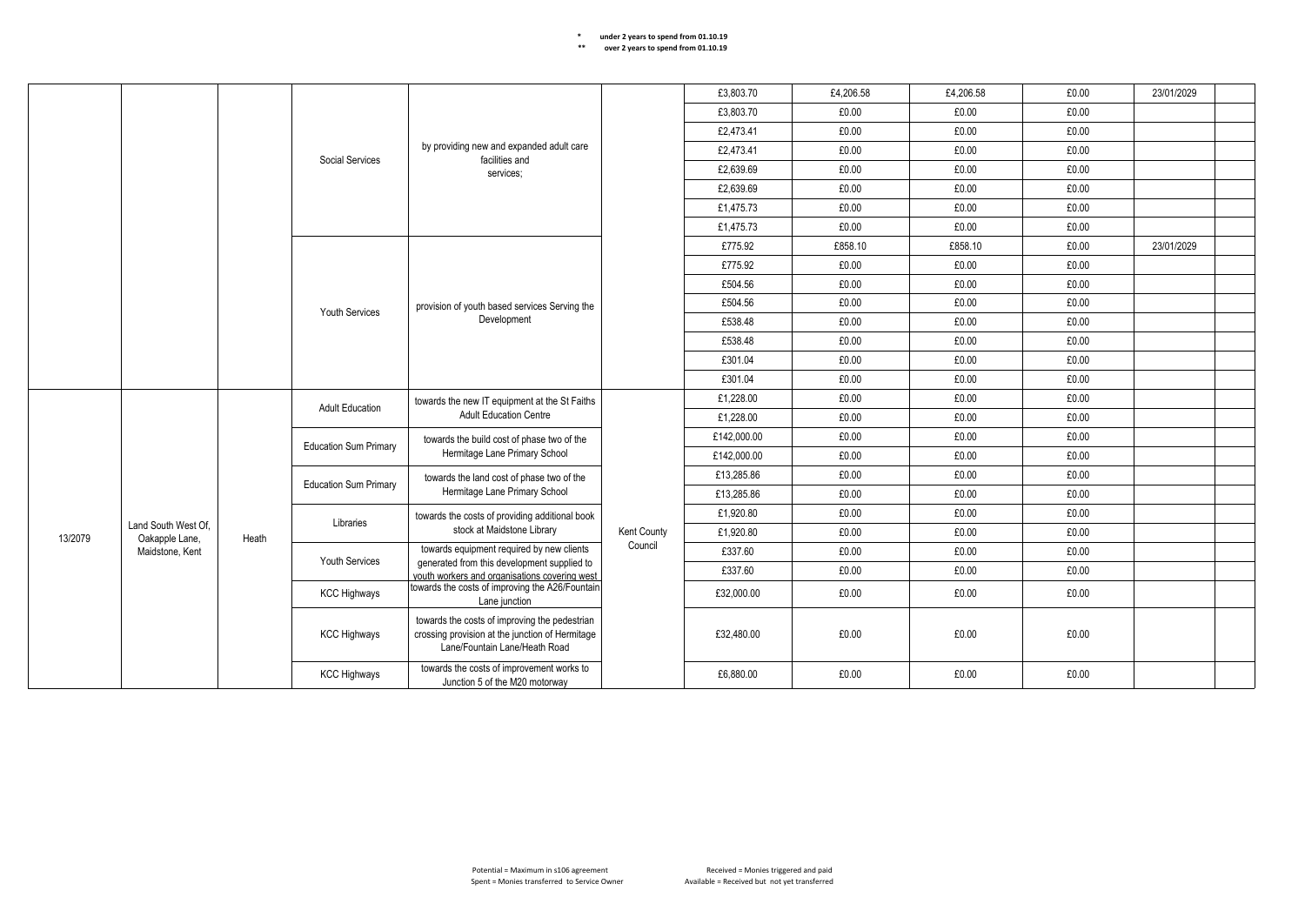|                |                                                                    |                                                                                      | Social Services                                                                                  | the provision of services on site and<br>new/expanded facilities and services within a<br>three mile radius of the Development, including<br>assistive technology and enhancement of local<br>community facilities to ensure full DOA access                                                                                                                                                                                                           |                               | £3.717.72     | £3,717.72     | £3.717.72     | £0.00      | 23/06/2025 |  |
|----------------|--------------------------------------------------------------------|--------------------------------------------------------------------------------------|--------------------------------------------------------------------------------------------------|--------------------------------------------------------------------------------------------------------------------------------------------------------------------------------------------------------------------------------------------------------------------------------------------------------------------------------------------------------------------------------------------------------------------------------------------------------|-------------------------------|---------------|---------------|---------------|------------|------------|--|
|                |                                                                    |                                                                                      | <b>Adult Education</b>                                                                           | provision of new/expanded facilities and<br>services both through dedicated adult education<br>centres and outreach community learning<br>facilities within a three mile radius of the<br>Development                                                                                                                                                                                                                                                  |                               | £2.118.30     | £2,118.30     | £2.118.30     | £0.00      | 23/06/2025 |  |
| 14/500412/FULL | Land At Oakapple Lane<br>And, Hermitage<br>Lane, Maidstone, Kent., | Heath                                                                                | <b>Education Sum Primary</b>                                                                     | toward the cost of the acquisition of land for<br>primary education facilities within a two mile<br>radius of the Land together with the further<br>sum of £4,000.00 per Applicable Dwelling<br>(other than a Flat) and £1,000.00 per<br>Applicable Flat payable to the County Council in<br>accordance with Clause 4 of this Deed to be<br>spent on the construction of a new primary<br>education facilities within a two mile radius of<br>the Land | Kent County<br>Council        | £181.000.00   | £181.000.00   | £181.000.00   | £0.00      | 23/06/2025 |  |
|                |                                                                    | <b>Education Sum Secondary</b><br><b>KCC Highways</b><br>Libraries<br>Youth Services | provision of secondary education within<br>secondary schools within the Maidstone urban<br>area. |                                                                                                                                                                                                                                                                                                                                                                                                                                                        | £106.780.95                   | £106,780.95   | £106,780.95   | £0.00         | 23/06/2025 |            |  |
|                |                                                                    |                                                                                      |                                                                                                  | improvement schemes at the A26/Fountain<br>Lane and A20/Coldharbour junctions                                                                                                                                                                                                                                                                                                                                                                          |                               | £29.408.00    | £29.408.00    | £29.408.00    | £0.00      | 23/06/2025 |  |
|                |                                                                    |                                                                                      |                                                                                                  | provision of additional library book stock and<br>services serving the Development (including<br>mobile units)                                                                                                                                                                                                                                                                                                                                         |                               | £9.960.84     | £9.960.84     | £9.960.84     | £0.00      | 23/06/2025 |  |
|                |                                                                    |                                                                                      |                                                                                                  | youth service related projects within a three<br>mile radius of the Development                                                                                                                                                                                                                                                                                                                                                                        |                               | £582.36       | £582.36       | £582.36       | £0.00      | 23/06/2025 |  |
|                |                                                                    |                                                                                      | <b>Adult Education</b>                                                                           | means the purchase of portable equipment for                                                                                                                                                                                                                                                                                                                                                                                                           |                               | £460.50       | £0.00         | £0.00         | £0.00      |            |  |
|                |                                                                    |                                                                                      |                                                                                                  | new adult learners in Maidstone                                                                                                                                                                                                                                                                                                                                                                                                                        |                               | £460.50       | £0.00         | £0.00         | £0.00      |            |  |
|                |                                                                    |                                                                                      |                                                                                                  | a) Phase 2 of the new Hermitage Lane Primary                                                                                                                                                                                                                                                                                                                                                                                                           |                               | £4,535.00     | £0.00         | £0.00         | £0.00      |            |  |
|                |                                                                    |                                                                                      | <b>Education Sum Primary</b>                                                                     | School b) Hermitage Lane Primary School site<br>acquisition                                                                                                                                                                                                                                                                                                                                                                                            |                               | £1,134.00     | £0.00         | £0.00         | £0.00      |            |  |
|                | Springwood Road Staff                                              |                                                                                      |                                                                                                  | means Maplesden Noakes 2nd Phase of                                                                                                                                                                                                                                                                                                                                                                                                                    |                               | £2,359.80     | £0.00         | £0.00         | £0.00      |            |  |
|                | Accommodation                                                      |                                                                                      | <b>Education Sum Secondary</b>                                                                   | expansion                                                                                                                                                                                                                                                                                                                                                                                                                                              |                               | £589.95       | £0.00         | £0.00         | £0.00      |            |  |
| 15/502970      | Campus,<br>Springwood Road,<br>Barming                             | Heath                                                                                | <b>KCC Highways</b>                                                                              | to pursue yellow lines to be installed to prevent<br>parking on the junction of Springwood Road and<br>Oakapple Lane                                                                                                                                                                                                                                                                                                                                   | <b>Kent County</b><br>Council | £3,200.00     | £0.00         | £0.00         | £0.00      |            |  |
|                |                                                                    |                                                                                      | Libraries                                                                                        | means additional book stock required to                                                                                                                                                                                                                                                                                                                                                                                                                |                               | £720.30       | £0.00         | £0.00         | £0.00      |            |  |
|                |                                                                    |                                                                                      |                                                                                                  | mitigate the impact of new borrowers from this<br>development                                                                                                                                                                                                                                                                                                                                                                                          |                               | £720.30       | £0.00         | £0.00         | £0.00      |            |  |
|                |                                                                    |                                                                                      | Youth Services                                                                                   | means additional equipment supplied to youth<br>workers & organisations covering west<br>Maidstone                                                                                                                                                                                                                                                                                                                                                     |                               | £254.70       | £0.00         | £0.00         | £0.00      |            |  |
|                |                                                                    |                                                                                      |                                                                                                  |                                                                                                                                                                                                                                                                                                                                                                                                                                                        | Total:                        | £5,003,627.05 | £1,453,432.81 | £1,453,432.81 | £0.00      |            |  |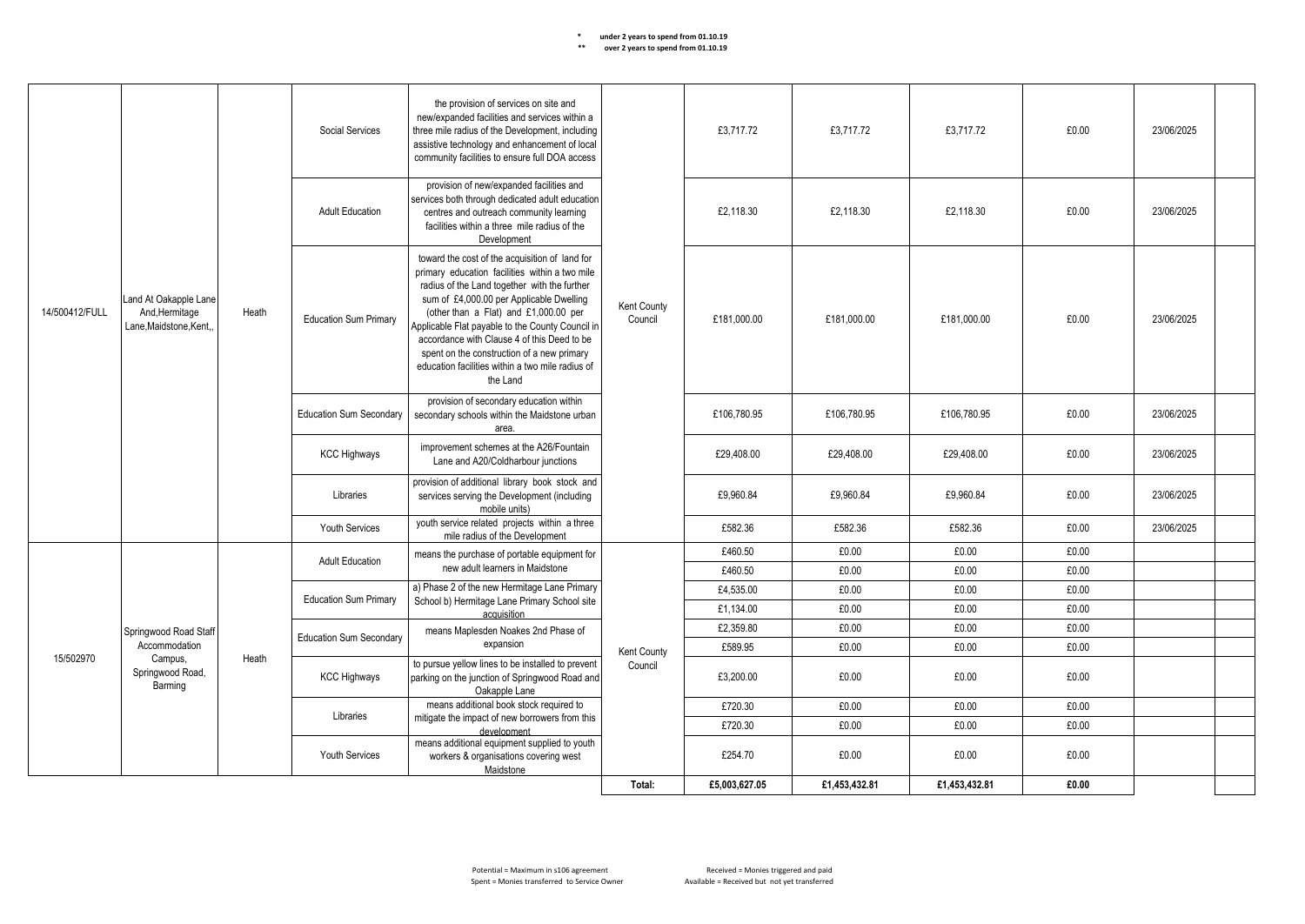| <b>App No</b>                           | <b>Address</b>                                                                                      | Ward               | <b>Type</b>                                                                                                                                                     | <b>Definition</b>                                                                                                                                                                                                                                                                                                                                                                                                                                                                                                                 | <b>Service Owner</b>   | <b>Potential</b> | Received  | <b>Spent</b> | Available | Spend-By Date   Rating |  |
|-----------------------------------------|-----------------------------------------------------------------------------------------------------|--------------------|-----------------------------------------------------------------------------------------------------------------------------------------------------------------|-----------------------------------------------------------------------------------------------------------------------------------------------------------------------------------------------------------------------------------------------------------------------------------------------------------------------------------------------------------------------------------------------------------------------------------------------------------------------------------------------------------------------------------|------------------------|------------------|-----------|--------------|-----------|------------------------|--|
|                                         | Kent Music School.<br>Astley House, Hastings<br>10/0594<br>Road, Maidstone, Kent,<br><b>ME157SG</b> |                    | Social Services                                                                                                                                                 | adult social services within the urban town<br>wards of Maidstone                                                                                                                                                                                                                                                                                                                                                                                                                                                                 |                        | £379.65          | £385.58   | £385.58      | £0.00     | 02/02/2022             |  |
|                                         |                                                                                                     | <b>High Street</b> | Libraries                                                                                                                                                       | provision of additional book stock for the library<br>situated in Royal Engineer Way Maidstone Kent                                                                                                                                                                                                                                                                                                                                                                                                                               | Kent County<br>Council | £1,440.81        | £1.463.31 | £1.463.31    | £0.00     | 02/02/2022             |  |
|                                         |                                                                                                     |                    | <b>Youth Services</b>                                                                                                                                           | towards the cost of additional youth and<br>community workers which shall be required as a<br>result of the Development                                                                                                                                                                                                                                                                                                                                                                                                           |                        | £7,968.75        | £8,093.16 | £8,093.16    | £0.00     | 02/02/2022             |  |
| 11/2108                                 | The Old School, 92A.<br>Melville Road,<br>Maidstone, Kent                                           | <b>High Street</b> | Social Services                                                                                                                                                 | Project 1: Capital improvement works enhancing<br>and adapting existing community facilities to<br>enable addWona! social care clients (Older<br>People Physical Disabilities and Learning<br>Disabilities) to participate in community life and<br>remain active<br>Project 2:Assistive Technology (also referred to<br>as Telecare) enabling clients to live as<br>independently as possible in their own homes<br>on this development through the use of<br>technology items including pendants fall<br>sensor sand alarms etc | Kent County<br>Council | £756.95          | £756.95   | £756.95      | £0.00     | 17/08/2026             |  |
|                                         |                                                                                                     |                    | <b>Adult Education</b>                                                                                                                                          | towards community learning for the Maidstone<br>Adult Learning Centre and Adult Learning in<br>Maidstone Outreach Centres through the<br>provision of additional equipment staff and<br>classes                                                                                                                                                                                                                                                                                                                                   |                        | £433.09          | £433.09   | £433.09      | £0.00     | 17/08/2026             |  |
|                                         |                                                                                                     |                    | Libraries                                                                                                                                                       | provision of book stock staff and extended<br>hours at Kent History and Library Centre James<br>Whatman Wav                                                                                                                                                                                                                                                                                                                                                                                                                       |                        | £2.546.72        | £2,546.72 | £2.546.72    | £0.00     | 17/08/2026             |  |
|                                         |                                                                                                     | <b>High Street</b> | provision of adult social services within a radius<br>Social Services<br>of 2.5 miles of the Land to serve the additional<br>needs arising from the Development | £2,535.12                                                                                                                                                                                                                                                                                                                                                                                                                                                                                                                         | £2,535.12              | £2,535.12        | £0.00     | 21/02/2023   |           |                        |  |
| 12/0590<br>Maidstone, Kent, ME15<br>6NX | Land At Depot Site.<br>George Street,                                                               |                    | <b>Adult Education</b>                                                                                                                                          | provision of Community Learning facilities within<br>a radius of 2.5 miles of the Land to serve the<br>additional needs arising from the Development                                                                                                                                                                                                                                                                                                                                                                              | Kent County<br>Council | £1,440.01        | £1,440.01 | £1,440.01    | £0.00     | 21/02/2023             |  |
|                                         |                                                                                                     |                    | Libraries                                                                                                                                                       | provision of additional library facilities at the<br>Maidstone Hub Library and Archive/ History<br>Centre located in Maidstone Kent                                                                                                                                                                                                                                                                                                                                                                                               |                        | £8,209.08        | £8,209.08 | £8,209.08    | £0.00     | 21/02/2023             |  |
|                                         |                                                                                                     |                    | Youth Services                                                                                                                                                  | provision of youth services within a radius of 2.5<br>miles of the Land to serve the additional needs<br>arising from the Development                                                                                                                                                                                                                                                                                                                                                                                             |                        | £522.13          | £522.13   | £522.13      | £0.00     | 21/02/2023             |  |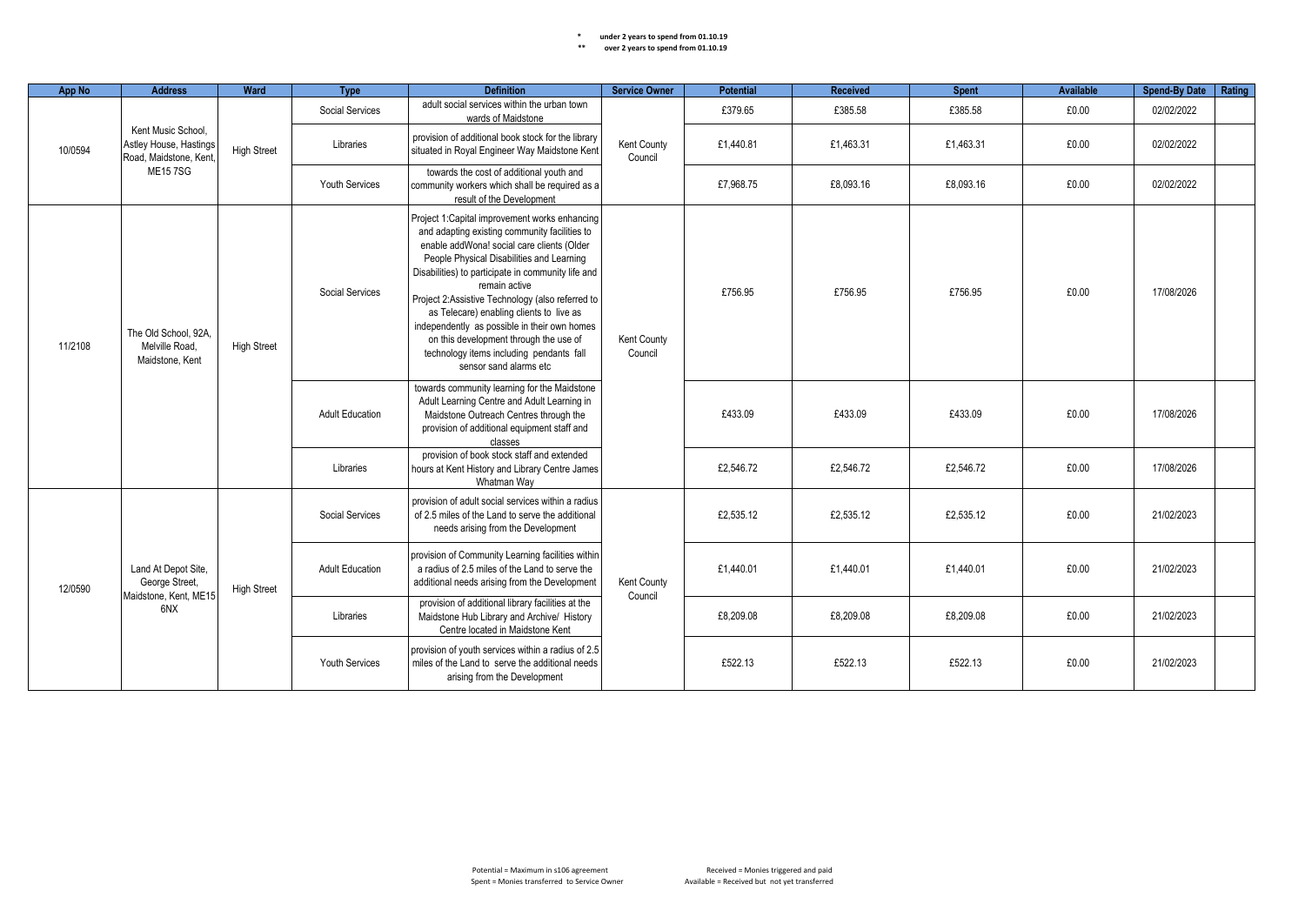|                | Faith House, 2. St                                                            |                    | Social Services                | towards training and care and facilities for older<br>people and adults with learning or physical<br>disabilities within the Borough               |                        | £973.03    | £0.00     | £0.00     | £0.00   |            |
|----------------|-------------------------------------------------------------------------------|--------------------|--------------------------------|----------------------------------------------------------------------------------------------------------------------------------------------------|------------------------|------------|-----------|-----------|---------|------------|
|                | Faiths Street.                                                                |                    | <b>Adult Education</b>         | towards equipment and staff and classroom<br>hours for adult learning services within the<br>Borough                                               | Kent County            | £556.00    | £0.00     | £0.00     | £0.00   |            |
| 12/1608        | Maidstone, Kent, ME14<br>1LL                                                  | <b>High Street</b> | Libraries                      | towards additional book stock and staff and<br>extended hours at the Kent History and Library<br>Centre James Whatman Way Maidstone Kent           | Council                | £2,694.14  | £0.00     | £0.00     | £0.00   |            |
|                |                                                                               |                    | <b>Youth Services</b>          | towards additional staff equipment for youth<br>outreach services within the Borough                                                               |                        | £202.14    | £0.00     | £0.00     | £0.00   |            |
| 14/505005/FULL | 59 - 71 King Street,<br>Maidstone, Kent, ME14<br>1BG.                         | <b>High Street</b> | Libraries                      | towards the book stock at Maidstone Library                                                                                                        | Kent County<br>Council | £798.22    | £798.22   | £798.22   | £0.00   | 10/10/2022 |
| 14/505749/FULL | Bishops Terrace,<br>Bishops Way,<br>Maidstone,<br>Kent,<br><b>ME14 1LA</b>    | <b>High Street</b> | Libraries                      | to supply the additional bookstock required to<br>meet the demands of the additional borrowers<br>from this Site and supplied to Maidstone Library | Kent County<br>Council | £210.85    | £257.10   | £257.10   | £0.00   | 28/02/2029 |
| 15/500334/FULL | Stone Court Hotel, 28<br>Lower Stone Street.<br>Maidstone, Kent, ME15<br>6LX, | <b>High Street</b> | Libraries                      | towards the provision additional bookstock for<br>the new residents of this Development to be<br>provided to Maidstone Library.                    | Kent County<br>Council | £210.85    | £0.00     | £0.00     | £0.00   |            |
| 15/502154/FULL | 19 - 21 Albion<br>Place, Maidstone, Kent,<br>ME14 5DY.                        | <b>High Street</b> | Libraries                      | to increase book stock and make further<br>provision towards library services in Maidstone                                                         | Kent County<br>Council | £672.22    | £0.00     | £0.00     | £0.00   |            |
| 15/502916/FULL | British Queen, 7 - 8<br>Square Hill, Maidstone,<br>Kent. ME15 7TJ.            | <b>High Street</b> | Libraries                      | Towards additional book stock at Maidstone<br>Library                                                                                              | Kent County<br>Council | £672.22    | £714.09   | £714.09   | £0.00   | 15/12/2027 |
| 15/506036/FULL | 105 Week Street,<br>Maidstone, Kent, ME14<br>1RB.                             | <b>High Street</b> | Libraries                      | towards the provision of additional library books<br>within the borough of Maidstone                                                               | Kent County<br>Council | £528.17    | £0.00     | £0.00     | £0.00   |            |
| 15/510396/FULL | Miller House.43 - 51<br>Lower Stone<br>Street, Maidstone, Kent,<br>ME15 6GB,  | <b>High Street</b> | Libraries                      | towards additional library books                                                                                                                   | Kent County<br>Council | £576.19    | £576.19   | £0.00     | £576.19 | n/a        |
| 16/502602/FULL | 27-37 .Lower Stone<br>Street.Maidstone.Kent.<br><b>ME15 6LH</b>               | <b>High Street</b> | Libraries                      | towards the public library facilities service for<br>Maidstone                                                                                     | Kent County<br>Council | £672.22    | £0.00     | £0.00     | £0.00   |            |
| 17/500623/FULL | 27 - 37 Lower Stone<br>Street, Maidstone, Kent,<br><b>ME15 6LH.</b>           | <b>High Street</b> | Libraries                      | towards the public library facilities service for<br>Maidstone                                                                                     | Kent County<br>Council | £960.32    | £0.00     | £0.00     | £0.00   |            |
|                |                                                                               |                    | <b>Education Sum Primary</b>   | towards the permanent expansion of East                                                                                                            |                        | £35,733.00 | £0.00     | £0.00     | £0.00   |            |
|                | Maidstone Borough                                                             |                    |                                | Borough Primary School enhancement                                                                                                                 |                        | £35,733.00 | £0.00     | £0.00     | £0.00   |            |
| 17/504428/FULL | Council Car<br>Park, Corner Of Union                                          | <b>High Street</b> | <b>Education Sum Secondary</b> | towards Phase 1 of the Maidstone Free School                                                                                                       | Kent County            | £54,734.70 | £0.00     | £0.00     | £0.00   |            |
|                | Street, Queen Anne                                                            |                    |                                | of Science and Technology at Valley Park                                                                                                           | Council                | £54,734.70 | £0.00     | £0.00     | £0.00   |            |
|                | Road, Maidstone, Kent,                                                        |                    | Libraries                      | towards additional bookstock required to<br>mitigate the impact of new borrowers from this<br>development                                          |                        | £2,256.74  | £2,461.32 | £2,461.32 | £0.00   | 08/04/2024 |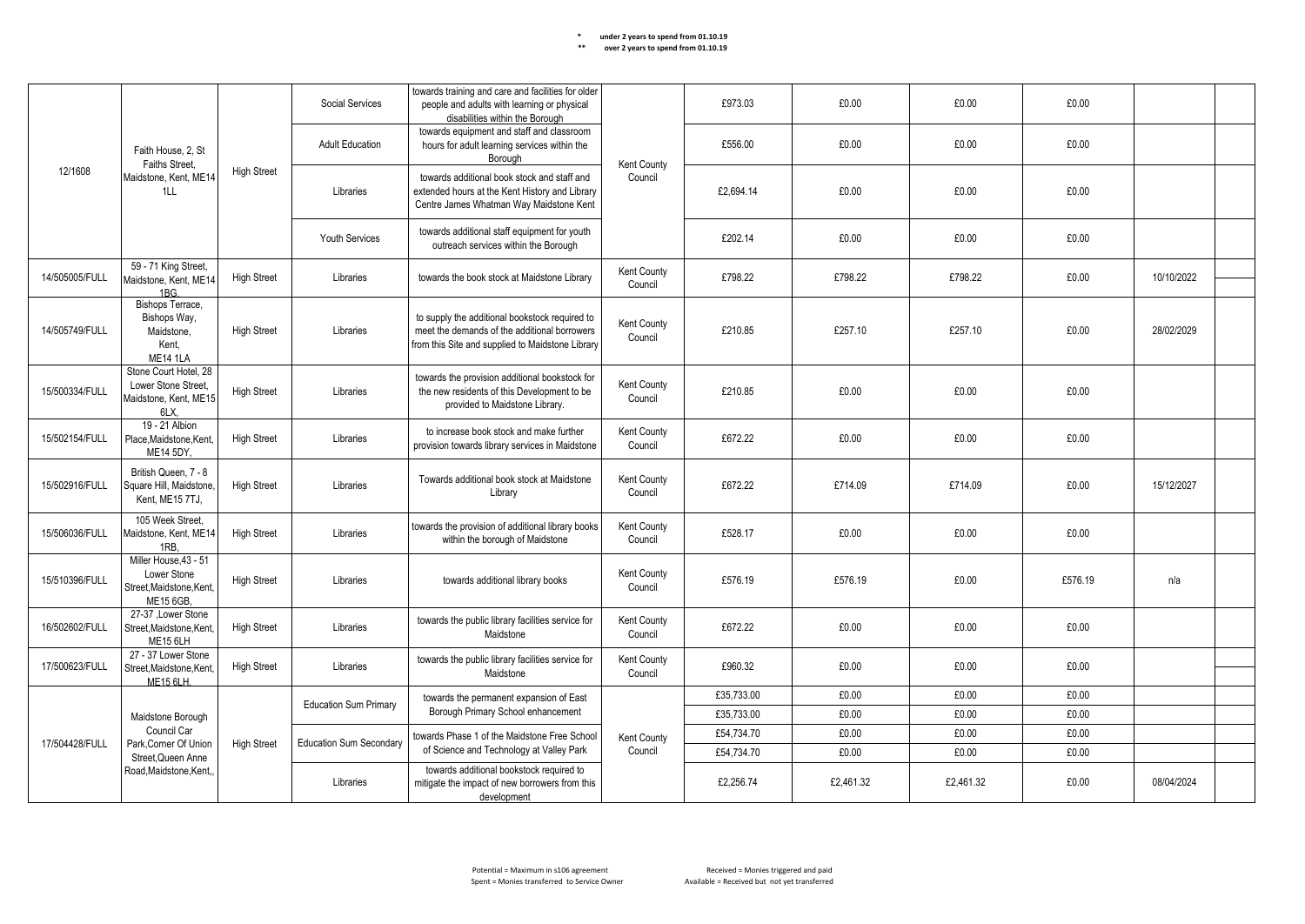|                |                                                                                 |                    | <b>Education Sum Primary</b>   | towards an additional classroom at South                                                                                                                  |                        | £36,979.50  | £0.00           | £0.00        | £0.00            |                      |        |
|----------------|---------------------------------------------------------------------------------|--------------------|--------------------------------|-----------------------------------------------------------------------------------------------------------------------------------------------------------|------------------------|-------------|-----------------|--------------|------------------|----------------------|--------|
|                |                                                                                 |                    |                                | Borough Primary School                                                                                                                                    |                        | £36,979.50  | £0.00           | £0.00        | £0.00            |                      |        |
|                | <b>Land At Brunswick</b>                                                        |                    |                                | towards the Phase 1 expansion works at                                                                                                                    | Kent County            | £26,252.77  | £0.00           | £0.00        | £0.00            |                      |        |
| 17/504632/FULL | Street.Maidstone.Kent.                                                          | <b>High Street</b> | <b>Education Sum Secondary</b> | Maidstone Grammar School                                                                                                                                  | Council                | £26,252.77  | £0.00           | £0.00        | £0.00            |                      |        |
|                |                                                                                 |                    | Libraries                      | towards additional bookstock required to<br>mitigate the impact of new borrowers from this<br>development                                                 |                        | £2,256.74   | £2,445.09       | £2,445.09    | £0.00            | 08/04/2024           |        |
| 18/501414/FULL | Kent House.<br>Romney Place,<br>Maidstone.                                      | <b>High Street</b> | Libraries                      | means additional bookstock for the new<br>residents from the development at Shepway<br>I ibrary                                                           | Kent County<br>Council | £1,152.38   | £1,152.38       | £1,152.38    | £0.00            | 27/09/2023           |        |
| 18/501647      | 27 - 37 Lower Stone<br>Street,<br>Maidstone,<br>Kent.                           | <b>High Street</b> | Libraries                      | additional bookstock required to mitigate the<br>impact of new borrowers from the Development                                                             | Kent County<br>Council | £1,536.51   | £0.00           | £0.00        | £0.00            |                      |        |
|                |                                                                                 |                    |                                |                                                                                                                                                           | Total:                 | £350.561.19 | £34.789.54      | £34.213.35   | £576.19          |                      |        |
| App No         | <b>Address</b>                                                                  | Ward               | <b>Type</b>                    | <b>Definition</b>                                                                                                                                         | <b>Service Owner</b>   | Potential   | <b>Received</b> | <b>Spent</b> | Available        | <b>Spend-By Date</b> | Rating |
| 13/0723        | Ledian Farm, Upper<br>Street, Leeds.<br>Maidstone, Kent, ME17                   | Leeds              | <b>Community Services</b>      | to use for the provision of library, adult<br>education, community learning and community<br>and adult social services within the Borough of<br>Maidstone | Kent County<br>Council | £1,444.27   | £0.00           | £0.00        | £0.00            |                      |        |
|                | 1RZ                                                                             |                    | <b>Education Sum Primary</b>   | towards the acquisition and build costs for a<br>new primary school in South-East Maidstone                                                               |                        | £115,662.25 | £0.00           | £0.00        | £0.00            |                      |        |
| 16/500014/OUT  | Land West Of 73, Haste<br>Hill Road, Boughton<br>Monchelsea, Kent, ME1<br>74LN. | Loose              | Libraries                      | towards additional book stock and improved<br>facilities at Coxheath Library                                                                              | Kent County<br>Council | £528.22     | £571.70         | £571.70      | £0.00            | 10/07/2023           |        |
|                |                                                                                 |                    |                                |                                                                                                                                                           | Total:                 | £117,634.74 | £571.70         | £571.70      | £0.00            |                      |        |
| <b>App No</b>  | <b>Address</b>                                                                  | Ward               | <b>Type</b>                    | <b>Definition</b>                                                                                                                                         | <b>Service Owner</b>   | Potential   | <b>Received</b> | <b>Spent</b> | <b>Available</b> | <b>Spend-By Date</b> | Rating |
|                |                                                                                 |                    | Social Services                | towards assistive technology (telecare) within<br>the locality of the development and<br>enhancement of local community facilities within<br>the Borough  |                        | £1,754.50   | £1,754.50       | £1,754.50    | £0.00            | 30/06/2025           |        |
|                |                                                                                 |                    | <b>Adult Education</b>         | Towards adult education and outreach<br>community learning facilities in the Borough                                                                      |                        | £3,158.10   | £3,158.10       | £3.158.10    | £0.00            | 30/06/2025           |        |
| 13/0115        | The MAP Depot Site,<br>Goudhurst Road.                                          | Marden And         | <b>KCC Highways</b>            | towards the provision of cycle stores at the<br>Marden rail station, library and post office.                                                             | Kent County            | £15,095.60  | £15,095.60      | £0.00        | £15,095.60       | 31/07/2024           | $***$  |
|                | Marden, Kent                                                                    | Yalding            | <b>Education Sum Primary</b>   | towards Marden Primary School                                                                                                                             | Council                | £122,008.50 | £122,008.50     | £122,008.50  | £0.00            | 30/06/2025           |        |
|                |                                                                                 |                    |                                |                                                                                                                                                           |                        | £122,809.82 | £122,809.82     | £122,809.82  | £0.00            | 30/06/2025           |        |
|                |                                                                                 |                    | <b>Education Sum Secondary</b> | towards Cornwallis Academy                                                                                                                                |                        | £122,008.50 | £122,008.50     | £122,008.50  | £0.00            | 30/06/2025           |        |
|                |                                                                                 |                    |                                |                                                                                                                                                           |                        | £122,809.82 | £122,809.82     | £122,809.82  | £0.00            | 30/06/2025           |        |
|                |                                                                                 |                    | Libraries                      | towards the provision of additional book stock at<br>Marden Public Library or other libraries within<br>the Borough                                       |                        | £2.126.30   | £2.126.30       | £2.126.30    | £0.00            | 30/06/2025           |        |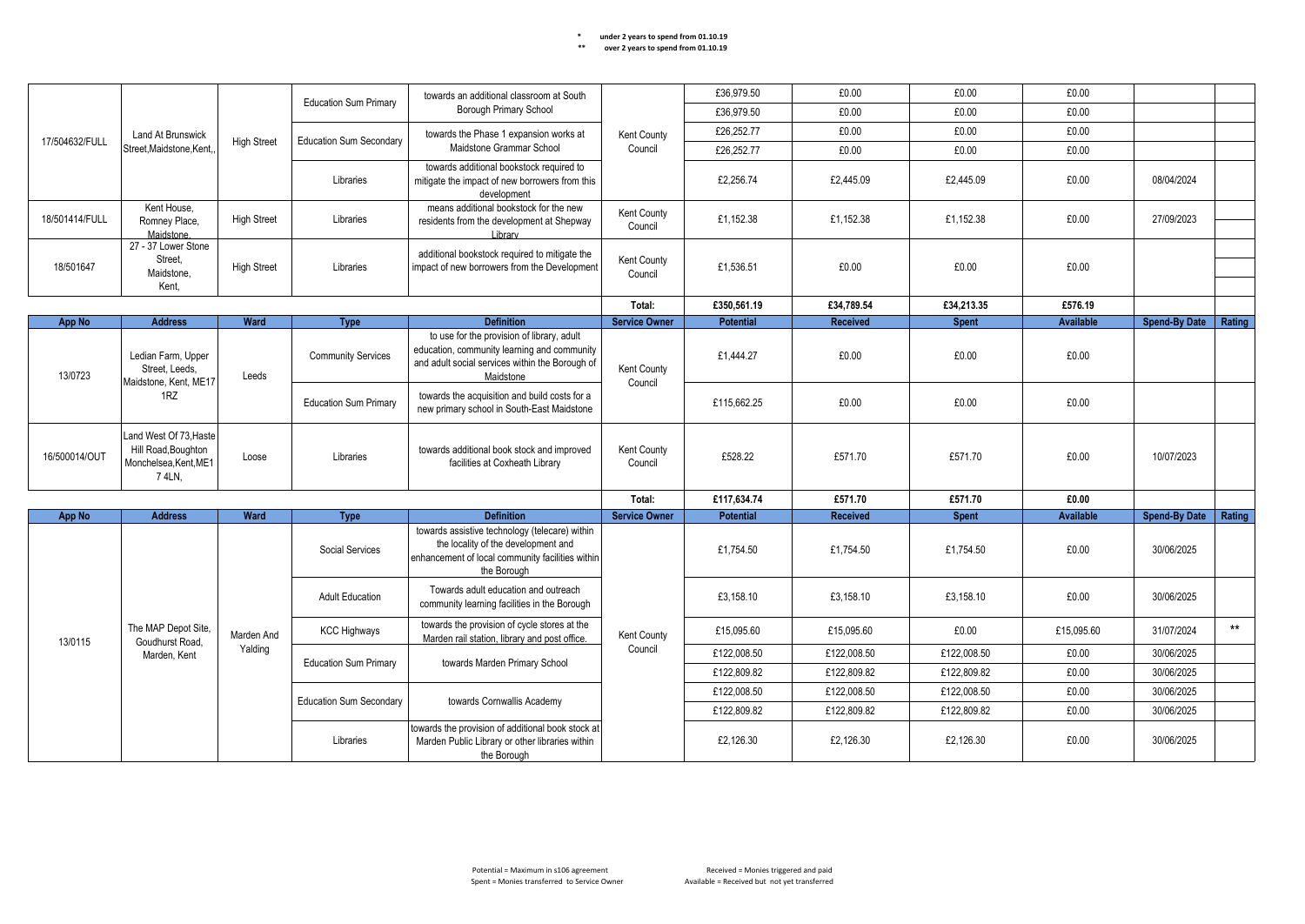|         |                                         |                       |                                                                      | provision of assistive technology (Telecare) and                                                                                                                                                                                            |                        | £1,148.11  | £1,148.11  | £0.00     | £1,148.11  | 15/06/2023 | $***$ |
|---------|-----------------------------------------|-----------------------|----------------------------------------------------------------------|---------------------------------------------------------------------------------------------------------------------------------------------------------------------------------------------------------------------------------------------|------------------------|------------|------------|-----------|------------|------------|-------|
|         |                                         |                       | Social Services                                                      | the enhancement of existing local community                                                                                                                                                                                                 |                        | £1,148.11  | £0.00      | £0.00     | £0.00      |            |       |
|         |                                         |                       |                                                                      | facilities in the village of Marden to ensure full                                                                                                                                                                                          |                        |            |            |           |            |            |       |
|         |                                         |                       |                                                                      | provision of new or<br>expanded facilities or services for adult                                                                                                                                                                            |                        |            |            |           |            |            |       |
|         |                                         |                       | <b>Adult Education</b>                                               | education centres and                                                                                                                                                                                                                       |                        | £2,067.03  | £0.00      | £0.00     | £0.00      |            |       |
|         |                                         |                       |                                                                      | outreach community learning facilities within                                                                                                                                                                                               |                        |            |            |           |            |            |       |
|         | The Parsonage, Land                     | Marden And            |                                                                      | Maidstone Borough                                                                                                                                                                                                                           | Kent County            |            |            |           |            |            |       |
| 13/0693 | East Of Goudhurst<br>Road, Marden, Kent | Yalding               |                                                                      | extension of the existing primary school known                                                                                                                                                                                              | Council                | £49.580.16 | £0.00      | £0.00     | £0.00      |            |       |
|         |                                         |                       | <b>Education Sum Primary</b>                                         | as Marden Primary School or such other                                                                                                                                                                                                      |                        | £49.580.16 | £0.00      | £0.00     | £0.00      |            |       |
|         |                                         |                       |                                                                      | primary school within a ftwol mile radius of the                                                                                                                                                                                            |                        |            |            |           |            |            |       |
|         |                                         |                       | <b>Education Sum Secondary</b>                                       | means the extension of any existing secondary                                                                                                                                                                                               |                        | £49.555.80 | £0.00      | £0.00     | £0.00      |            |       |
|         |                                         |                       |                                                                      | school within a [11] mile radius of the<br>Development                                                                                                                                                                                      |                        | £49,555.80 | £0.00      | £0.00     | £0.00      |            |       |
|         |                                         |                       |                                                                      | bookstocks and services at the Marden public                                                                                                                                                                                                |                        |            |            |           |            |            | $***$ |
|         |                                         |                       | Libraries                                                            | library or within Maidstone Borough                                                                                                                                                                                                         |                        | £2,783.56  | £2,783.56  | £0.00     | £2,783.56  | 15/06/2023 |       |
|         |                                         | Marden And<br>Yalding | Social Services                                                      | Towards the provision of new or expanded<br>facilities including assistive technology and the<br>enhancement of local community facilities firstly<br>within the Development or Marden village and<br>secondly within the Maidstone Borough |                        | £794.20    | £794.20    | £0.00     | £794.20    | 05/03/2025 | $***$ |
|         |                                         |                       | <b>Adult Education</b>                                               | Contribution through adult education centres<br>and outreach<br>community learning facilities firstly within<br>Marden village and<br>secondly within the Maidstone Borough                                                                 | £1,350.80              | £1,350.80  | £0.00      | £1,350.80 | 05/03/2025 | $***$      |       |
| 13/1291 | Land at Howland Road.<br>Marden, Kent   |                       | <b>Education Sum Primary</b>                                         | to expend the Primary Education Contribution<br>on the extending of the existing buildings at<br>Marden Primary School                                                                                                                      | Kent County<br>Council | £96,799.36 | £96.799.36 | £0.00     | £96,799.36 | 05/03/2025 | $***$ |
|         |                                         |                       | Secondary educational services and<br><b>Education Sum Secondary</b> | facilities respectively local to the Development                                                                                                                                                                                            |                        | £96.751.80 | £96,751.80 | £0.00     | £96,751.80 | 05/03/2025 | $***$ |
|         |                                         |                       | <b>KCC Highways</b>                                                  | provision of a new shelter additional seats<br>CCTV and lighting upgrade at Marden Railway<br>Station                                                                                                                                       |                        | £9,210.52  | £9.968.35  | £0.00     | £9.968.35  | 08/03/2025 | $***$ |
|         |                                         |                       | Libraries                                                            | provision of library services and facilities firstly<br>at Marden Library and then in the Maidstone<br>Borough                                                                                                                              |                        | £5,224.12  | £5,224.12  | £0.00     | £5,224.12  | 05/03/2025 | $***$ |
|         |                                         |                       | <b>Youth Services</b>                                                | that it will only expend the Youth Facilities<br>Contribution firstly on local youth facilities within<br>Marden village and secondly within the<br>Maidstone Borough                                                                       |                        | £371.46    | £371.46    | £0.00     | £371.46    | 05/03/2025 | $***$ |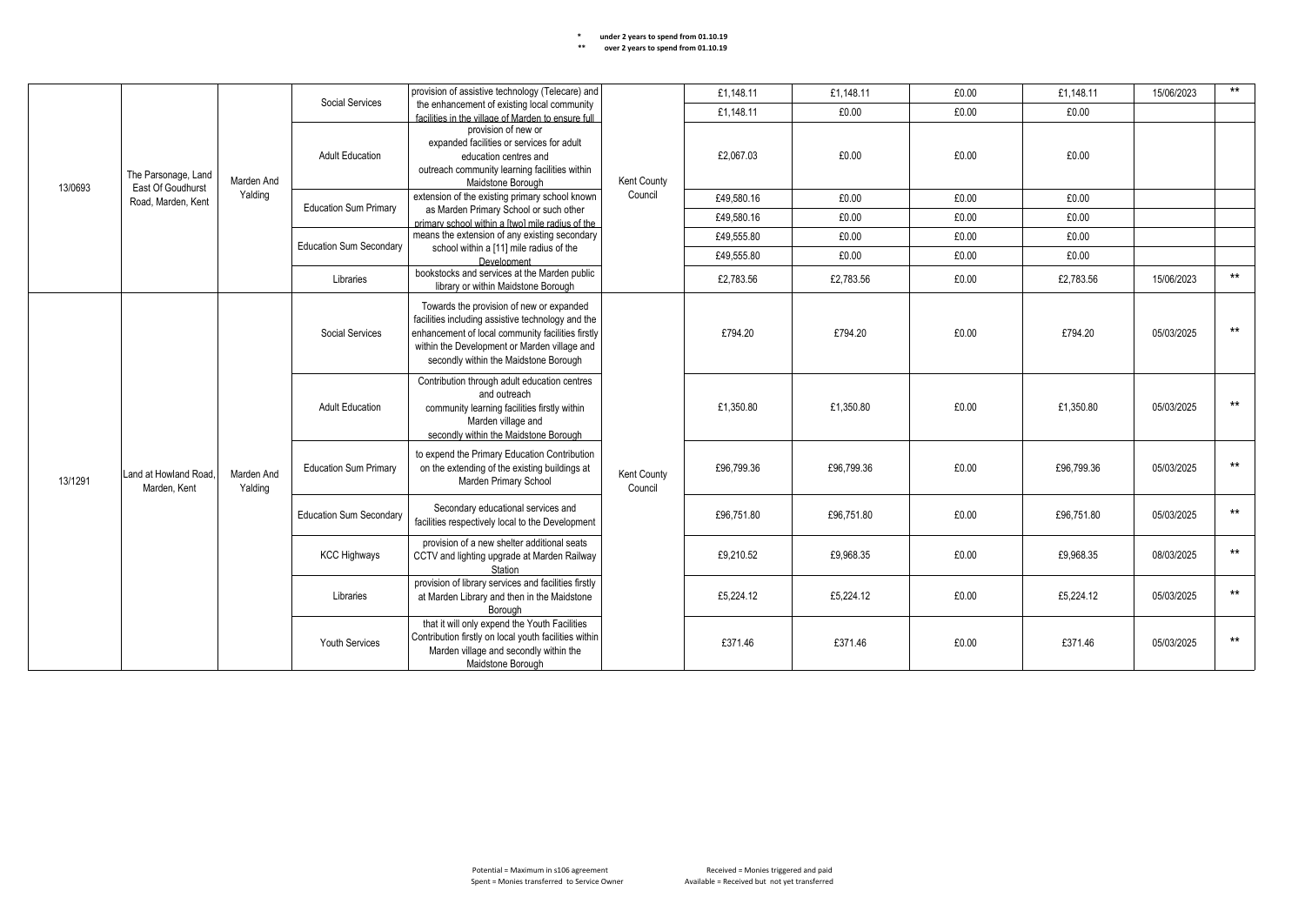|                |                                                         |                       | means the first phase of capital works and                                         |                                                                                                                                                                                                                                                                  | £87,476.49             | £87.476.49  | £87,476.49  | £0.00      | 19/03/2023  |            |  |
|----------------|---------------------------------------------------------|-----------------------|------------------------------------------------------------------------------------|------------------------------------------------------------------------------------------------------------------------------------------------------------------------------------------------------------------------------------------------------------------|------------------------|-------------|-------------|------------|-------------|------------|--|
|                |                                                         |                       | <b>Education Sum Primary</b>                                                       | equipment required to expand Marden Primary<br>School to be able to accommodate 420 pupil                                                                                                                                                                        |                        | £87,769.98  | £90.667.94  | £90.667.94 | £0.00       | 08/05/2024 |  |
|                |                                                         |                       | <b>Education Sum Secondary</b>                                                     | means phase 1 of the extension of Maidstone                                                                                                                                                                                                                      |                        | £87,433.51  | £87,433.51  | £87,433.51 | £0.00       | 19/03/2023 |  |
|                |                                                         |                       |                                                                                    | <b>Grammar School</b>                                                                                                                                                                                                                                            | Kent County            | £87,726.86  | £90,624.82  | £90,624.82 | £0.00       | 08/05/2024 |  |
|                | Land At Stanley Farms,                                  | Marden And            |                                                                                    | means additional book stock to meet the                                                                                                                                                                                                                          | Council                | £2,257.19   | £2,257.19   | £2,257.19  | £0.00       | 19/03/2023 |  |
| 13/1585        | Plain Road. Marden.<br>Kent, TN12 9EH                   | Yalding               | Libraries                                                                          | demand arising from this<br>Development to be provided to Marden Library                                                                                                                                                                                         |                        | £2,040.85   | £2,339.58   | £2,339.58  | £0.00       | 08/05/2024 |  |
|                |                                                         |                       |                                                                                    | means additional equipment to facilitate team                                                                                                                                                                                                                    |                        | £396.72     | £396.72     | £396.72    | £0.00       | 19/03/2023 |  |
|                |                                                         |                       | <b>Youth Services</b>                                                              | based exercises, issue based discussions, trust<br>exercises and communication empowerment to                                                                                                                                                                    |                        | £358.70     | £411.21     | £411.21    | £0.00       | 08/05/2024 |  |
|                |                                                         |                       | Public Transport                                                                   | means the improvements at Marden Railway                                                                                                                                                                                                                         |                        | £11,862.04  | £13,790.15  | £13,790.15 | £0.00       | 01/07/2024 |  |
|                |                                                         |                       | Contribution                                                                       | Station to include<br>a new shelter, additional seating and an                                                                                                                                                                                                   | Transport              | £5,931.02   | £6,895.07   | £6,895.07  | £0.00       | 01/07/2024 |  |
|                |                                                         |                       |                                                                                    | expended on the build costs of phase 1 of                                                                                                                                                                                                                        |                        | £122,474.80 | £0.00       | £0.00      | £0.00       |            |  |
|                |                                                         |                       | <b>Education Sum Primary</b>                                                       | extending Marden Primary School                                                                                                                                                                                                                                  |                        | £122,474.80 | £0.00       | £0.00      | £0.00       |            |  |
|                |                                                         |                       | <b>Education Sum Secondary</b>                                                     | expended on the first phase of the expansion of                                                                                                                                                                                                                  |                        | £122,474.80 | £0.00       | £0.00      | £0.00       |            |  |
|                |                                                         |                       |                                                                                    | Cornwallis School                                                                                                                                                                                                                                                |                        | £122,474.80 | £0.00       | £0.00      | £0.00       |            |  |
| 13/1928        | Marden Cricket &<br>Hockey Club, Stanley                | Marden And            |                                                                                    | on improvement to the footpath KM276, on                                                                                                                                                                                                                         | Kent County            | £16,859.71  | £0.00       | £0.00      | £0.00       |            |  |
|                | Road, Marden, Kent                                      | Yalding               | <b>KCC Highways</b>                                                                | improvement works to Marden Railway Station                                                                                                                                                                                                                      | Council                | £16,859.71  | £0.00       | £0.00      | £0.00       |            |  |
|                |                                                         |                       | Libraries                                                                          | expended on the provision of additional                                                                                                                                                                                                                          |                        | £2.976.98   | £0.00       | £0.00      | £0.00       |            |  |
|                |                                                         |                       |                                                                                    | bookstock for the residents of the Development<br>and supplied to Marden Library                                                                                                                                                                                 |                        | £2,976.98   | £0.00       | £0.00      | £0.00       |            |  |
|                |                                                         |                       | <b>Youth Services</b>                                                              | towards equipment to address the demand from                                                                                                                                                                                                                     |                        | £523.28     | £0.00       | £0.00      | £0.00       |            |  |
|                |                                                         |                       |                                                                                    | the Development towards local youth services<br>supplied to youth workers and organisations<br>towards the enhancement of Yalding Primary                                                                                                                        | £523.28                | £0.00       | £0.00       | £0.00      |             |            |  |
|                |                                                         | Marden And<br>Yalding |                                                                                    |                                                                                                                                                                                                                                                                  |                        | £35,414.40  | £0.00       | £0.00      | £0.00       |            |  |
|                |                                                         |                       | <b>Education Sum Primary</b>                                                       | School being building works within the School to<br>reconfigure accommodation to accommodate                                                                                                                                                                     |                        | £35,414.40  | £0.00       | £0.00      | £0.00       |            |  |
| 15/509402/OUT  | Land At Mount<br>Avenue/Blunden<br>Lane, Yalding, Kent, |                       | Libraries                                                                          | towards the provision of Library Facilities to<br>mitigate the impact of the additional borrowers<br>from the Development means the provision of<br>additional book stocks supplied to the local<br>library service including Yalding and Maidstone<br>libraries | Kent County<br>Council | £1,440.47   | £0.00       | £0.00      | £0.00       |            |  |
|                |                                                         |                       | <b>Adult Education</b>                                                             | means portable equipment to enable additional<br>flexible courses in Maidstone                                                                                                                                                                                   |                        | £1.995.50   | £2.171.84   | £0.00      | £2.171.84   | n/a        |  |
|                |                                                         |                       |                                                                                    |                                                                                                                                                                                                                                                                  |                        | £98,889.00  | £108,317.04 | £0.00      | £108,317.04 | n/a        |  |
|                |                                                         |                       | <b>Education Sum Primary</b>                                                       | means the expansion of Yalding Primary School                                                                                                                                                                                                                    |                        | £98,889.00  | £0.00       | £0.00      | £0.00       |            |  |
|                |                                                         |                       | <b>Education Sum Secondary</b>                                                     | means the Phase 1 extension of Maidstone                                                                                                                                                                                                                         |                        | £70,204.05  | £76.897.28  | £0.00      | £76.897.28  | n/a        |  |
|                | Land South Of,<br>Vicarage Road,                        | Marden And            |                                                                                    | <b>Grammar School</b>                                                                                                                                                                                                                                            |                        | £70,204.05  | £0.00       | £0.00      | £0.00       |            |  |
| 16/508660/FULL | Yalding,<br>Kent                                        | Yalding               | Libraries                                                                          | Kent County<br>means the enhancement of library services and<br>Council<br>the provision of additional book stock at Yalding<br>Library                                                                                                                          | £7,536.10              | £8,202.05   | £0.00       | £8,202.05  | n/a         |            |  |
|                |                                                         |                       | Social Services                                                                    | means the Trinity Foyer sensory beds and<br>rockery at 20 Church Street. Maidstone                                                                                                                                                                               |                        | £4,131.40   | £4,496.49   | £0.00      | £4,496.49   | n/a        |  |
|                |                                                         | Youth Services        | means Maidstone area outreach youth services.<br>additional sessions and equipment |                                                                                                                                                                                                                                                                  | £551.85                | £600.62     | £0.00       | £600.62    | n/a         |            |  |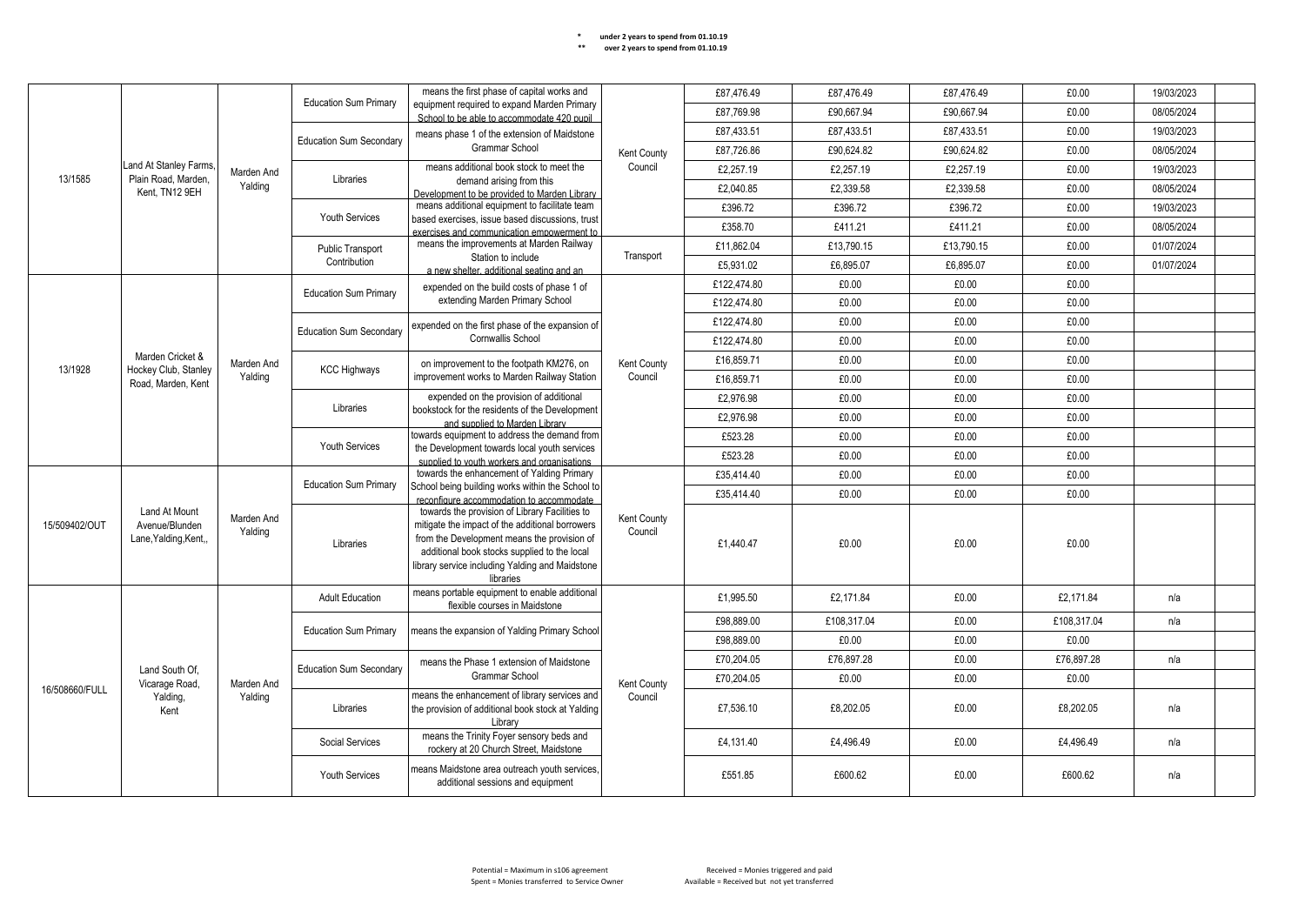|                                                  |                                | <b>Education Sum Primary</b>   | means the build costs of Phase 1 of extending                                             |                                                                                                                                                                                                                              | £39,060.00             | £0.00            | £0.00                                                                                                                                                                                                                                                                  | £0.00        |                  |                      |        |       |  |  |
|--------------------------------------------------|--------------------------------|--------------------------------|-------------------------------------------------------------------------------------------|------------------------------------------------------------------------------------------------------------------------------------------------------------------------------------------------------------------------------|------------------------|------------------|------------------------------------------------------------------------------------------------------------------------------------------------------------------------------------------------------------------------------------------------------------------------|--------------|------------------|----------------------|--------|-------|--|--|
| Marden Cricket And                               |                                |                                | Marden Primary School                                                                     |                                                                                                                                                                                                                              | £39,060.00             | £0.00            | £0.00                                                                                                                                                                                                                                                                  | £0.00        |                  |                      |        |       |  |  |
|                                                  |                                |                                | <b>Education Sum Secondary</b>                                                            | means the first phase of the expansion of                                                                                                                                                                                    |                        | £215,009.50      | £0.00                                                                                                                                                                                                                                                                  | £0.00        | £0.00            |                      |        |       |  |  |
|                                                  |                                |                                |                                                                                           | Cornwallis School                                                                                                                                                                                                            |                        | £215.009.50      | £0.00                                                                                                                                                                                                                                                                  | £0.00        | £0.00            |                      |        |       |  |  |
|                                                  | Hockey Club,                   |                                |                                                                                           | means improvement works to Marden Railway                                                                                                                                                                                    |                        | £12,978.46       | £0.00                                                                                                                                                                                                                                                                  | £0.00        | £0.00            |                      |        |       |  |  |
| 17/504754                                        | Stanley Road,                  | Marden And                     | <b>KCC Highways</b>                                                                       | Station                                                                                                                                                                                                                      | Kent County            | £12.978.46       | £0.00                                                                                                                                                                                                                                                                  | £0.00        | £0.00            |                      |        |       |  |  |
|                                                  | Marden,<br>Tonbridge,          | Yalding                        |                                                                                           | means the highway works to provide                                                                                                                                                                                           | Council                | £3,881.50        | £0.00                                                                                                                                                                                                                                                                  | £0.00        | £0.00            |                      |        |       |  |  |
|                                                  | Kent.                          |                                | <b>KCC Highways</b>                                                                       | improvements to footpath KM276                                                                                                                                                                                               |                        | £3,881.50        | £0.00                                                                                                                                                                                                                                                                  | £0.00        | £0.00            |                      |        |       |  |  |
|                                                  | <b>TN12 9EF</b>                |                                | Libraries                                                                                 | means the provision of additional book stock for                                                                                                                                                                             |                        | £2,976.98        | £0.00                                                                                                                                                                                                                                                                  | £0.00        | £0.00            |                      |        |       |  |  |
|                                                  |                                |                                |                                                                                           | the residents of the development and supplied<br>to Marden Library                                                                                                                                                           |                        | £2,976.98        | £0.00                                                                                                                                                                                                                                                                  | £0.00        | £0.00            |                      |        |       |  |  |
|                                                  |                                |                                |                                                                                           | means the provision of equipment to address                                                                                                                                                                                  |                        | £253.28          | £0.00                                                                                                                                                                                                                                                                  | £0.00        | £0.00            |                      |        |       |  |  |
|                                                  |                                |                                | <b>Youth Services</b>                                                                     | the demand from the development towards local<br>vouth services supplied to youth workers and                                                                                                                                |                        | £523.28          | £0.00                                                                                                                                                                                                                                                                  | £0.00        | £0.00            |                      |        |       |  |  |
|                                                  |                                |                                | <b>Adult Education</b>                                                                    | means the provision of portable equipment for<br>new learners                                                                                                                                                                |                        | £1.995.30        | £2,207.41                                                                                                                                                                                                                                                              | £0.00        | £2.207.41        | n/a                  |        |       |  |  |
|                                                  |                                |                                | <b>Education Sum Primary</b>                                                              | means the Phase 2 expansion of Marden                                                                                                                                                                                        |                        | £85.593.00       | £0.00                                                                                                                                                                                                                                                                  | £0.00        | £0.00            |                      |        |       |  |  |
|                                                  |                                |                                |                                                                                           | Primary School                                                                                                                                                                                                               |                        | £85.593.00       | £0.00                                                                                                                                                                                                                                                                  | £0.00        | £0.00            |                      |        |       |  |  |
|                                                  | Spencer's                      |                                | <b>Education Sum Secondary</b>                                                            | means the Phase 3 expansion to Cornwallis                                                                                                                                                                                    |                        | £105,962.35      | £0.00                                                                                                                                                                                                                                                                  | £0.00        | £0.00            |                      |        |       |  |  |
| 17/505395/FULL                                   | Field, Goudhurst               | Marden And<br>Yalding          |                                                                                           | School                                                                                                                                                                                                                       | Kent County<br>Council | £105,962.35      | £0.00                                                                                                                                                                                                                                                                  | £0.00        | £0.00            |                      |        |       |  |  |
|                                                  | Road.Marden.Kent.              |                                | Libraries                                                                                 | means the reconfiguration of the space at<br>Marden Library and to provide additional book<br>stock                                                                                                                          |                        | £7,535.87        | £8,336.97                                                                                                                                                                                                                                                              | £0.00        | £8,336.97        | n/a                  |        |       |  |  |
|                                                  |                                |                                | Youth Services                                                                            | towards the provision of additional equipment to<br>be supplied to Youth workers and organisations<br>in Marden                                                                                                              |                        | £551.54          | £610.17                                                                                                                                                                                                                                                                | £0.00        | £610.17          | n/a                  |        |       |  |  |
|                                                  |                                |                                |                                                                                           |                                                                                                                                                                                                                              | Total:                 | £3,198,017.70    | £1,321,095.45                                                                                                                                                                                                                                                          | £878,968.22  | £442,127.23      |                      |        |       |  |  |
| <b>App No</b>                                    | <b>Address</b>                 | Ward                           | <b>Type</b>                                                                               | <b>Definition</b>                                                                                                                                                                                                            | <b>Service Owner</b>   | <b>Potential</b> | Received                                                                                                                                                                                                                                                               | <b>Spent</b> | <b>Available</b> | <b>Spend-By Date</b> | Rating |       |  |  |
|                                                  | <b>KCC Springfield Library</b> |                                |                                                                                           |                                                                                                                                                                                                                              |                        | Social Services  | means the provision of adult social services<br>facilities within the borough of Maidstone local<br>to the development including four projects to<br>provide integrated dementia care co-location<br>with health a changing place facility and<br>assistive technology |              | £5,279.37        | £0.00                | £0.00  | £0.00 |  |  |
|                                                  |                                |                                | <b>Adult Education</b>                                                                    | means the provision of community learning<br>facilities within the borough of Maidstone local<br>to the development including new and<br>expanded facilities at Maidstone Adult<br>Education and outreach community learning |                        | £3.272.80        | £0.00                                                                                                                                                                                                                                                                  | £0.00        | £0.00            |                      |        |       |  |  |
| 12/2032<br>HQ, Sandling Road,<br>Maidstone, Kent | North                          | <b>Education Sum Primary</b>   | means the acquisition and build costs of a new<br>primary school local to the development | Kent County<br>Council<br>secondary school local to the development                                                                                                                                                          | £115,657.64            | £0.00            | £0.00                                                                                                                                                                                                                                                                  | £0.00        |                  |                      |        |       |  |  |
|                                                  |                                | <b>Education Sum Secondary</b> | means the provision of secondary education<br>facilities by the extension of an existing  |                                                                                                                                                                                                                              | £33,037.20             | £0.00            | £0.00                                                                                                                                                                                                                                                                  | £0.00        |                  |                      |        |       |  |  |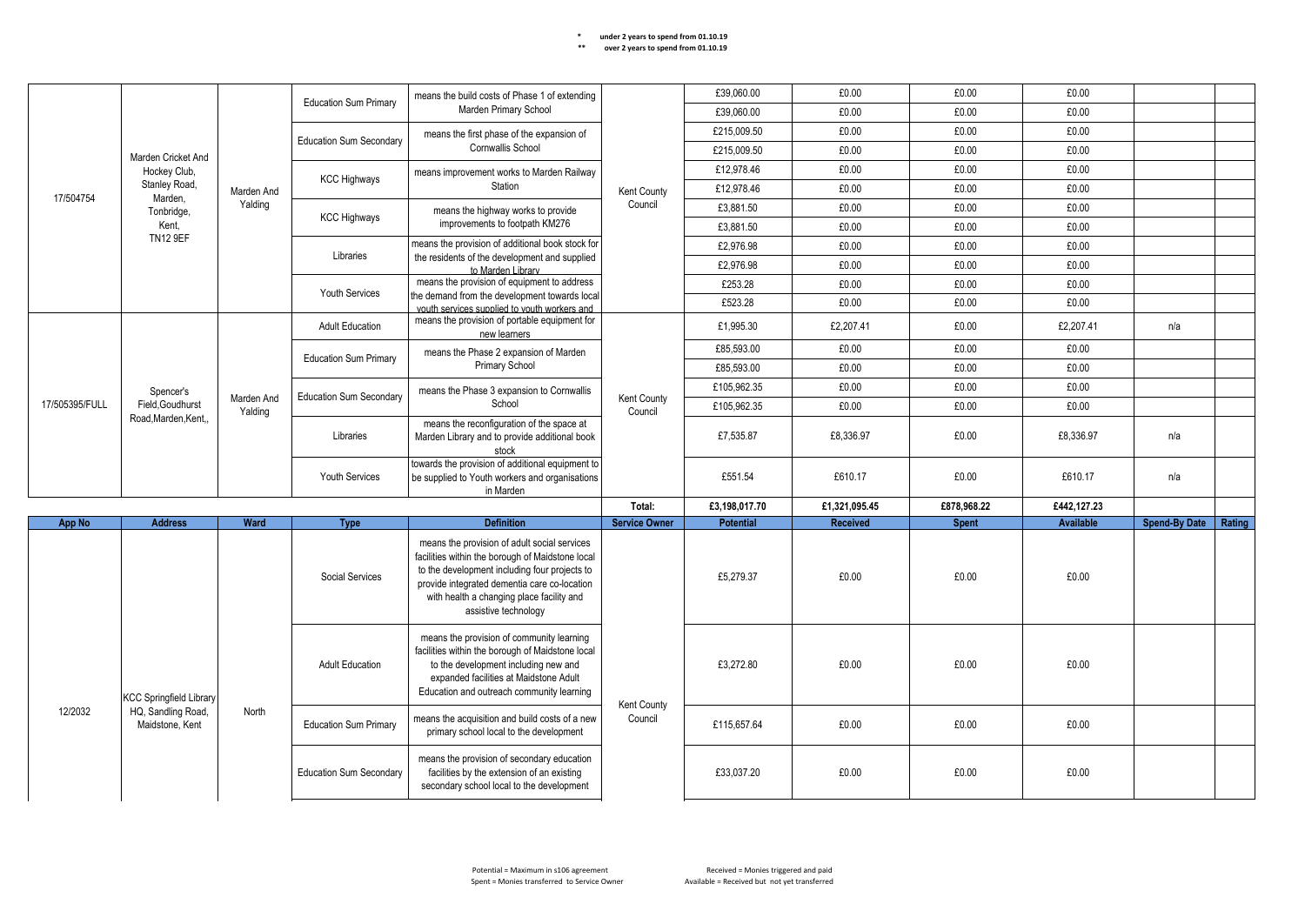|                |                                                                       |                              | <b>KCC Highways</b>                         | towards the enactment or amendment of the<br>traffic regulation orders relating to and affecting<br>the public highways in the vicinity of the<br>development |             | £4.000.00  | £0.00      | £0.00      | £0.00      |            |       |
|----------------|-----------------------------------------------------------------------|------------------------------|---------------------------------------------|---------------------------------------------------------------------------------------------------------------------------------------------------------------|-------------|------------|------------|------------|------------|------------|-------|
|                |                                                                       |                              | Libraries                                   | means the provision of any library facilities<br>including additional book stock within the<br>borough of Maidstone                                           |             | £10.109.74 | £0.00      | £0.00      | £0.00      |            |       |
|                |                                                                       |                              | Social Services                             | not specified in deed                                                                                                                                         |             | £377.16    | £377.16    | £377.16    | £0.00      | 12/10/2021 |       |
|                |                                                                       |                              |                                             |                                                                                                                                                               |             | £377.16    | £377.16    | £377.16    | £0.00      | 12/10/2021 |       |
|                |                                                                       |                              | <b>Adult Education</b>                      | not specified in deed                                                                                                                                         |             | £214.90    | £214.90    | £214.90    | £0.00      | 12/10/2021 |       |
|                |                                                                       |                              |                                             |                                                                                                                                                               |             | £214.90    | £214.90    | £214.90    | £0.00      | 12/10/2021 |       |
|                | The Russell Hotel, 136                                                |                              | <b>Education Sum Primary</b>                | not specified in deed                                                                                                                                         |             | £46.911.41 | £46.911.41 | £46.911.41 | £0.00      | 12/10/2021 |       |
| 14/500997/FULL | Boxley Road,                                                          | North                        |                                             |                                                                                                                                                               | Kent County | £46.911.41 | £46.911.41 | £46.911.41 | £0.00      | 12/10/2021 |       |
|                | Maidstone, Kent, ME14<br>2AE.                                         |                              | <b>Education Sum Secondary</b>              | not specified in deed                                                                                                                                         | Council     | £16,518.60 | £16.518.60 | £16,518.60 | £0.00      | 12/10/2021 |       |
|                |                                                                       |                              |                                             |                                                                                                                                                               |             | £16.518.60 | £16,518.60 | £16,518.60 | £0.00      | 12/10/2021 |       |
|                |                                                                       |                              | Libraries                                   | not specified in deed                                                                                                                                         |             | £105.42    | £105.42    | £105.42    | £0.00      | 12/10/2021 |       |
|                |                                                                       |                              |                                             |                                                                                                                                                               |             | £105.42    | £105.42    | £105.42    | £0.00      | 12/10/2021 |       |
|                |                                                                       |                              |                                             | None                                                                                                                                                          |             | £59.08     | £59.08     | £0.00      | £59.08     | 12/10/2021 | $***$ |
|                |                                                                       | <b>Youth Services</b>        |                                             |                                                                                                                                                               | £59.08      | £59.08     | £0.00      | £59.08     | 12/10/2021 | $**$       |       |
|                |                                                                       | <b>Education Sum Primary</b> | towards the construction of enhancements to |                                                                                                                                                               | £5,312.16   | £0.00      | £0.00      | £0.00      |            |            |       |
|                | Supplies, Britannia                                                   |                              |                                             | the North Borough Primary School in Peel<br>Street Maidstone Kent                                                                                             | Kent County | £5,312.16  | £0.00      | £0.00      | £0.00      |            |       |
| 15/504114/OUT  | Sign Trade<br>House, Granville<br>Road, Maidstone, Kent,<br>ME14 2BJ, | North                        | Libraries                                   | towards the provision of additional bookstock to<br>the Maidstone Library at the Kent History and<br>Library Centre James Whatman Way Maidstone               | Council     | £864.28    | £0.00      | £0.00      | £0.00      |            |       |
|                |                                                                       |                              | <b>Community Facility</b>                   | Block A towards a changing place facility in a<br>local community facility or for such other<br>purposes for the benefit of the development                   |             | £5,403.00  | £5,668.28  | £5,668.28  | £0.00      | 13/12/2023 |       |
|                |                                                                       |                              |                                             | Block B towards a changing place facility in a<br>local community facility or for such other<br>purposes for the benefit of the development                   |             | £11.919.00 | £0.00      | £0.00      | £0.00      |            |       |
|                |                                                                       |                              | <b>Adult Education</b>                      | Block A towards the enhancement of St Faiths<br>Education Centre of for such other purposes for<br>the benefit of the development                             |             | £2.968.00  | £3.113.72  | £3.113.72  | £0.00      | 13/12/2023 |       |
|                |                                                                       |                              |                                             | Block B towards the enhancement of St Faiths<br>Education Centre of for such other purposes for<br>the benefit of the development                             |             | £6,547.00  | £0.00      | £0.00      | £0.00      |            |       |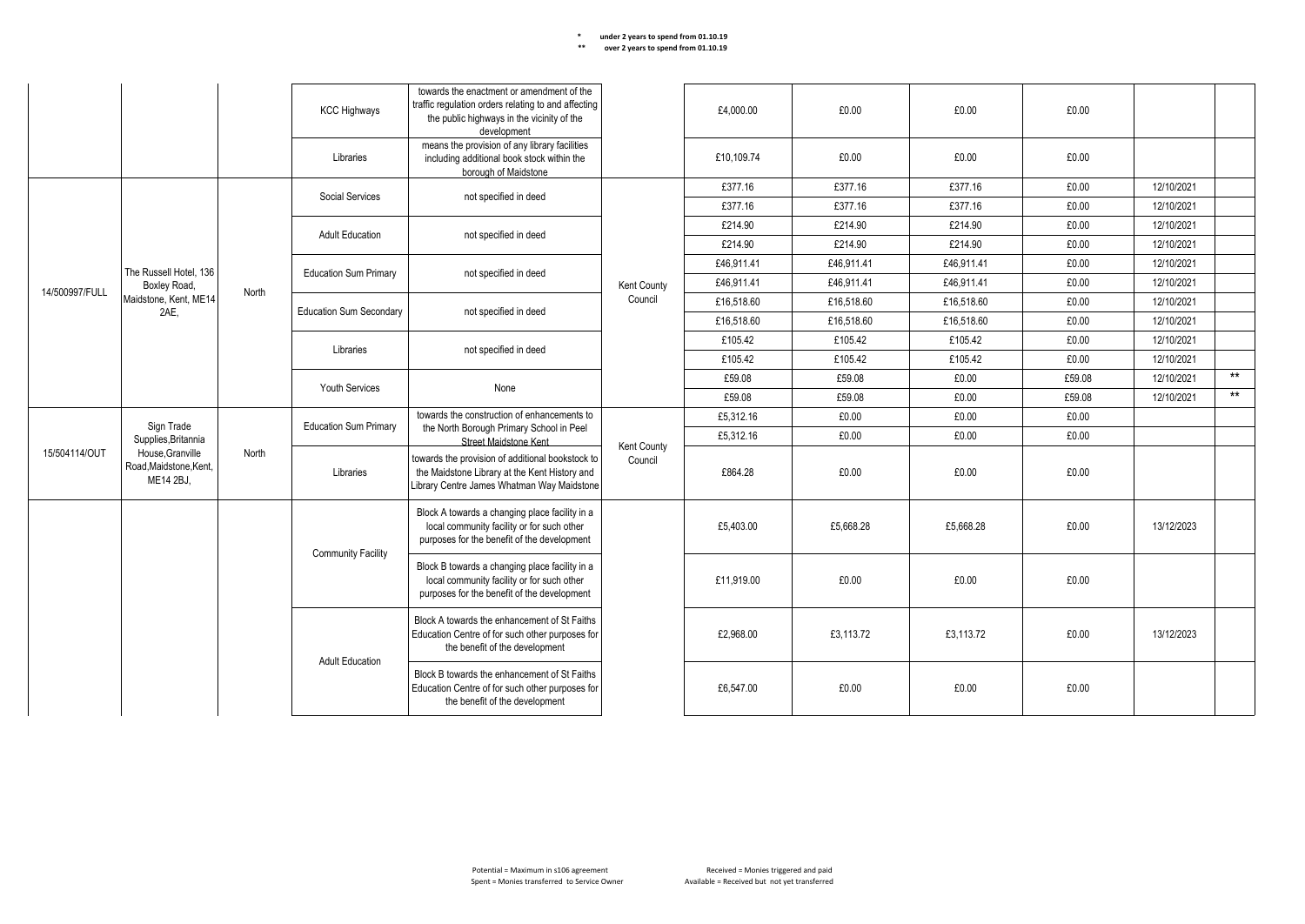|                | Land Adi.                                     |       |                                | towards the enhancement of North Borough<br>Primary School or for such other purposes for<br>the benefit of the Development                                     |                        | £39.512.00    | £41.451.96  | £41.451.96  | £0.00   | 13/12/2023 |  |
|----------------|-----------------------------------------------|-------|--------------------------------|-----------------------------------------------------------------------------------------------------------------------------------------------------------------|------------------------|---------------|-------------|-------------|---------|------------|--|
|                | Royal Engineers Road,                         |       | <b>Education Sum Primary</b>   | towards the enhancement of North Borough<br>Primary School or for such other purposes for<br>the benefit of the Development                                     | Kent County            | £39.512.00    | £0.00       | £0.00       | £0.00   |            |  |
| 16/507471/FULL | Maidstone.<br>Kent                            | North |                                | towards phase 1 of the new Free School of<br>Science and Technology, Valley Park,<br>Maidstone or for such other purposes for the<br>benefit of the Development | Council                | £87,181.00    | £0.00       | £0.00       | £0.00   |            |  |
|                |                                               |       | <b>Education Sum Secondary</b> | towards phase 1 of the new Free School of<br>Science and Technology, Valley Park,<br>Maidstone or for such other purposes for the<br>benefit of the Development |                        | £87,181.00    | £0.00       | £0.00       | £0.00   |            |  |
|                |                                               |       | Libraries                      | Block A towards Kent History & Library Centre<br>additional bookstock or for such other purposes<br>for the benefit of the development                          |                        | £4.642.00     | £4.869.91   | £4.869.91   | £0.00   | 13/12/2023 |  |
|                |                                               |       |                                | Block B towards Kent History & Library Centre<br>additional bookstock or for such other purposes<br>for the benefit of the development                          |                        | £10.242.00    | £0.00       | £0.00       | £0.00   |            |  |
|                |                                               |       | Youth Services                 | Block A towards youth equipment for the new<br>attendees at Infozone Youth Centre or for such<br>other purposes for the benefit of the<br>development           |                        | £817.93       | £858.09     | £858.09     | £0.00   | 13/12/2023 |  |
|                |                                               |       |                                | Block B towards youth equipment for the new<br>attendees at Infozone Youth Centre or for such<br>other purposes for the benefit of the<br>development           |                        | £1,812.07     | £0.00       | £0.00       | £0.00   |            |  |
|                |                                               |       | <b>Adult Education</b>         | means the purchase and/or maintenance of IT<br>equipment for St Faiths Adult Education Centre.<br>St Faiths Street. Maidstone                                   |                        | £9,056.50     | £0.00       | £0.00       | £0.00   |            |  |
|                | Springfield Mill,                             |       |                                |                                                                                                                                                                 |                        | £260,781.50   | £0.00       | £0.00       | £0.00   |            |  |
|                | Sandling Road,                                |       | <b>Education Sum Primary</b>   | means the North Maidstone Primary School                                                                                                                        |                        | £260.781.50   | £0.00       | £0.00       | £0.00   |            |  |
| 17/502432      | Maidstone,                                    | North |                                | means the enhancement or expansion of                                                                                                                           | Kent County<br>Council | £135,688.50   | £0.00       | £0.00       | £0.00   |            |  |
|                | Kent.                                         |       | <b>Education Sum Secondary</b> | Maplesden Noakes School                                                                                                                                         |                        | £135,688.50   | £0.00       | £0.00       | £0.00   |            |  |
|                | <b>ME14 2LD</b>                               |       | Libraries                      | means the purchase and/or maintenance of new<br>and/or replacement bookstock for the Kent<br>History and Library Centre                                         |                        | £14,465.90    | £0.00       | £0.00       | £0.00   |            |  |
|                |                                               |       | Youth Services                 | means the internal expansion of and/or<br>equipment for the Infozone youth centre                                                                               |                        | £2,504.55     | £0.00       | £0.00       | £0.00   |            |  |
|                |                                               |       | <b>Education Sum Primary</b>   | means Phase 1 of the new North Maidstone<br>Primary School                                                                                                      |                        | £63.490.00    | £0.00       | £0.00       | £0.00   |            |  |
| 17/503520/FULL | Land At Castle Dene.<br>Maidstone, Kent, ME14 | North | Libraries                      | means additional bookstock shelving at Kent<br><b>History Library Centre</b>                                                                                    | Kent County<br>Council | £672.00       | £0.00       | £0.00       | £0.00   |            |  |
|                | 2NH                                           |       | Public Rights of Way           | means the improvement of the steps on<br>footpath KB1                                                                                                           |                        | £3,000.00     | £0.00       | £0.00       | £0.00   |            |  |
|                |                                               |       |                                |                                                                                                                                                                 | Total:                 | £1,495,084.44 | £184,335.10 | £184.216.94 | £118.16 |            |  |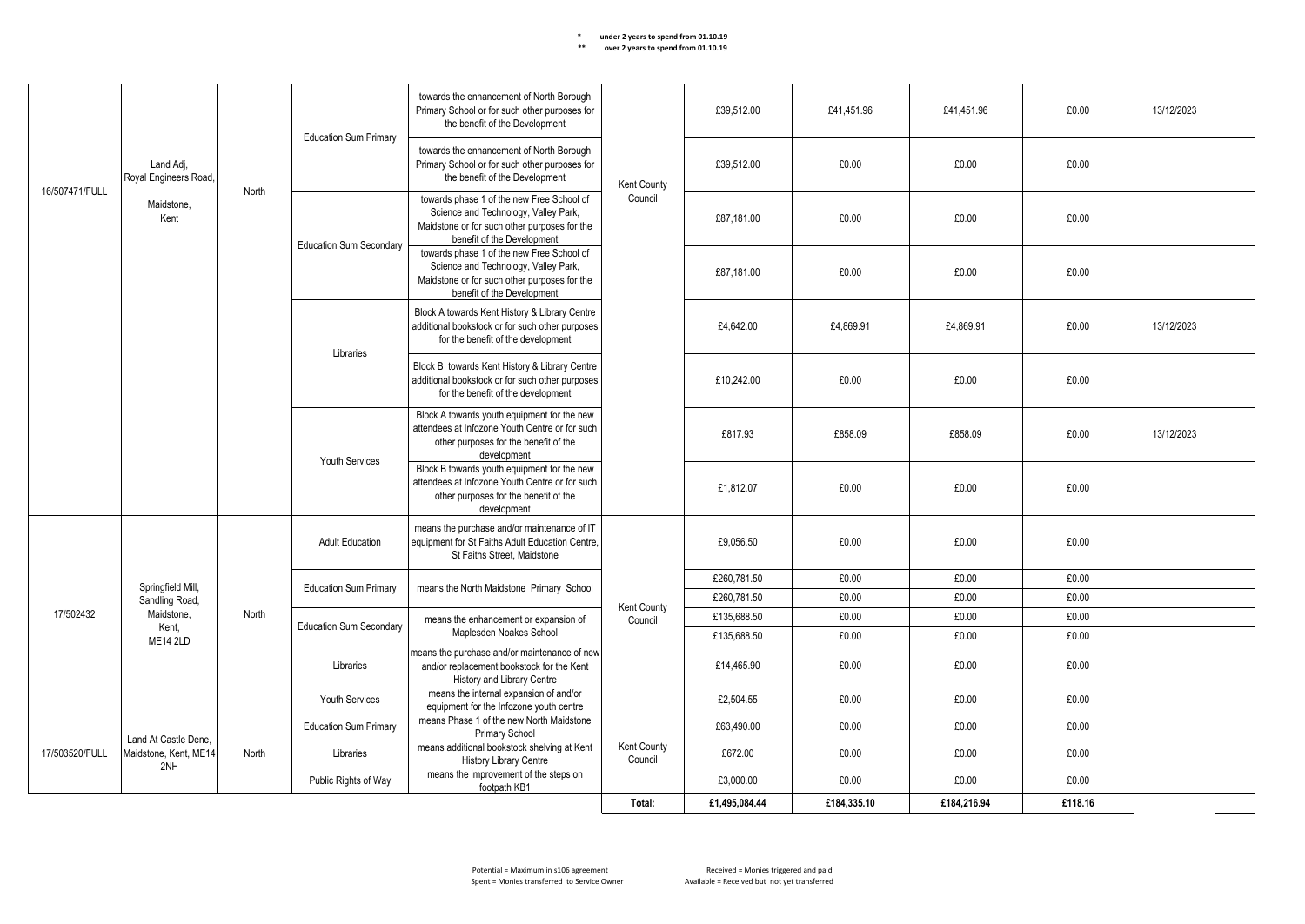| <b>App No</b>                                                                                | <b>Address</b>                                                                   | Ward                                        | <b>Type</b>                                                                                                                               | <b>Definition</b>                                                                                                  | <b>Service Owner</b> | <b>Potential</b> | <b>Received</b> | <b>Spent</b> | <b>Available</b> | <b>Spend-By Date</b> | Rating |
|----------------------------------------------------------------------------------------------|----------------------------------------------------------------------------------|---------------------------------------------|-------------------------------------------------------------------------------------------------------------------------------------------|--------------------------------------------------------------------------------------------------------------------|----------------------|------------------|-----------------|--------------|------------------|----------------------|--------|
|                                                                                              |                                                                                  | Social Services                             | means the enhancement of local community                                                                                                  |                                                                                                                    | £115.58              | £115.58          | £115.58         | £0.00        | 25/05/2026       |                      |        |
|                                                                                              |                                                                                  |                                             |                                                                                                                                           | facilities and core facilities in Maidstone and the<br>installation of Telecare equipment local to the             |                      | £115.58          | £115.58         | £115.58      | £0.00            | 25/05/2026           |        |
|                                                                                              |                                                                                  |                                             | <b>Adult Education</b>                                                                                                                    | means improvements to the adult education                                                                          |                      | £214.90          | £214.90         | £214.90      | £0.00            | 25/05/2021           |        |
|                                                                                              | Land Adjacent To 103,                                                            |                                             |                                                                                                                                           | centre in Maidstone and outreach community<br>learning facilities local to the Development                         |                      | £214.90          | £214.90         | £214.90      | £0.00            | 25/05/2021           |        |
| 14/0475                                                                                      | Evhorne Street.                                                                  | North Downs                                 | <b>Education Sum Primary</b>                                                                                                              | means the expansion of Harrietsham Primary                                                                         | Kent County          | £16,526.72       | £16,526.72      | £16,526.72   | £0.00            | 25/05/2026           |        |
|                                                                                              | Hollingbourne,<br>Maidstone, Kent, ME17                                          |                                             |                                                                                                                                           | School                                                                                                             | Council              | £16,526.72       | £16,526.72      | £16,526.72   | £0.00            | 25/05/2026           |        |
|                                                                                              | 1TX                                                                              |                                             | Libraries                                                                                                                                 | means the mobile library services covering the                                                                     |                      | £816.97          | £816.97         | £816.97      | £0.00            | 25/05/2021           |        |
|                                                                                              |                                                                                  |                                             |                                                                                                                                           | area local to the Development and additional<br>book stock for the area                                            |                      | £816.97          | £816.97         | £816.97      | £0.00            | 25/05/2021           |        |
|                                                                                              |                                                                                  |                                             |                                                                                                                                           | means youth services serving the local area                                                                        |                      | £59.08           | £59.08          | £59.08       | £0.00            | 25/05/2021           |        |
|                                                                                              |                                                                                  |                                             | Youth Services                                                                                                                            | including the Maidstone Youth centres                                                                              |                      | £59.08           | £59.08          | £59.08       | £0.00            | 25/05/2021           |        |
|                                                                                              | Land East Of.<br>Eyhorne Street,<br>16/508640<br>Hollingbourne,                  | North Downs                                 | <b>Education Sum Primary</b>                                                                                                              | towards improvements to the Harrietsham<br>Primary School to accommodate additional pupil<br>numbers               | Kent County          | £28,331.52       | £0.00           | £0.00        | £0.00            |                      |        |
| Kent                                                                                         |                                                                                  | Libraries                                   | towards the provision of additional book stock<br>and improved library facilities serving the<br>Hollingbourne area                       | Council                                                                                                            | £576.24              | £593.66          | £0.00           | £593.66      | 20/11/2028       | $***$                |        |
| 17/502331/OUT                                                                                | Land At Woodcut<br>Farm.<br>Ashford Road.<br>Hollingbourne,<br>Kent.<br>ME17 1XH | North Downs                                 | Public Transport<br>Contribution                                                                                                          | 2 peak time additional bus services from the<br>development to Maidstone East for 3 years from<br>first occupation | Transport            | £180,000.00      | £0.00           | £0.00        | £0.00            |                      |        |
| Land To The West Of<br>Windmill Lane.<br>Eyhorne Street,<br>17/503118/FULL<br>Hollingbourne, |                                                                                  | <b>Education Sum Primary</b><br>North Downs | means the enhancement of facilities by the<br>conversion and adaptation of library space to a<br>classroom along with associated works at | Kent County                                                                                                        | £16,620.00           | £0.00            | £0.00           | £0.00        |                  |                      |        |
|                                                                                              |                                                                                  |                                             |                                                                                                                                           | Harrietsham Primary School                                                                                         | Council              | £16.620.00       | £0.00           | £0.00        | £0.00            |                      |        |
|                                                                                              | Kent.<br><b>ME17 1TR</b>                                                         |                                             |                                                                                                                                           | means the acquisition of additional book stock                                                                     |                      | £240.08          | £0.00           | £0.00        | £0.00            |                      |        |
|                                                                                              |                                                                                  |                                             | Libraries                                                                                                                                 | to mitigate the impact of the new borrowers from<br>the development                                                |                      | £240.08          | £0.00           | £0.00        | £0.00            |                      |        |
|                                                                                              |                                                                                  |                                             |                                                                                                                                           |                                                                                                                    | Total:               | £278,094.42      | £36,060.16      | £35,466.50   | £593.66          |                      |        |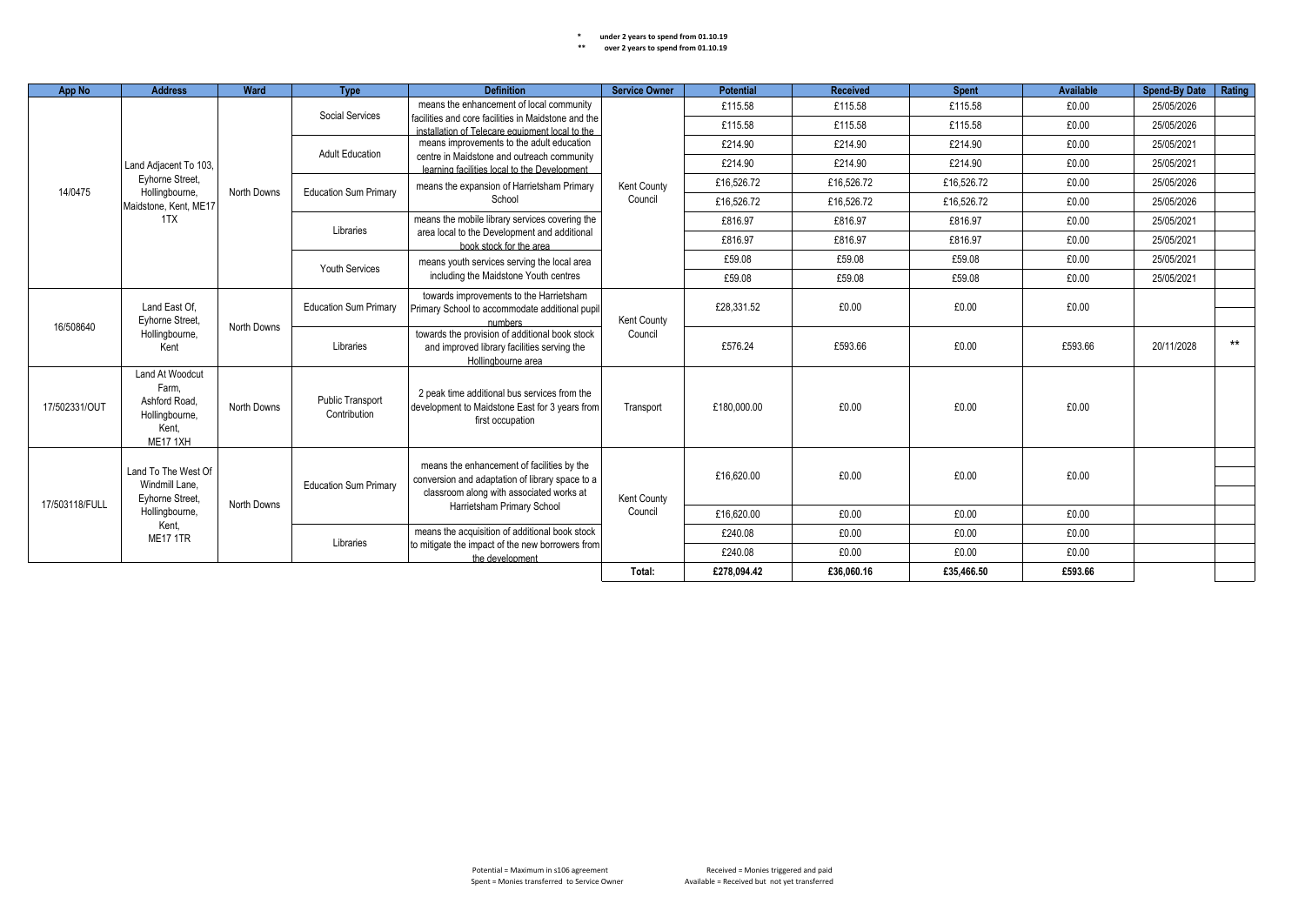| <b>App No</b> | <b>Address</b>                                                                                          | Ward      | <b>Type</b>                                                                                                                                                                                                                                                                                                                                                                   | <b>Definition</b>                                                                                                                                                                                                                                                                                                                     | <b>Service Owner</b>   | <b>Potential</b>                     | <b>Received</b> | <b>Spent</b> | <b>Available</b> | Spend-By Date   Rating |            |       |            |  |
|---------------|---------------------------------------------------------------------------------------------------------|-----------|-------------------------------------------------------------------------------------------------------------------------------------------------------------------------------------------------------------------------------------------------------------------------------------------------------------------------------------------------------------------------------|---------------------------------------------------------------------------------------------------------------------------------------------------------------------------------------------------------------------------------------------------------------------------------------------------------------------------------------|------------------------|--------------------------------------|-----------------|--------------|------------------|------------------------|------------|-------|------------|--|
|               |                                                                                                         |           | <b>Adult Education</b>                                                                                                                                                                                                                                                                                                                                                        | to be used to address the demand from the<br>Development through the funding for<br>improvements to the St Faiths Jeweller y Studio<br>to provide purpose built work areas and<br>equipment                                                                                                                                           |                        | £2,763.00                            | £0.00           | £0.00        | £0.00            |                        |            |       |            |  |
|               |                                                                                                         |           | <b>Education Sum Primary</b>                                                                                                                                                                                                                                                                                                                                                  | to be spent on the Phase 2 building costs of a                                                                                                                                                                                                                                                                                        |                        | £288,000.00                          | £0.00           | £0.00        | £0.00            |                        |            |       |            |  |
|               |                                                                                                         |           |                                                                                                                                                                                                                                                                                                                                                                               | new primary school at Langley Park                                                                                                                                                                                                                                                                                                    |                        | £12,000.00                           | £0.00           | £0.00        | £0.00            |                        |            |       |            |  |
|               |                                                                                                         |           | <b>Education Sum Primary</b>                                                                                                                                                                                                                                                                                                                                                  | used for the Phase 2 of the construction of the                                                                                                                                                                                                                                                                                       |                        | £210,727.14                          | £0.00           | £0.00        | £0.00            |                        |            |       |            |  |
|               |                                                                                                         |           |                                                                                                                                                                                                                                                                                                                                                                               | new school at Langley Park                                                                                                                                                                                                                                                                                                            |                        | £8,104.92                            | £0.00           | £0.00        | £0.00            |                        |            |       |            |  |
|               |                                                                                                         |           | <b>Education Sum Secondary</b>                                                                                                                                                                                                                                                                                                                                                | be spent on the Phase 1 expansion of                                                                                                                                                                                                                                                                                                  |                        | £184,064.40                          | £0.00           | £0.00        | £0.00            |                        |            |       |            |  |
|               |                                                                                                         |           |                                                                                                                                                                                                                                                                                                                                                                               | Cornwallis Academy                                                                                                                                                                                                                                                                                                                    |                        | £7,079.40                            | £0.00           | £0.00        | £0.00            |                        |            |       |            |  |
| 12/0987       | Land To Rear Of Kent<br>Police Training School<br>Off, St Saviours Road<br>Maidstone, Kent, ME15<br>9DW | Park Wood | <b>KCC Highways</b>                                                                                                                                                                                                                                                                                                                                                           | to be spent on highway capacity improvements<br>at the Loose Road/Sutton Road junction (such<br>as a roundabout or highway reconfiguration wit<br>h physical traffic signal alterations and<br>pedestrian and cycle connections to the town<br>centre) and approaches to the Town Centre<br>Bridge Gyratory traffic signals junctions | Kent County<br>Council | £270,000.00                          | £0.00           | £0.00        | £0.00            |                        |            |       |            |  |
|               |                                                                                                         |           | Libraries                                                                                                                                                                                                                                                                                                                                                                     | to be used to address the demand from the<br>Development through the funding of additional<br>library book stock at Shepway Library                                                                                                                                                                                                   |                        | £4,321.80<br>£0.00<br>£0.00<br>£0.00 |                 |              |                  |                        |            |       |            |  |
|               |                                                                                                         |           | Social Services                                                                                                                                                                                                                                                                                                                                                               | to be used towards funding Adult Changing<br>Facilities at County Hall Maidstone to address<br>the demand from the Development                                                                                                                                                                                                        |                        | £4,849.20                            | £0.00           | £0.00        | £0.00            |                        |            |       |            |  |
|               |                                                                                                         |           | <b>Youth Services</b>                                                                                                                                                                                                                                                                                                                                                         | to be used to address the demand from the<br>Development through the funding of equipment<br>for the Fusion Cafe, Parkwood, Maidstone                                                                                                                                                                                                 |                        | £759.60                              | £0.00           | £0.00        | £0.00            |                        |            |       |            |  |
|               |                                                                                                         |           | towards Assistive Telecare technology within<br>the Development, additional changing place<br>Social Services<br>facility within Maidstone and integrated<br>dementia care within the Park Wood area of<br>Maidstone<br>towards new small adult learning classes at<br><b>Adult Education</b><br>adult education and outreach community<br>learning facilities in the Borough |                                                                                                                                                                                                                                                                                                                                       |                        |                                      |                 |              | £18,301.91       | £18.301.91             | £18,301.91 | £0.00 | 29/01/2021 |  |
|               |                                                                                                         |           |                                                                                                                                                                                                                                                                                                                                                                               | £5,709.23                                                                                                                                                                                                                                                                                                                             | £5,709.23              | £5,709.23                            | £0.00           | 29/01/2021   |                  |                        |            |       |            |  |
|               |                                                                                                         |           |                                                                                                                                                                                                                                                                                                                                                                               | towards the cost of providing a new primary                                                                                                                                                                                                                                                                                           |                        | £317,444.62                          | £317,444.62     | £312,500.00  | £4,944.62        | 29/01/2021             | $\star$    |       |            |  |
|               |                                                                                                         |           | <b>Education Sum Primary</b>                                                                                                                                                                                                                                                                                                                                                  | school within the Taylor Wimpey Land and                                                                                                                                                                                                                                                                                              |                        | £312,500.00                          | £330,300.63     | £330,300.63  | £0.00            | 31/08/2022             |            |       |            |  |
|               |                                                                                                         |           | <b>Education Sum Primary</b>                                                                                                                                                                                                                                                                                                                                                  | being of not less than 2.05 hectares in area:<br>towards the cost of purchasing land within the<br>Taylor Wimpey Land for the erection of a new<br>primary school                                                                                                                                                                     |                        | £427,066.14                          | £427,066.14     | £427,066.14  | £0.00            | 29/01/2021             |            |       |            |  |
|               |                                                                                                         |           | <b>Education Sum Secondary</b>                                                                                                                                                                                                                                                                                                                                                | towards increased capacity at Cornwallis                                                                                                                                                                                                                                                                                              | Kent County            | £187,276.45                          | £187,276.45     | £187,276.45  | £0.00            | 29/01/2021             |            |       |            |  |
| 13/0951       | (Imperial Park)<br>Land North Of Sutton                                                                 | Park Wood |                                                                                                                                                                                                                                                                                                                                                                               | Academy, Invicta Grammar, Maidstone<br>Grammar. New Line Learning Academy. Valley                                                                                                                                                                                                                                                     | Council                | £184,359.38                          | £194,860.86     | £194,860.86  | £0.00            | 31/08/2022             |            |       |            |  |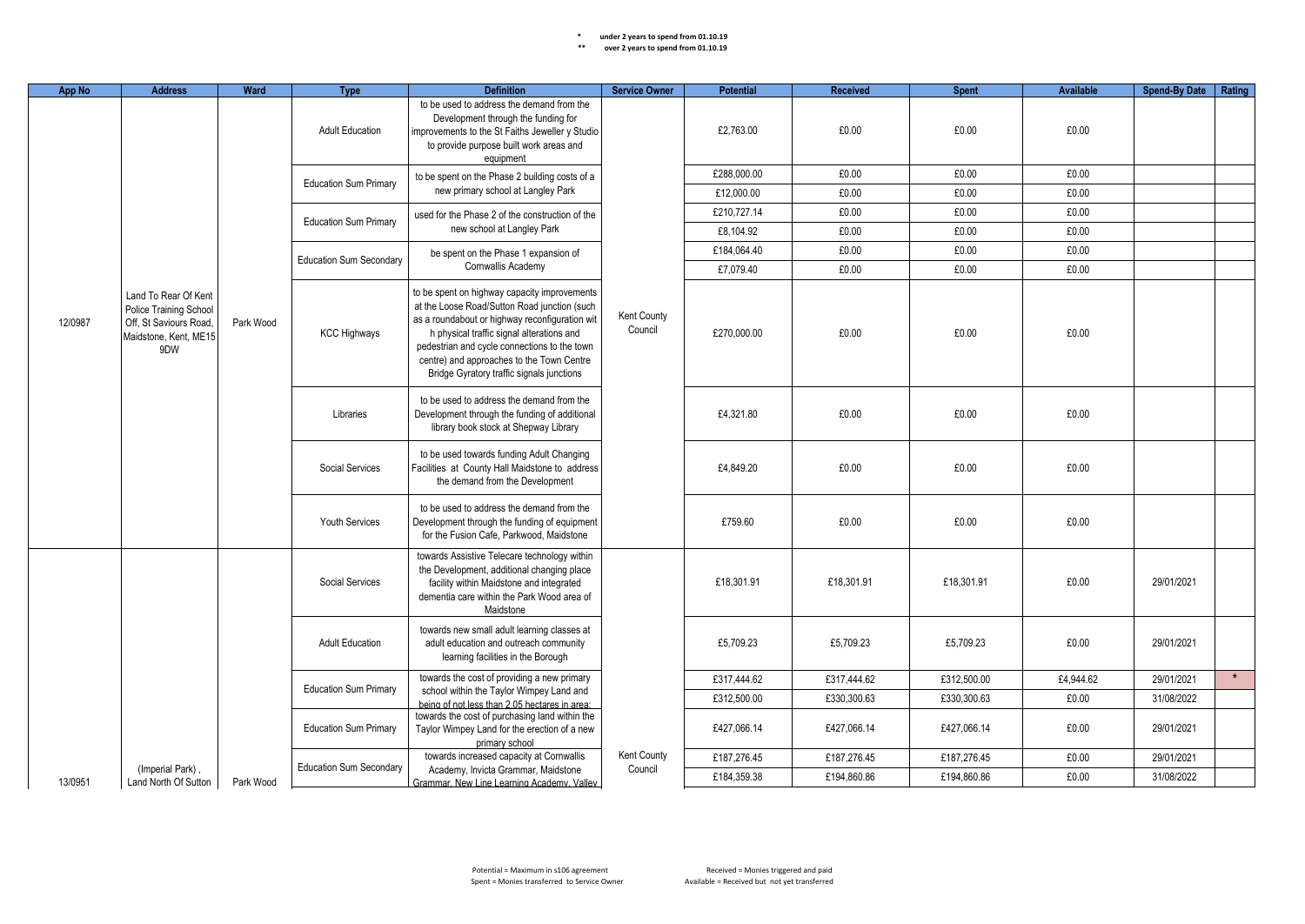**\*\* over 2 years to spend from 01.10.19** Kent County

|         | Road Otham, Kent                                                                           |           | <b>KCC Highways</b>                                                                                                                                                                                                                                                          | towards the Sutton Road Improvement and<br>£55,800 is intended to be applied towards<br>improvements to the junction of Willington<br>Street and Sutton Road further details of which<br>are set out in Schedule 1 Highway Works                                      |                        | £613.800.00 | £621.569.62 | £621.569.62 | £0.00      |            |       |
|---------|--------------------------------------------------------------------------------------------|-----------|------------------------------------------------------------------------------------------------------------------------------------------------------------------------------------------------------------------------------------------------------------------------------|-----------------------------------------------------------------------------------------------------------------------------------------------------------------------------------------------------------------------------------------------------------------------|------------------------|-------------|-------------|-------------|------------|------------|-------|
|         |                                                                                            |           | Libraries                                                                                                                                                                                                                                                                    | additional service capacity and book stock at<br>Shepway Library, Kent History and Library<br>Centre and Mobile Library Services visiting the<br>Land                                                                                                                 |                        | £24.169.21  | £24,169.21  | £24.169.21  | £0.00      | 29/01/2021 |       |
|         |                                                                                            |           | Youth Services                                                                                                                                                                                                                                                               | towards additional capacity at centre based<br>youth services within 3 miles of the<br>Development and outreach services serving the<br>Land                                                                                                                          |                        | £1.578.79   | £1.578.79   | £1.578.79   | £0.00      | 29/01/2021 |       |
|         |                                                                                            |           | <b>KCC Highways</b>                                                                                                                                                                                                                                                          | towards the ongoing maintenance of the Toucan<br>Crossing including its replacement after 18<br>vears                                                                                                                                                                 | Kent Highways          | £30,621.71  | £30.621.71  | £30,621.71  | £0.00      | 10/06/2024 |       |
|         |                                                                                            |           | Social Services                                                                                                                                                                                                                                                              | towards assistive telecare technology within the<br>Development additional changing place facility<br>within Maidstone and integrated dementia care<br>within the Park Wood area of Maidstone                                                                         |                        | £9.726.00   | £9.726.00   | £9.726.00   | £0.00      | 23/12/2021 |       |
|         |                                                                                            |           | <b>Community Facility</b>                                                                                                                                                                                                                                                    | towards a Community Facility to be constructed<br>or if clause 15.4 applies the reduced<br>contribution shall be used by the County Council<br>towards the construction costs of the<br>Community Facility as part of the primary school<br>on the Taylor Wimpey Land |                        | £51,378.45  | £51.378.45  | £0.00       | £51,378.45 | 30/11/2026 | $***$ |
|         |                                                                                            |           | <b>Adult Education</b>                                                                                                                                                                                                                                                       | towards new small adult learning classes at<br>adult education and outreach community<br>learning facilities in the Borough                                                                                                                                           |                        | £3,033.76   | £3,033.76   | £3,033.76   | £0.00      | 23/12/2021 |       |
|         |                                                                                            |           |                                                                                                                                                                                                                                                                              | towards the construction of a new primary                                                                                                                                                                                                                             |                        | £138,500.00 | £138,500.00 | £138,500.00 | £0.00      | 23/12/2021 |       |
|         |                                                                                            |           | <b>Education Sum Primary</b>                                                                                                                                                                                                                                                 | school within the Taylor Wimpey Land and<br>being of not less than 2.05 hectares in area                                                                                                                                                                              |                        | £138,500.00 | £138,500.00 | £138,500.00 | £0.00      | 23/12/2021 |       |
| 13/1523 | The Coppice, Land<br>West Of Bicknor Farm<br>Cottages, Sutton Road<br>Maidstone, Kent (The | Park Wood | <b>Education Sum Primary</b>                                                                                                                                                                                                                                                 | towards the cost of purchasing land within the<br>Taylor Wimpey Land for the erection of the new<br>primary school                                                                                                                                                    | Kent County<br>Council | £187,087.83 | £187,087.83 | £187,087.83 | £0.00      | 23/12/2021 |       |
|         | Coppice)                                                                                   |           |                                                                                                                                                                                                                                                                              | towards increased capacity at Cornwallis                                                                                                                                                                                                                              |                        | £81,708.07  | £81,708.07  | £81,708.07  | £0.00      | 23/12/2021 |       |
|         |                                                                                            |           | <b>Education Sum Secondary</b>                                                                                                                                                                                                                                               | Academy, Invicta Grammar, Maidstone<br>Grammar. New Line Learning Academy. Valley                                                                                                                                                                                     |                        | £81,708.08  | £81,708.08  | £81,708.08  | £0.00      | 23/12/2021 |       |
|         |                                                                                            |           |                                                                                                                                                                                                                                                                              | towards the construction costs of the highway                                                                                                                                                                                                                         |                        | £169,548.87 | £169,548.87 | £169,548.87 | £0.00      | 30/11/2021 |       |
|         |                                                                                            |           | <b>KCC Highways</b>                                                                                                                                                                                                                                                          | works                                                                                                                                                                                                                                                                 |                        | £165,000.00 | £175,700.19 | £175,700.19 | £0.00      | 12/04/2023 |       |
|         |                                                                                            |           | Toucan Crossing A toucan crossing or other<br>pedestrian controlled crossing to be constructed<br>on Sutton Road to the south/south east of the<br><b>KCC Highways</b><br>Land the precise location of which shall be<br>agreed between the Owners and the County<br>Council |                                                                                                                                                                                                                                                                       | £16,917.37             | £16,917.37  | £16,917.37  | £0.00       | 30/11/2021 |            |       |
|         |                                                                                            | Libraries | spent on additional service capacity and book<br>stock at Maidstone Library, Kent History and<br>Library Centre and mobile library services<br>visiting the Land                                                                                                             |                                                                                                                                                                                                                                                                       | £12,844.14             | £12,844.14  | £12,844.14  | £0.00       | 23/12/2021 |            |       |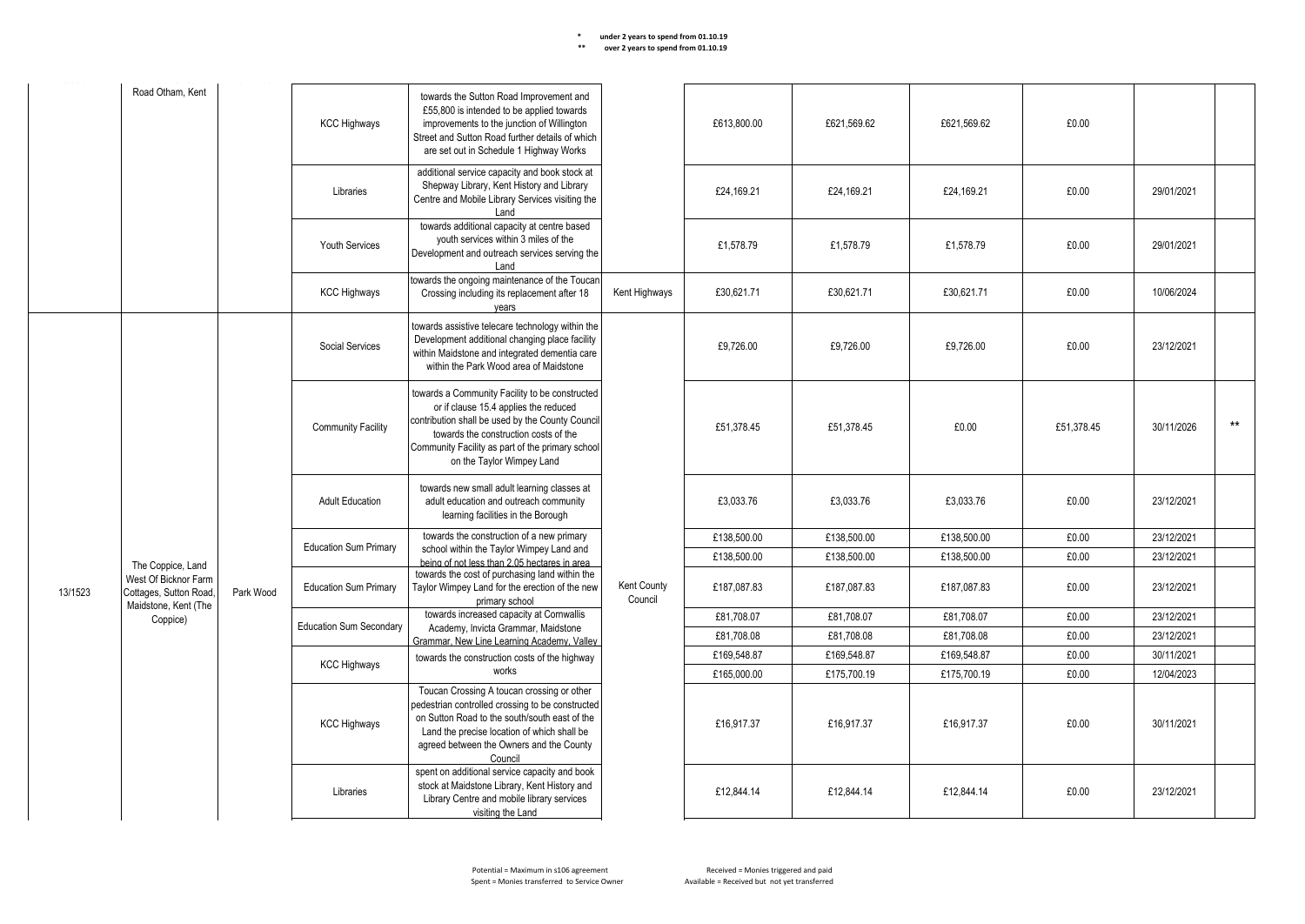| ** | over 2 years to spend from 01.10.19 |
|----|-------------------------------------|
|----|-------------------------------------|

|           |                                |           | <b>Youth Services</b>        | towards additional capacity at centre based<br>youth services within 3 miles of the<br>Development and outreach services servicing<br>the Land                                                                                                                                               |                | £838.69       | £838.69 | £838.69 | £0.00 | 23/12/2021 |  |
|-----------|--------------------------------|-----------|------------------------------|----------------------------------------------------------------------------------------------------------------------------------------------------------------------------------------------------------------------------------------------------------------------------------------------|----------------|---------------|---------|---------|-------|------------|--|
|           |                                |           | <b>Adult Education</b>       | any of the following in the priority listed below<br>(a)new and/or improved community facilities at<br>Otham or Langley Park; or then (b)new and/or<br>improved communities facilities within a 1.5<br>miles radius of the Land                                                              |                | £750.00       | £0.00   | £0.00   | £0.00 |            |  |
|           |                                |           | <b>Adult Education</b>       | refurbish St Faiths Adult Education Centre in                                                                                                                                                                                                                                                |                | £30.90        | £0.00   | £0.00   | £0.00 |            |  |
|           |                                |           |                              | Maidstone as required to provide additional<br>canacity                                                                                                                                                                                                                                      |                | £30.70        | £0.00   | £0.00   | £0.00 |            |  |
|           |                                |           | <b>Education Sum Primary</b> | means indoor and outdoor facilities for the                                                                                                                                                                                                                                                  |                | £433.876.80   | £0.00   | £0.00   | £0.00 |            |  |
|           |                                |           |                              | education of children and in addition any<br>appropriate ancillary facilities including playing                                                                                                                                                                                              |                | £650,815.20   | £0.00   | £0.00   | £0.00 |            |  |
|           |                                |           |                              |                                                                                                                                                                                                                                                                                              |                | £1,084,692.00 | £0.00   | £0.00   | £0.00 |            |  |
|           |                                |           | <b>Education Sum Primary</b> | as above                                                                                                                                                                                                                                                                                     |                | £1,084,692.00 | £0.00   | £0.00   | £0.00 |            |  |
|           |                                |           |                              |                                                                                                                                                                                                                                                                                              |                | £1,084,692.00 | £0.00   | £0.00   | £0.00 |            |  |
|           |                                |           | <b>KCC Highways</b>          |                                                                                                                                                                                                                                                                                              |                | £0.01         | £0.00   | £0.00   | £0.00 |            |  |
|           |                                |           | <b>KCC Highways</b>          | measures to combat any identified significant<br>adverse traffic flow conditions recommended by<br>the Traffic Displacement Analysis Report                                                                                                                                                  |                | £0.01         | £0.00   | £0.00   | £0.00 |            |  |
|           |                                |           |                              |                                                                                                                                                                                                                                                                                              |                | £113.00       | £0.00   | £0.00   | £0.00 |            |  |
|           |                                |           | <b>KCC Highways</b>          |                                                                                                                                                                                                                                                                                              |                | £113.00       | £0.00   | £0.00   | £0.00 |            |  |
|           |                                |           |                              | as above                                                                                                                                                                                                                                                                                     |                | £113.00       | £0.00   | £0.00   | £0.00 |            |  |
|           |                                |           | <b>KCC Highways</b>          | as above                                                                                                                                                                                                                                                                                     | £0.01<br>£0.00 | £0.00         | £0.00   |         |       |            |  |
|           |                                |           | <b>KCC Highways</b>          |                                                                                                                                                                                                                                                                                              | Kent County    | £0.01         | £0.00   | £0.00   | £0.00 |            |  |
|           | Land South Of.<br>Sutton Road, |           | <b>KCC Highways</b>          | to provide the bus prioritisation measures from<br>the Willington Street junction to the Wheatsheaf<br>iunction                                                                                                                                                                              | Council        | £1,350.00     | £0.00   | £0.00   | £0.00 |            |  |
| 15/509015 | Langley,<br>Kent               | Park Wood | <b>KCC Highways</b>          | improvements to the junction of Loose Road I<br>Park Way / Armstrong Road                                                                                                                                                                                                                    |                | £211.42       | £0.00   | £0.00   | £0.00 |            |  |
|           |                                |           | <b>KCC Highways</b>          | improvements to the junction of A20 Ashford<br>Road / Willington Street                                                                                                                                                                                                                      | £160.40        | £0.00         | £0.00   | £0.00   |       |            |  |
|           |                                |           | <b>KCC Highways</b>          | partial signalisation of Junction 7 of the M20<br>motorway, the removal of the free-flow left slip<br>road islands, the widening of the coast bound<br>off-slip road and the provision-of controlled<br>pedestrian crossings for the A249 pedestrian<br>and cycle route and associated works |                | £2,534,327.00 | £0.00   | £0.00   | £0.00 |            |  |
|           |                                |           | Libraries                    | to obtain additional book stock required to meet<br>the needs of the additional attendees as a result<br>of the Development                                                                                                                                                                  |                | £48.02        | £0.00   | £0.00   | £0.00 |            |  |
|           |                                |           | Social Services              | improvements to a community building local to<br>the Development where social care services are<br>delivered by the County Council or a third party;                                                                                                                                         |                | £53.88        | £0.00   | £0.00   | £0.00 |            |  |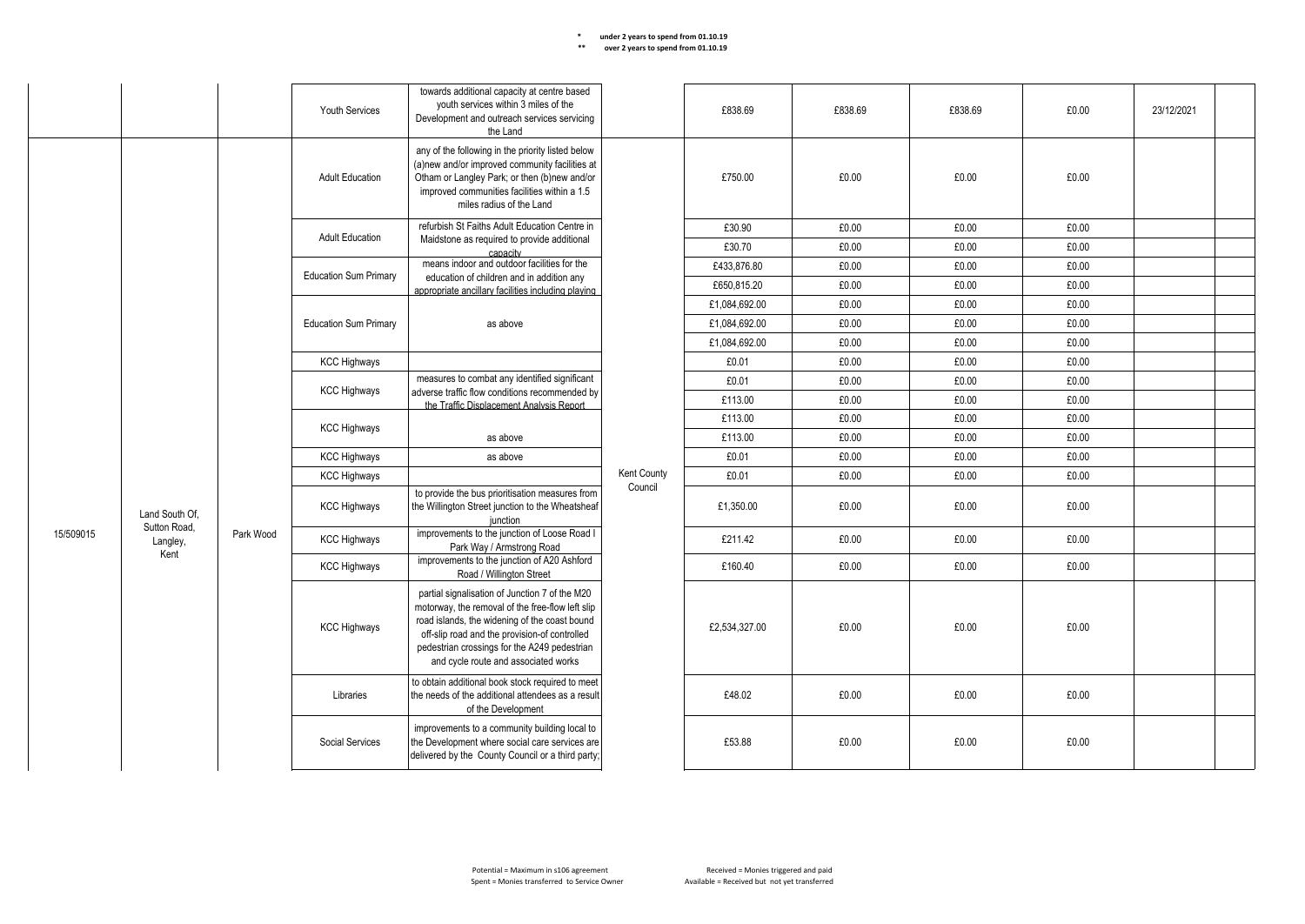|         |                                                                         |               | <b>Youth Services</b>            | additional equipment required to support the<br>additional attendees at the Fusion Cafe youth<br>project as a result of the Development;                                                                                                                                                                                             |                        | £8.49            | £0.00         | £0.00         | £0.00      |                      |        |
|---------|-------------------------------------------------------------------------|---------------|----------------------------------|--------------------------------------------------------------------------------------------------------------------------------------------------------------------------------------------------------------------------------------------------------------------------------------------------------------------------------------|------------------------|------------------|---------------|---------------|------------|----------------------|--------|
|         |                                                                         |               | Public Transport<br>Contribution | (a)enhancements to the Route 82 service that<br>runs between Sutton Road and Maidstone Town<br>Centre and (b)enhancements to the Route 64<br>service that runs betwee Park Wood-Loose-<br>Cornwallis Academy (c)enhancements to the<br>Route 12 service that runs between<br>Maidstone Town Centre and Headcorn                      | Transport              | £219,000.00      | £0.00         | £0.00         | £0.00      |                      |        |
|         |                                                                         |               |                                  |                                                                                                                                                                                                                                                                                                                                      |                        | £11,267,366.01   | £3,226,390.62 | £3,170,067.55 | £56,323.07 |                      |        |
| App No  | <b>Address</b>                                                          | Ward          | Type                             | <b>Definition</b>                                                                                                                                                                                                                                                                                                                    | <b>Service Owner</b>   | <b>Potential</b> | Received      | <b>Spent</b>  | Available  | <b>Spend-By Date</b> | Rating |
|         |                                                                         |               | <b>Adult Education</b>           | for improvements to the St Faiths Jewellery<br>Studio to provide purpose built work areas and<br>equipment                                                                                                                                                                                                                           |                        | £3,438.40        | £0.00         | £0.00         | £0.00      |                      |        |
|         |                                                                         |               | <b>Education Sum Primary</b>     | on the acquisition of land to be used for Phase 1<br>of the new school at Langley Park payable by<br>the Owner to the County Council pursuant to<br>Clause 6                                                                                                                                                                         | Kent County<br>Council | £0.00            | £0.00         | £0.00         | £0.00      |                      |        |
|         |                                                                         |               | <b>Education Sum Secondary</b>   | Phase 1 expansion of Cornwallis Academy                                                                                                                                                                                                                                                                                              |                        | £0.00            | £0.00         | £0.00         | £0.00      |                      |        |
| 12/0986 | Land Rear Of Police<br>Headquarters,<br>Sutton Road,<br>Maidstone, Kent | Shepway South | <b>KCC Highways</b>              | to be spent on highway capacity improvements<br>at the Loose Road/Sutton Road junction (such<br>as a roundabout or highway reconfiguration with<br>physical traffic signal alterations and pedestrian<br>and cycle connections to the town centre) and<br>approaches to the Town Centre Bridge Gyratory<br>traffic signals junctions |                        | £336,000.00      | £0.00         | £0.00         | £0.00      |                      |        |
|         |                                                                         |               | Libraries                        | to be used to address the demand from the<br>Development through the funding of additional<br>library book stock at Shepway Library                                                                                                                                                                                                  |                        | £5,378.24        | £0.00         | £0.00         | £0.00      |                      |        |
|         |                                                                         |               | Social Services                  | to be used to address the demand from the<br>Development through funding for Adult<br>Changing Facilities at County Hall Maidstone,<br>which will be available for public use                                                                                                                                                        |                        | £6,034.56        | £0.00         | £0.00         | £0.00      |                      |        |
|         |                                                                         |               | <b>Youth Services</b>            | to be used to address the demand from the<br>Development through the funding of equipment<br>for the Fusion Cafe, Parkwood, Maidstone                                                                                                                                                                                                |                        | £945.28          | £0.00         | £0.00         | £0.00      |                      |        |
|         |                                                                         |               |                                  |                                                                                                                                                                                                                                                                                                                                      | Total:                 | £351.796.48      | £0.00         | £0.00         | £0.00      |                      |        |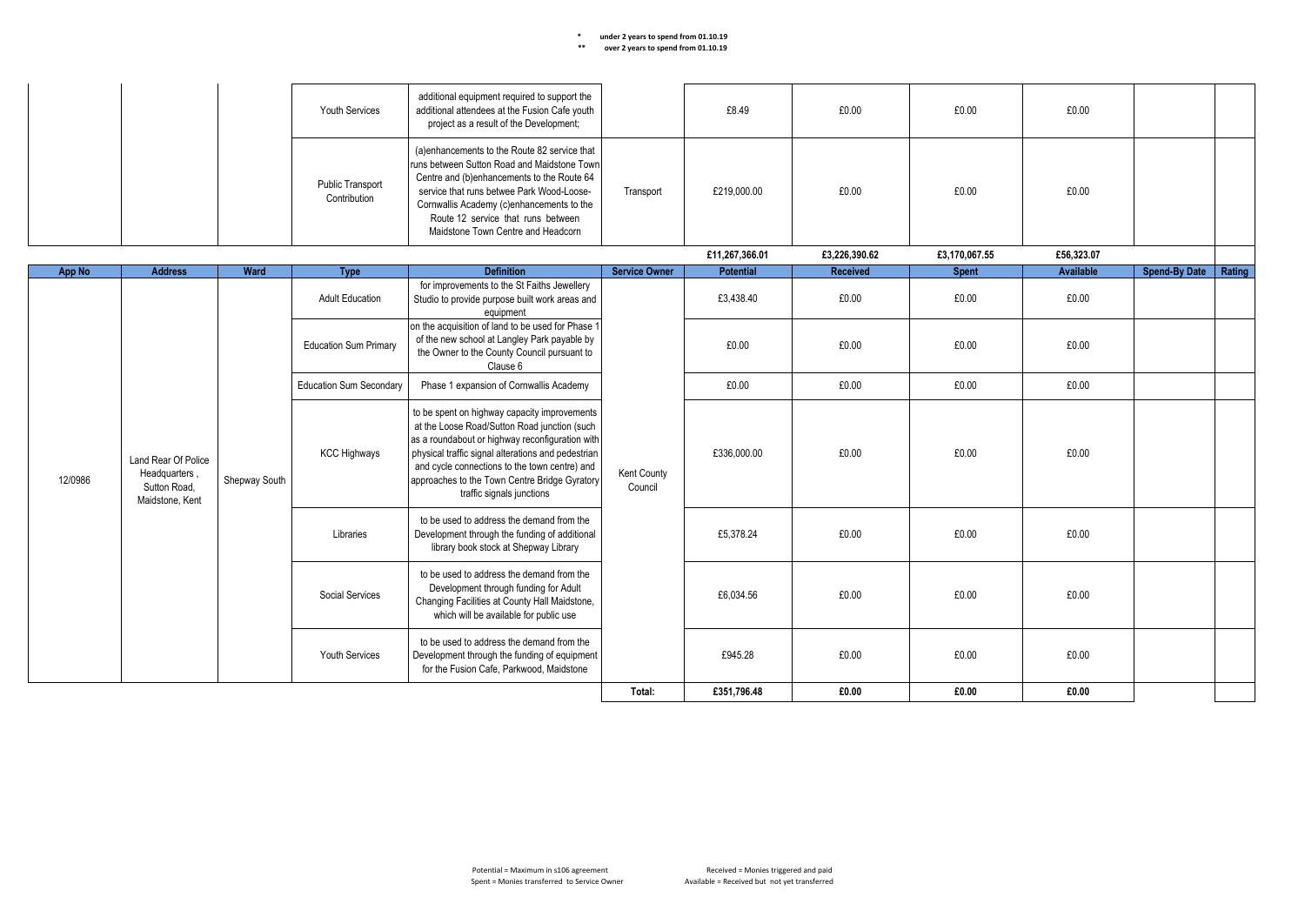| App No                                    | <b>Address</b>                                                     | Ward  | <b>Type</b>                             | <b>Definition</b>                                                                                                                                                                                                 | <b>Service Owner</b>                            | Potential                                                                                                                                                                                 | <b>Received</b> | <b>Spent</b> | Available | <b>Spend-By Date</b> | Rating     |  |
|-------------------------------------------|--------------------------------------------------------------------|-------|-----------------------------------------|-------------------------------------------------------------------------------------------------------------------------------------------------------------------------------------------------------------------|-------------------------------------------------|-------------------------------------------------------------------------------------------------------------------------------------------------------------------------------------------|-----------------|--------------|-----------|----------------------|------------|--|
|                                           |                                                                    |       | <b>KCC Highways</b>                     | "the Highways Contribution" means the sum of<br>one hundred and<br>sixty nine thousand five hundred pounds<br>(£169,500) payable by the Developer to the<br>County Council pursuant to Clause 5.1 of this<br>Deed |                                                 | £169.500.00                                                                                                                                                                               | £0.00           | £0.00        | £0.00     |                      |            |  |
| 10/0256                                   | Land Off, Farleigh Hill,<br>Tovil, Kent,                           | South |                                         |                                                                                                                                                                                                                   | Kent County<br>Council                          | £15,000.00                                                                                                                                                                                | £0.00           | £0.00        | £0.00     |                      |            |  |
|                                           |                                                                    |       |                                         |                                                                                                                                                                                                                   |                                                 | £15,000.00                                                                                                                                                                                | £0.00           | £0.00        | £0.00     |                      |            |  |
|                                           |                                                                    |       | <b>Youth Services</b>                   | provision of education library youth and<br>community facilities                                                                                                                                                  |                                                 | £15,000.00                                                                                                                                                                                | £0.00           | £0.00        | £0.00     |                      |            |  |
|                                           |                                                                    |       |                                         |                                                                                                                                                                                                                   |                                                 | £15,000.00                                                                                                                                                                                | £0.00           | £0.00        | £0.00     |                      |            |  |
|                                           |                                                                    |       |                                         |                                                                                                                                                                                                                   |                                                 | £14,987.15                                                                                                                                                                                | £0.00           | £0.00        | £0.00     |                      |            |  |
|                                           |                                                                    |       | <b>Adult Education</b>                  | provision of additional adult education within the<br>local authority borough of Maidstone                                                                                                                        |                                                 | £1.980.00                                                                                                                                                                                 | £0.00           | £0.00        | £0.00     |                      |            |  |
| 10/0649                                   | The Rose, 1, Farleigh<br>Hill, Tovil, Maidstone,<br>Kent. ME15 6RG | South | Libraries                               | provision of additional library facilities at the<br>Maidstone Hub Library and Archive/History<br>Centre located in Maidstone Kent                                                                                | Kent County<br>Council                          | £2,497.00                                                                                                                                                                                 | £0.00           | £0.00        | £0.00     |                      |            |  |
|                                           |                                                                    |       | <b>Youth Services</b>                   | provision of a youth worker to serve the<br>additional needs arising from the Development                                                                                                                         |                                                 | £2.789.06                                                                                                                                                                                 | £0.00           | £0.00        | £0.00     |                      |            |  |
|                                           |                                                                    |       | Libraries                               | towards the provision of library book stock as                                                                                                                                                                    |                                                 | £3,887.12                                                                                                                                                                                 | £3,887.12       | £3,887.12    | £0.00     | 16/10/2024           |            |  |
|                                           | Land At Hayle Place,                                               |       | South                                   |                                                                                                                                                                                                                   | part of the library provision serving Maidstone | Kent County                                                                                                                                                                               | £3.887.12       | £3.887.12    | £3.887.12 | £0.00                | 16/10/2024 |  |
| 11/0580                                   | Postley Road,<br>Maidstone, Kent                                   |       | Youth Services                          | towards the provision of youth workers serving                                                                                                                                                                    | Council                                         | £14,511.91                                                                                                                                                                                | £14,511.91      | £14,511.91   | £0.00     | 16/10/2024           |            |  |
|                                           |                                                                    |       |                                         | Maidstone                                                                                                                                                                                                         |                                                 | £14.511.91                                                                                                                                                                                | £14.511.91      | £14.511.91   | £0.00     | 16/10/2024           |            |  |
| 11/1061                                   | Ambulance Station.<br>Loose Road.                                  |       |                                         |                                                                                                                                                                                                                   | South                                           | towards the provision of social services facilities<br>Social Services<br>for the elderly and those with physical and<br>learning disabilities in the Borough of Maidstone<br>Kent County | £1.047.90       | £0.00        | £0.00     | £0.00                |            |  |
|                                           | Maidstone, Kent, ME15<br>9QB                                       |       | Libraries                               | towards the provision of library, youth and<br>community facilities in the Borough of<br>Maidstone                                                                                                                | Council                                         | £3.287.20                                                                                                                                                                                 | £0.00           | £0.00        | £0.00     |                      |            |  |
|                                           | Former Rose Inn Site                                               |       | <b>Adult Education</b>                  | Not specified in deed                                                                                                                                                                                             |                                                 | £608.89                                                                                                                                                                                   | £608.89         | £608.89      | £0.00     | 30/01/2024           |            |  |
|                                           | 1, Farleigh Hill, Tovil,                                           | South | Social Services                         | Not specified in deed                                                                                                                                                                                             | Kent County                                     | £1,067.00                                                                                                                                                                                 | £1,067.00       | £1,067.00    | £0.00     | 30/01/2024           |            |  |
| 12/0367                                   | Maidstone, Kent, ME15                                              |       | Libraries                               | Not specified in deed                                                                                                                                                                                             | Council                                         | £3.461.49                                                                                                                                                                                 | £3.461.49       | £3.461.49    | £0.00     | 30/01/2024           |            |  |
|                                           | 6RG                                                                |       | Youth Services                          | Not specified in deed                                                                                                                                                                                             |                                                 | £221.35                                                                                                                                                                                   | £221.35         | £221.35      | £0.00     | 30/01/2024           |            |  |
|                                           | New Line Learning                                                  |       |                                         |                                                                                                                                                                                                                   |                                                 | £9.250.00                                                                                                                                                                                 | £0.00           | £0.00        | £0.00     |                      |            |  |
| 12/1989                                   | Academy, Boughton                                                  | South | <b>Public Transport</b><br>Contribution | for the provision of bus corridor improvements<br>on the A229 Loose Road                                                                                                                                          | Transport                                       | £10,000.00                                                                                                                                                                                | £0.00           | £0.00        | £0.00     |                      |            |  |
| Lane, Maidstone, Kent,<br><b>ME15 9QL</b> |                                                                    |       |                                         |                                                                                                                                                                                                                   |                                                 |                                                                                                                                                                                           | £10,000.00      | £0.00        | £0.00     | £0.00                |            |  |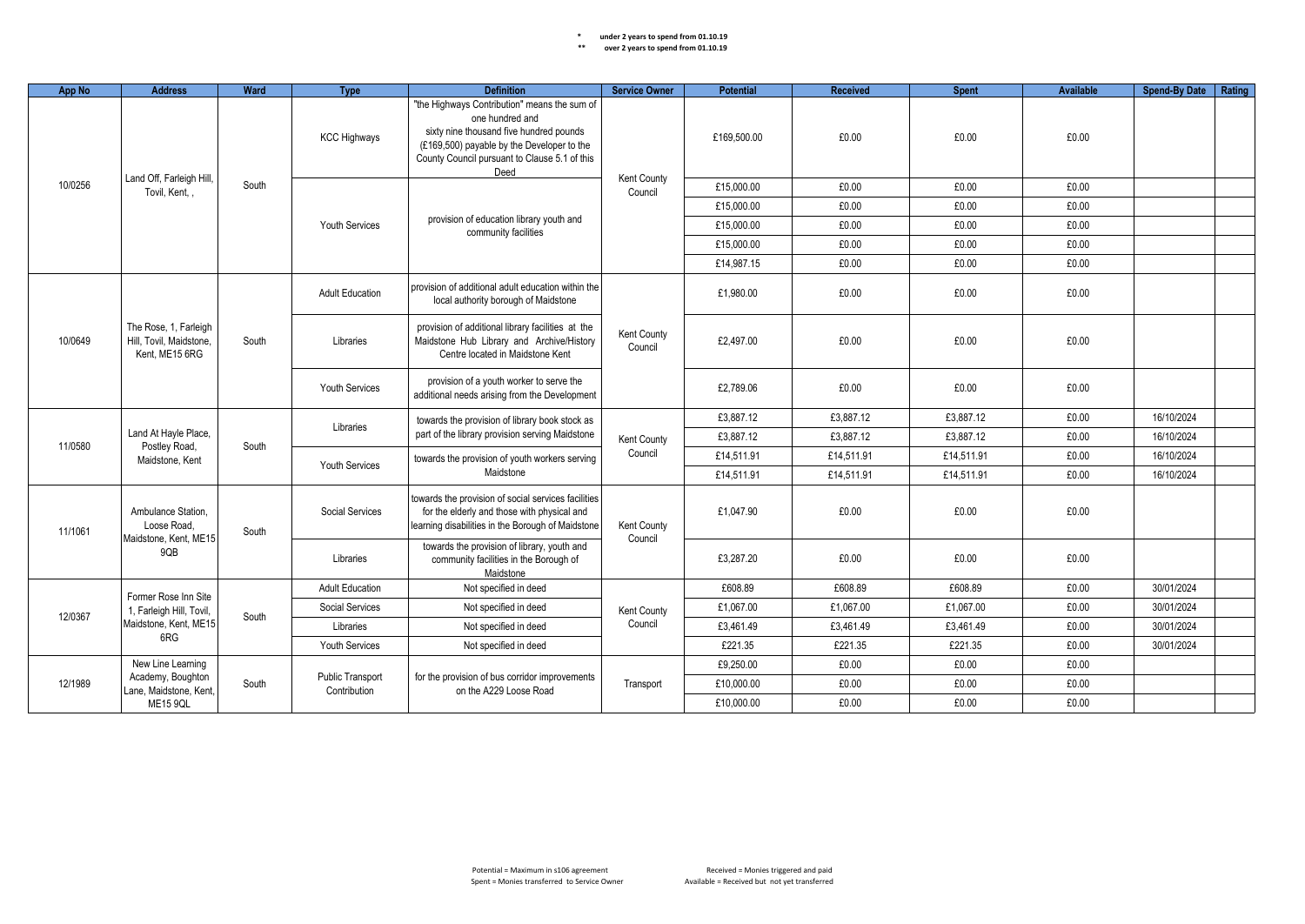| ** | over 2 years to spend from 01.10.19 |
|----|-------------------------------------|
|----|-------------------------------------|

|                |                                                                       |       | <b>Education Sum Primary</b> |                                                                                                                                                                                                                                                                                                                                                                                              | for the purpose of enhancement of teaching |             | £54,892.32  | £0.00       | £0.00 | £0.00      |  |  |
|----------------|-----------------------------------------------------------------------|-------|------------------------------|----------------------------------------------------------------------------------------------------------------------------------------------------------------------------------------------------------------------------------------------------------------------------------------------------------------------------------------------------------------------------------------------|--------------------------------------------|-------------|-------------|-------------|-------|------------|--|--|
|                |                                                                       |       |                              | space being an additional classroom through<br>reconfiguration of the existing building at South                                                                                                                                                                                                                                                                                             |                                            | £54,892.32  | £0.00       | £0.00       | £0.00 |            |  |  |
| 13/2038        | Land At, Postley Road,<br>Maidstone, Kent, ME15                       | South | Libraries                    | means additional book stock and services to be                                                                                                                                                                                                                                                                                                                                               | Kent County                                | £1,464.48   | £0.00       | £0.00       | £0.00 |            |  |  |
|                | 6RH                                                                   |       |                              | provided at Maidstone Library                                                                                                                                                                                                                                                                                                                                                                | Council                                    | £1,464.48   | £0.00       | £0.00       | £0.00 |            |  |  |
|                |                                                                       |       | <b>Youth Services</b>        | means the provision of equipment for additional                                                                                                                                                                                                                                                                                                                                              |                                            | £257.42     | £0.00       | £0.00       | £0.00 |            |  |  |
|                |                                                                       |       |                              | attendees at the Infozone Youth Hub                                                                                                                                                                                                                                                                                                                                                          |                                            | £257.42     | £0.00       | £0.00       | £0.00 |            |  |  |
|                | Land At Cripple Street,                                               |       | <b>Education Sum Primary</b> | towards the provision of "Primary School<br>Facilities" means the enhancement of Loose<br>Primary School, Loose Road, Maidstone<br>specifically works to the internal configuration of<br>the school required to allow each classroom to<br>accommodate 30 pupils and provision of<br>additional equipment to allow the school to be<br>able to offer the full curriculum to all year groups |                                            | £41,611.92  | £44,719.17  | £44,719.17  | £0.00 | 29/11/2023 |  |  |
| 14/503167/FULL | Cripple Street,<br>Maidstone, Kent, ME15                              | South | <b>Education Sum Primary</b> | towards the provision of Primary School<br>Facilities                                                                                                                                                                                                                                                                                                                                        | Kent County<br>Council                     | £41.611.92  | £45,836.67  | £45,836.67  | £0.00 | 29/11/2023 |  |  |
|                | 6BA.                                                                  |       | <b>KCC Highways</b>          | towards the Strategic Highways Improvements                                                                                                                                                                                                                                                                                                                                                  |                                            | £108,000.00 | £114,737.52 | £114.737.52 | £0.00 | 15/10/2023 |  |  |
|                |                                                                       |       | Libraries                    | to be used solely as a contribution towards the<br>provision of Library Facilities                                                                                                                                                                                                                                                                                                           |                                            | £1,728.57   | £1,857.65   | £1,857.65   | £0.00 | 29/11/2023 |  |  |
|                |                                                                       |       | Public Rights of Way         | to be used solely as a contribution towards the<br>improvement of the landscaping environment<br>and furniture of existing Public Footpath KB22<br>which borders the Land                                                                                                                                                                                                                    |                                            | £5,400.00   | £5,803.23   | £5,803.23   | £0.00 | 29/11/2023 |  |  |
| 16/506266/FULL | Sharp House, Tovil                                                    | South | <b>Education Sum Primary</b> | towards the provision of additional classrooms<br>at South Borough Primary School                                                                                                                                                                                                                                                                                                            | Kent County<br>Council                     | £30,692.40  | £0.00       | £0.00       | £0.00 |            |  |  |
|                | Green, Tovil, Kent                                                    |       | Libraries                    | towards the provision of book lending stock for<br>Maidstone Library                                                                                                                                                                                                                                                                                                                         |                                            | £624.21     | £0.00       | £0.00       | £0.00 |            |  |  |
| 16/506707/FULL | 57-59 Church Street.<br>Tovil, Maidstone, ME15                        | South | <b>Education Sum Primary</b> | towards the provision of an additional classroom<br>at South Borough Primary School                                                                                                                                                                                                                                                                                                          | Kent County                                | £23,019.36  | £0.00       | £0.00       | £0.00 |            |  |  |
|                | 6RB                                                                   |       | Libraries                    | towards the provision of additional library books<br>for the mobile library service attending Tovil                                                                                                                                                                                                                                                                                          | Council                                    | £576.19     | £0.00       | £0.00       | £0.00 |            |  |  |
|                | Land At.                                                              |       | <b>Education Sum Primary</b> | means the permanent expansion to 2FE at<br>Southborough Primary School                                                                                                                                                                                                                                                                                                                       |                                            | £60,663.00  | £0.00       | £0.00       | £0.00 |            |  |  |
| 17/502355/FULL | Forest Hill.<br>Tovil.<br>Kent                                        | South | Libraries                    | the provision of additional bookstock required to<br>mitigate the impact of the new borrowers from<br>this development                                                                                                                                                                                                                                                                       | Kent County<br>Council                     | £1,056.35   | £0.00       | £0.00       | £0.00 |            |  |  |
| 17/503237/OUT  | J B Garage Doors,<br>Straw Mill Hill.<br>Tovil,<br>Maidstone,<br>Kent | South | Libraries                    | means a contribution towards additional<br>bookstock for the new residents from the<br>Development for the mobile Library service<br>attending Tovil                                                                                                                                                                                                                                         | Kent County<br>Council                     | £864.36     | £0.00       | £0.00       | £0.00 |            |  |  |
|                |                                                                       |       |                              |                                                                                                                                                                                                                                                                                                                                                                                              | Total:                                     | £756.571.82 | £255.111.03 | £255.111.03 | £0.00 |            |  |  |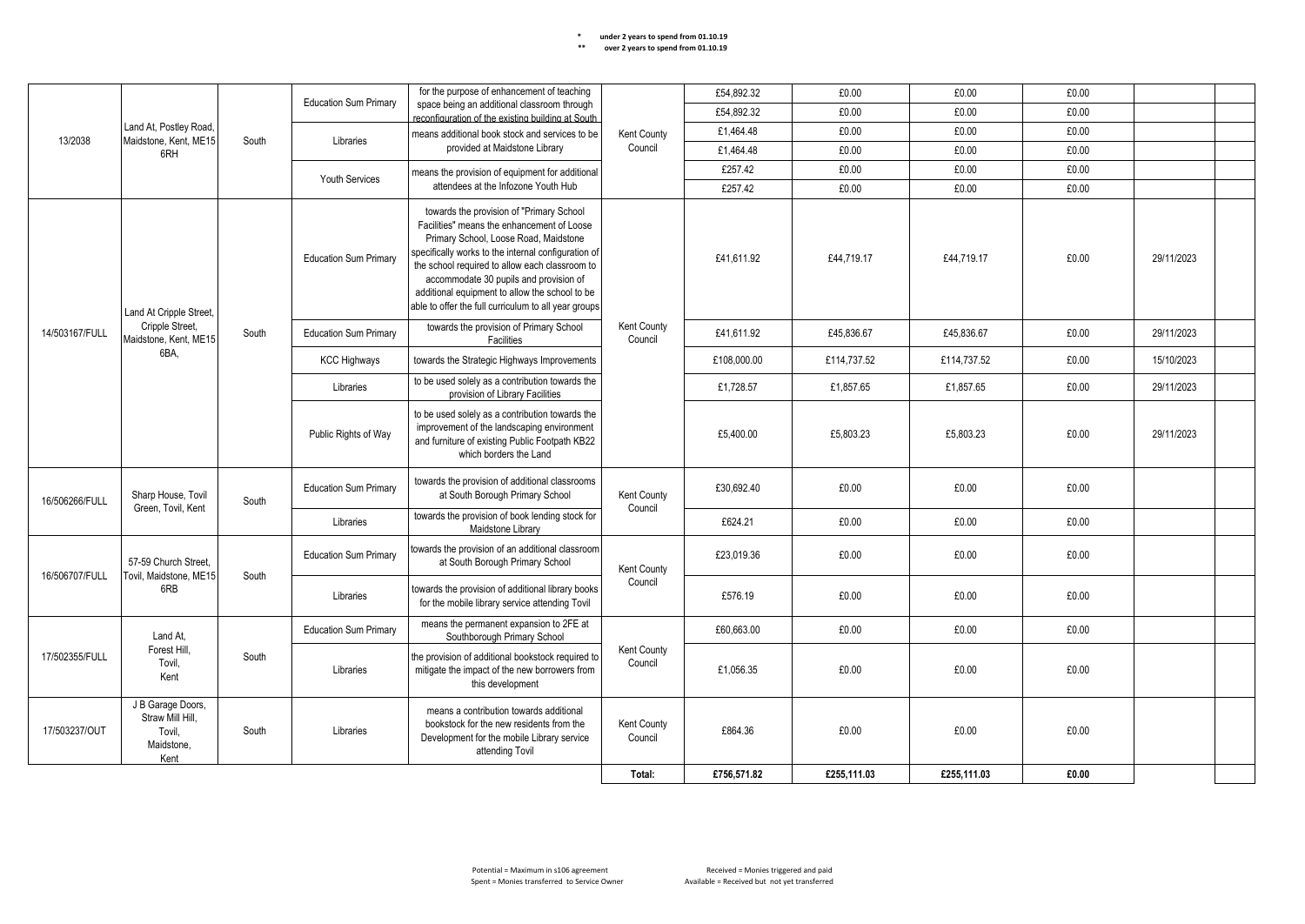| App No  | <b>Address</b>                                                                                                                                              | Ward                                               | <b>Type</b>                                                                                                                                | <b>Definition</b>                                                                                                                                                                                                                | <b>Service Owner</b>   | <b>Potential</b> | <b>Received</b> | <b>Spent</b> | <b>Available</b> | <b>Spend-By Date</b> | Rating |
|---------|-------------------------------------------------------------------------------------------------------------------------------------------------------------|----------------------------------------------------|--------------------------------------------------------------------------------------------------------------------------------------------|----------------------------------------------------------------------------------------------------------------------------------------------------------------------------------------------------------------------------------|------------------------|------------------|-----------------|--------------|------------------|----------------------|--------|
| 09/0455 | Hen & Duckhurst Farm.<br>Marden Road.                                                                                                                       | Staplehurst                                        | <b>KCC Highways</b>                                                                                                                        | improvement of Bus-Stops within Staplehurst                                                                                                                                                                                      | Kent County            | £5,000.00        | £0.00           | £0.00        | £0.00            |                      |        |
|         | Staplehurst, Tonbridge,<br><b>TN120PD</b>                                                                                                                   |                                                    | <b>KCC Highways</b>                                                                                                                        | provide/facilitate the improvement of pedestrian<br>facilities within Staplehurst                                                                                                                                                | Council                | £10.000.00       | £0.00           | £0.00        | £0.00            |                      |        |
|         | Homeleigh Timber<br>Supplies, Station Road                                                                                                                  |                                                    | <b>KCC Highways</b>                                                                                                                        | to use in the provision or improvement of a bus<br>stop or bus stops within the locality                                                                                                                                         |                        | £5,000.00        | £0.00           | £0.00        | £0.00            |                      |        |
| 10/0220 | Staplehurst, Tonbridge<br>Kent, TN12 0PY                                                                                                                    | Staplehurst                                        | Libraries                                                                                                                                  | improvement of bookstocs in local libraries<br>starting firstly with library located in Staplehurst                                                                                                                              | Kent County<br>Council | £785.22          | £0.00           | £0.00        | £0.00            |                      |        |
|         |                                                                                                                                                             |                                                    | Libraries                                                                                                                                  | to provide additional bookstock as a<br>consequence of the Development                                                                                                                                                           |                        | £749.21          | £0.00           | £0.00        | £0.00            |                      |        |
| 11/0618 | <b>Staplehurst Service</b><br>Station, High Street,<br>Staplehurst, Tonbridge<br>Kent. TN12 0BN                                                             | Staplehurst                                        | Social Services                                                                                                                            | towards integrated Dementia care provision, a<br>training resource for young people and adults<br>with a disability and a rural area local hub with<br>Changing Place facilities required as a<br>consequence of the Development | Kent County<br>Council | £4,881.50        | £0.00           | £0.00        | £0.00            |                      |        |
|         |                                                                                                                                                             |                                                    | <b>Youth Services</b>                                                                                                                      | provision of a detached youth worker required<br>as a consequence of the Development                                                                                                                                             |                        | £2,390.63        | £0.00           | £0.00        | £0.00            |                      |        |
|         | Land To The South Of.                                                                                                                                       | Staplehurst                                        | Social Services                                                                                                                            | to be used for assistive technology and<br>enhancement of local community facilities to<br>ensure full disabled access in accordance with<br>the provisions of the Disability Discrimination<br>Act 1995                         | Kent County<br>Council | £819.77          | £819.77         | £819.77      | £0.00            | 31/05/2022           |        |
| 12/2106 | Oliver Road.<br>Staplehurst, Kent                                                                                                                           |                                                    | <b>Adult Education</b>                                                                                                                     | to be used for new or expanded facilities and<br>services covering the Staplehurst area both in<br>adult education centres and through outreach<br>community learning facilities local to the<br>Development                     |                        | £1.160.17        | £1.160.17       | £1.160.17    | £0.00            | 31/05/2022           |        |
|         |                                                                                                                                                             |                                                    | Libraries                                                                                                                                  | towards additional library book stock staff and<br>extended hours at Staolehurst library                                                                                                                                         |                        | £1,472.34        | £1,472.34       | £1,472.34    | £0.00            | 31/05/2022           |        |
|         |                                                                                                                                                             |                                                    | Social Services                                                                                                                            | provision of social care services within the<br>borough of Maidstone with the primary<br>allocation directed to Staplehurst Parish                                                                                               |                        | £381.36          | £381.36         | £381.36      | £0.00            | 23/01/2027           |        |
|         | Bell Hotel, High Street,                                                                                                                                    | <b>Adult Education</b><br>Staplehurst<br>Libraries |                                                                                                                                            | provision of community learning facilities within<br>the borough of Maidstone with the primary<br>allocation directed to Staplehurst Parish                                                                                      |                        | £184.14          | £184.14         | £184.14      | £0.00            | 23/01/2027           |        |
| 14/0611 | Staplehurst, Tonbridge.<br>Kent. TN12 0AY                                                                                                                   |                                                    | improvement of the existing library stock within<br>the borough of Maidstone with the primary<br>allocation directed to Staplehurst Parish | Kent County<br>Council                                                                                                                                                                                                           | £932.58                | £932.58          | £932.58         | £0.00        | 23/01/2027       |                      |        |
|         | provision of youth and community workers<br>Youth Services<br>within the borough of Maidstone with the<br>primary allocation directed to Staplehurst Parish |                                                    | £50.64                                                                                                                                     | £50.64                                                                                                                                                                                                                           | £50.64                 | £0.00            | 23/01/2027      |              |                  |                      |        |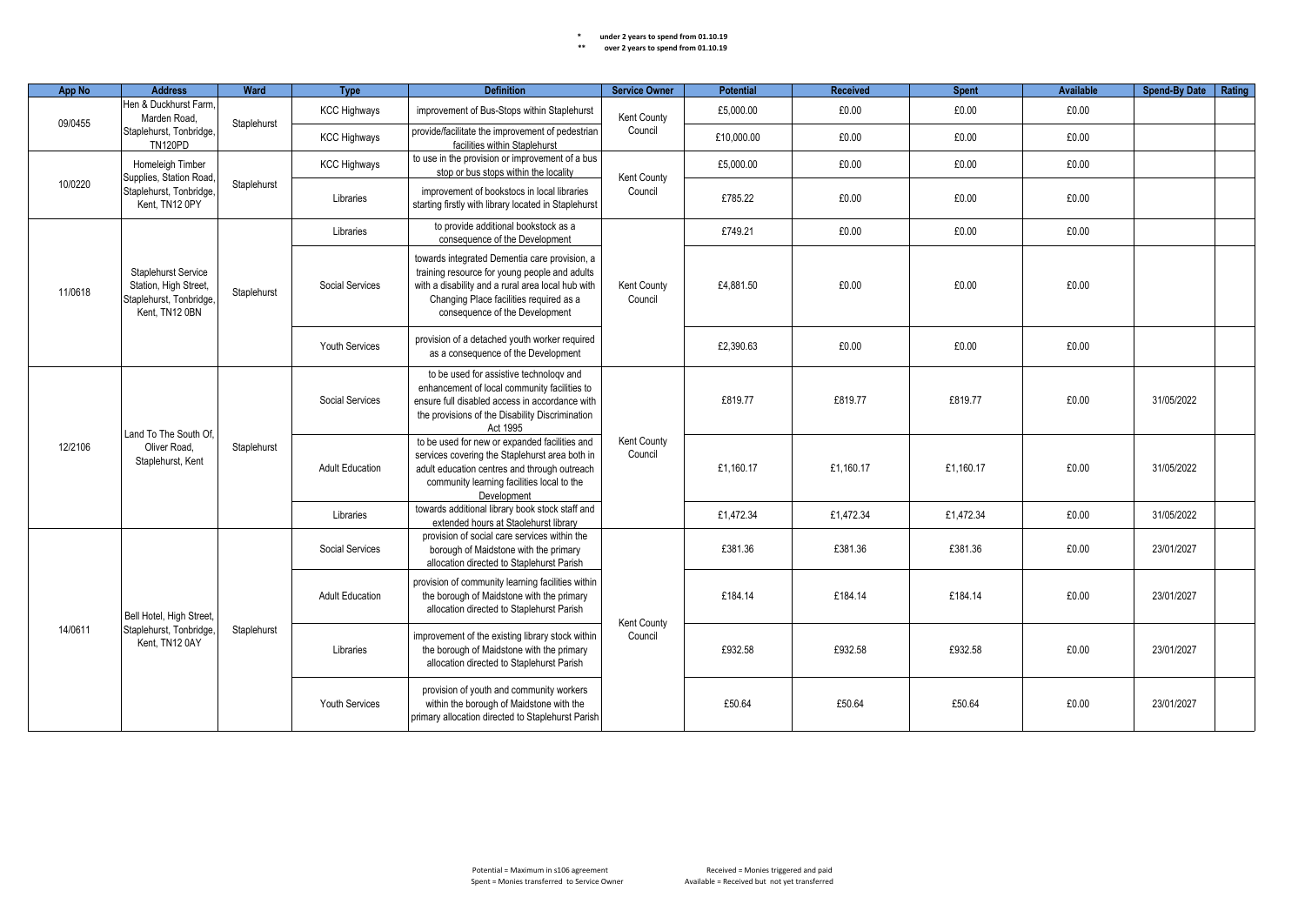|               |                                                                            |                        | towards the acquisition of land and expansion of                                                                                         |                                                                                                                                                                                                                                                                                                                                                                                                                                                                                                                     | £251.617.77            | £0.00       | £0.00      | £0.00      |       |            |  |
|---------------|----------------------------------------------------------------------------|------------------------|------------------------------------------------------------------------------------------------------------------------------------------|---------------------------------------------------------------------------------------------------------------------------------------------------------------------------------------------------------------------------------------------------------------------------------------------------------------------------------------------------------------------------------------------------------------------------------------------------------------------------------------------------------------------|------------------------|-------------|------------|------------|-------|------------|--|
|               |                                                                            |                        | <b>Education Sum Primary</b>                                                                                                             | Headcorn Primary School in the Councils<br>Borough or such other primary school serving                                                                                                                                                                                                                                                                                                                                                                                                                             |                        | £251,617.77 | £0.00      | £0.00      | £0.00 |            |  |
|               |                                                                            |                        |                                                                                                                                          | the educational needs of the Development                                                                                                                                                                                                                                                                                                                                                                                                                                                                            |                        | £251,617.77 | £0.00      | £0.00      | £0.00 |            |  |
|               |                                                                            |                        |                                                                                                                                          | towards the expansion of the Cornwallis                                                                                                                                                                                                                                                                                                                                                                                                                                                                             |                        | £173,052.00 | £0.00      | £0.00      | £0.00 |            |  |
|               |                                                                            |                        | <b>Education Sum Secondary</b>                                                                                                           | Academy in the Councils Borough or such other                                                                                                                                                                                                                                                                                                                                                                                                                                                                       |                        | £173,052.00 | £0.00      | £0.00      | £0.00 |            |  |
|               |                                                                            |                        |                                                                                                                                          | secondary school serving the educational needs<br>of the Development                                                                                                                                                                                                                                                                                                                                                                                                                                                |                        | £173,052.00 | £0.00      | £0.00      | £0.00 |            |  |
| 14/502010/OUT | Hen And Duckhurst<br>Farm, Marden Road,<br>Staplehurst, Kent, TN12<br>OPD. | Staplehurst            | <b>KCC Highways</b>                                                                                                                      | means a scheme of works to provide anti-skid<br>surfacing and introduce puffin technology at the<br>signalised junction of the A229 and Marden<br>Road (known as Cuckold's Corner) as outlined<br>in document reference 1TB 12153 annexed<br>hereto at Annexure 2 or towards such<br>alternative scheme of improvements to that<br>junction as may be agreed between the Council<br>and the County Council as providing equivalent<br>or improved mitigation for the impacts of the<br>Development on said junction | Kent County<br>Council | £110,000.00 | £0.00      | £0.00      | £0.00 |            |  |
|               |                                                                            |                        |                                                                                                                                          |                                                                                                                                                                                                                                                                                                                                                                                                                                                                                                                     |                        | £118.607.00 | £0.00      | £0.00      | £0.00 |            |  |
|               |                                                                            |                        | <b>KCC Highways</b>                                                                                                                      | towards the Station Improvement Works                                                                                                                                                                                                                                                                                                                                                                                                                                                                               |                        | £118,607.00 | £0.00      | £0.00      | £0.00 |            |  |
|               |                                                                            |                        |                                                                                                                                          |                                                                                                                                                                                                                                                                                                                                                                                                                                                                                                                     |                        | £120,036.00 | £0.00      | £0.00      | £0.00 |            |  |
|               |                                                                            |                        | Libraries                                                                                                                                | towards provision of additional book stock to<br>meet the needs arising from the Development at<br>Staplehurst Library in Staplehurst Kent<br>(including mobiles)                                                                                                                                                                                                                                                                                                                                                   |                        | £12,003.95  | £12,763.69 | £12,763.69 | £0.00 | 21/11/2023 |  |
|               |                                                                            |                        | Youth Services                                                                                                                           | towards youth equipment (to be supplied to<br>youth workers and organization covering<br>Staplehurst)                                                                                                                                                                                                                                                                                                                                                                                                               |                        | £2,110.58   | £2,244.16  | £2,244.16  | £0.00 | 21/11/2023 |  |
|               |                                                                            |                        | <b>KCC Highways</b>                                                                                                                      | to be carried out after Occupation of the<br>Development to identify traffic volumes on the 1.<br>Yellow Route and 2. Red Route and 3. the<br>eastbound and westbound carriageways of the<br>Headcorn Road in Staplehurst using automatic<br>traffic counters located at the Survey Locations<br>which survey shall be undertaken in the AM and<br>PM peak hours over a period of five consecutive<br>Working Days during school term time                                                                          | Kent County<br>Council | £60.869.83  | £0.00      | £0.00      | £0.00 |            |  |
|               |                                                                            | Libraries<br>Libraries | towards the cost of additional book stock for<br>Staplehurst<br>Library or for such other purposes for the benefit<br>of the Development |                                                                                                                                                                                                                                                                                                                                                                                                                                                                                                                     | £8,018.64              | £0.00       | £0.00      | £0.00      |       |            |  |
|               |                                                                            |                        |                                                                                                                                          | towards the cost of towards the cost of<br>additional laptops and software to the Adult<br>Education delivery point at Staplehurst Library<br>or for such other purposes for the benefit of the<br>Development                                                                                                                                                                                                                                                                                                      |                        | £5,126.39   | £0.00      | £0.00      | £0.00 |            |  |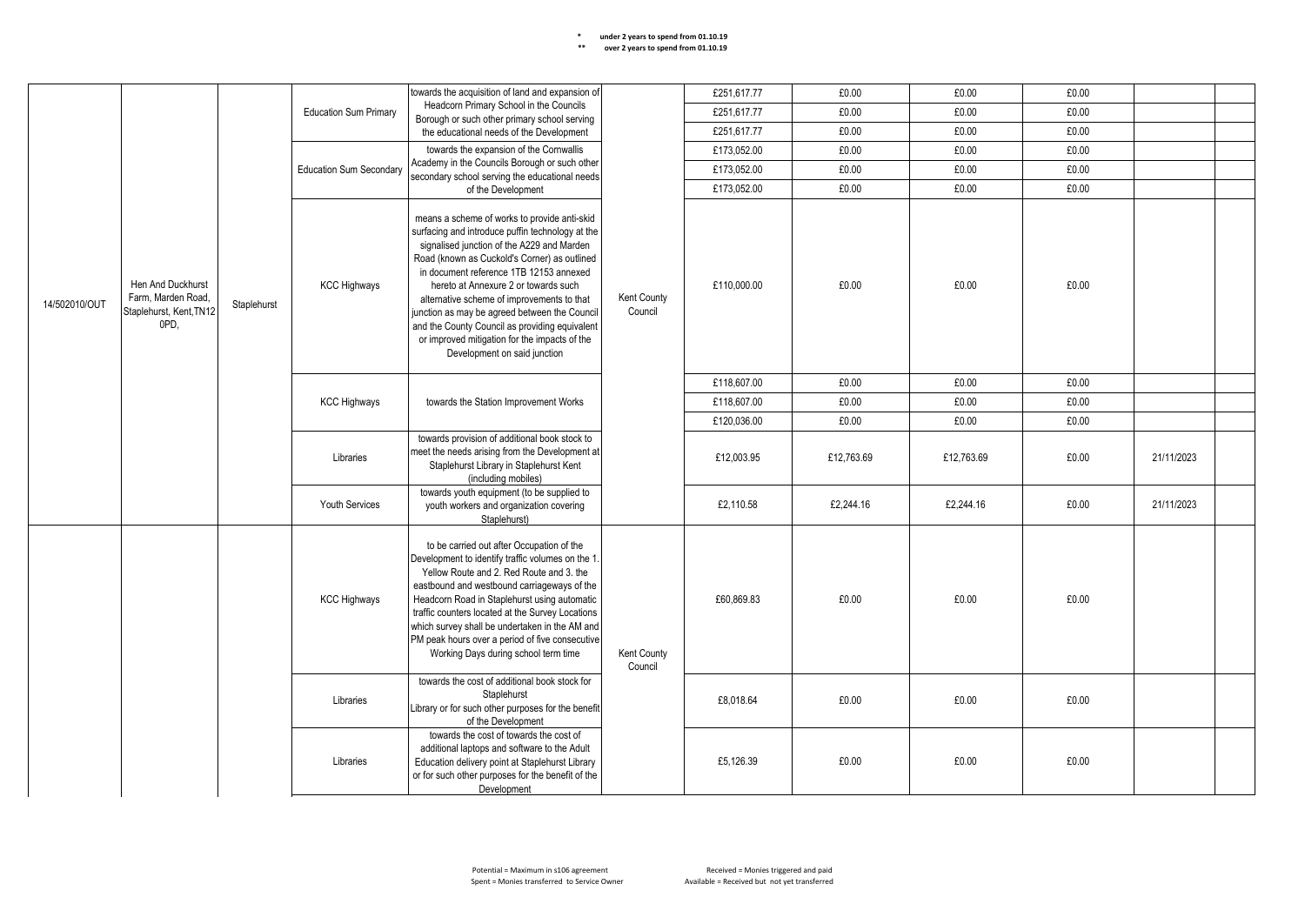| 14/505432/FULL | Land North Of.<br>Headcorn Road.<br>Staplehurst, Kent,<br><b>TN12 0DT</b> | Staplehurst | Public Transport<br>Contribution        | towards bus service enhancements to increase<br>the frequency of services through Staplehurst<br>Village or for such other purposes for the benefit<br>of the Development | Transport | £46,760.00  | £0.00       | £0.00 | £0.00       |            |       |  |  |  |  |  |                     |                                                                                                                                                                                                                                                                                        |                        |            |       |       |       |  |  |
|----------------|---------------------------------------------------------------------------|-------------|-----------------------------------------|---------------------------------------------------------------------------------------------------------------------------------------------------------------------------|-----------|-------------|-------------|-------|-------------|------------|-------|--|--|--|--|--|---------------------|----------------------------------------------------------------------------------------------------------------------------------------------------------------------------------------------------------------------------------------------------------------------------------------|------------------------|------------|-------|-------|-------|--|--|
|                |                                                                           |             | Public Transport<br>Contribution        | towards bus service enhancements to increase<br>the frequency of services through Staplehurst<br>Village or for such other purposes for the benefit<br>of the Development |           | £46,760.00  | £0.00       | £0.00 | £0.00       |            |       |  |  |  |  |  |                     |                                                                                                                                                                                                                                                                                        |                        |            |       |       |       |  |  |
|                |                                                                           |             | <b>Public Transport</b><br>Contribution | towards bus service enhancements to increase<br>the frequency of services through Staplehurst<br>Village or for such other purposes for the benefit<br>of the Development | Transport | £46.760.00  | £0.00       | £0.00 | £0.00       |            |       |  |  |  |  |  |                     |                                                                                                                                                                                                                                                                                        |                        |            |       |       |       |  |  |
|                |                                                                           |             | <b>Public Transport</b><br>Contribution | towards improvements to the Staplehurst<br>Railway Station or for such other purposes for<br>the benefit of the Development                                               |           | £79.547.66  | £0.00       | £0.00 | £0.00       |            |       |  |  |  |  |  |                     |                                                                                                                                                                                                                                                                                        |                        |            |       |       |       |  |  |
|                |                                                                           |             | <b>Public Transport</b><br>Contribution | towards improvements to the Staplehurst<br>Railway Station or for such other purposes for<br>the benefit of the Development                                               |           | £79,547.66  | £0.00       | £0.00 | £0.00       |            |       |  |  |  |  |  |                     |                                                                                                                                                                                                                                                                                        |                        |            |       |       |       |  |  |
|                |                                                                           |             | Public Transport<br>Contribution        | towards improvements to the Staplehurst<br>Railway Station or for such other purposes for<br>the benefit of the Development                                               |           | £79.547.66  | £0.00       | £0.00 | £0.00       |            |       |  |  |  |  |  |                     |                                                                                                                                                                                                                                                                                        |                        |            |       |       |       |  |  |
|                |                                                                           |             | <b>Adult Education</b>                  | towards the cost of providing additional laptops                                                                                                                          |           | £2,839.44   | £0.00       | £0.00 | £0.00       |            |       |  |  |  |  |  |                     |                                                                                                                                                                                                                                                                                        |                        |            |       |       |       |  |  |
|                |                                                                           |             |                                         | and software to the Adult Education delivery<br>point at Staplehurst Library or such additional                                                                           |           | £2.839.44   | £0.00       | £0.00 | £0.00       |            |       |  |  |  |  |  |                     |                                                                                                                                                                                                                                                                                        |                        |            |       |       |       |  |  |
|                |                                                                           |             | <b>Education Sum Primary</b>            | towards the Phase 2 expansion of Headcorn                                                                                                                                 |           | £286,857.15 | £0.00       | £0.00 | £0.00       |            |       |  |  |  |  |  |                     |                                                                                                                                                                                                                                                                                        |                        |            |       |       |       |  |  |
|                |                                                                           |             |                                         | Primary School in Headcorn Kent from one<br>Form Entry to two Form Entry                                                                                                  |           | £286,857.15 | £0.00       | £0.00 | £0.00       |            |       |  |  |  |  |  |                     |                                                                                                                                                                                                                                                                                        |                        |            |       |       |       |  |  |
|                |                                                                           |             |                                         |                                                                                                                                                                           |           | £95.920.15  | £101.969.17 | £0.00 | £101.969.17 | 18/04/2024 | $***$ |  |  |  |  |  |                     |                                                                                                                                                                                                                                                                                        |                        |            |       |       |       |  |  |
|                |                                                                           |             | <b>Education Sum Secondary</b>          | towards the first phase expansion of The                                                                                                                                  |           | £182,884.50 | £0.00       | £0.00 | £0.00       |            |       |  |  |  |  |  |                     |                                                                                                                                                                                                                                                                                        |                        |            |       |       |       |  |  |
|                |                                                                           |             |                                         | Cornwallis Academy in<br>Maidstone Kent                                                                                                                                   |           | £182,884.50 | £0.00       | £0.00 | £0.00       |            |       |  |  |  |  |  |                     |                                                                                                                                                                                                                                                                                        |                        |            |       |       |       |  |  |
| 15/510186/FULL | <b>Land At Fishers</b><br>Farm.Fishers<br>Road, Staplehurst, Kent,        | Staplehurst |                                         |                                                                                                                                                                           |           |             |             |       |             |            |       |  |  |  |  |  | <b>KCC Highways</b> | a) Thirty Thousand Pounds (£30,000.00) Index<br>Linked is allocated to Traffic Displacement<br>Mitigation on the Red Route b) Sixty Eight<br>Thousand Three Hundred and Two Pounds<br>(£68,302.00) Index Linked is allocated to Traffic<br>Displacement Mitigation on the Yellow Route | Kent County<br>Council | £98,302.00 | £0.00 | £0.00 | £0.00 |  |  |
|                |                                                                           |             |                                         | towards additional book stock for Staplehurst                                                                                                                             |           | £4,441.46   | £0.00       | £0.00 | £0.00       |            |       |  |  |  |  |  |                     |                                                                                                                                                                                                                                                                                        |                        |            |       |       |       |  |  |
|                |                                                                           |             | Libraries                               | Library in Staplehurst Kent or such other library<br>or mobile library service servicing the needs of                                                                     |           | £4,441.46   | £0.00       | £0.00 | £0.00       |            |       |  |  |  |  |  |                     |                                                                                                                                                                                                                                                                                        |                        |            |       |       |       |  |  |
|                |                                                                           |             |                                         | towards equipment to expand the range of                                                                                                                                  |           | £798.39     | £0.00       | £0.00 | £0.00       |            |       |  |  |  |  |  |                     |                                                                                                                                                                                                                                                                                        |                        |            |       |       |       |  |  |
|                |                                                                           |             | Youth Services                          | youth focussed activities able to take place in<br>Staplehurst by the County Council's youth                                                                              |           | £798.39     | £0.00       | £0.00 | £0.00       |            |       |  |  |  |  |  |                     |                                                                                                                                                                                                                                                                                        |                        |            |       |       |       |  |  |
|                |                                                                           |             |                                         | towards bus enhancements with a view to                                                                                                                                   |           | £51.800.00  | £0.00       | £0.00 | £0.00       |            |       |  |  |  |  |  |                     |                                                                                                                                                                                                                                                                                        |                        |            |       |       |       |  |  |
|                |                                                                           |             | Public Transport                        | increasing the frequency of bus services<br>through Staplehurst village serving inter alia the                                                                            | Transport | £51,800.00  | £0.00       | £0.00 | £0.00       |            |       |  |  |  |  |  |                     |                                                                                                                                                                                                                                                                                        |                        |            |       |       |       |  |  |
|                |                                                                           |             | Contribution                            | Development                                                                                                                                                               |           | £51,800.00  | £0.00       | £0.00 | £0.00       |            |       |  |  |  |  |  |                     |                                                                                                                                                                                                                                                                                        |                        |            |       |       |       |  |  |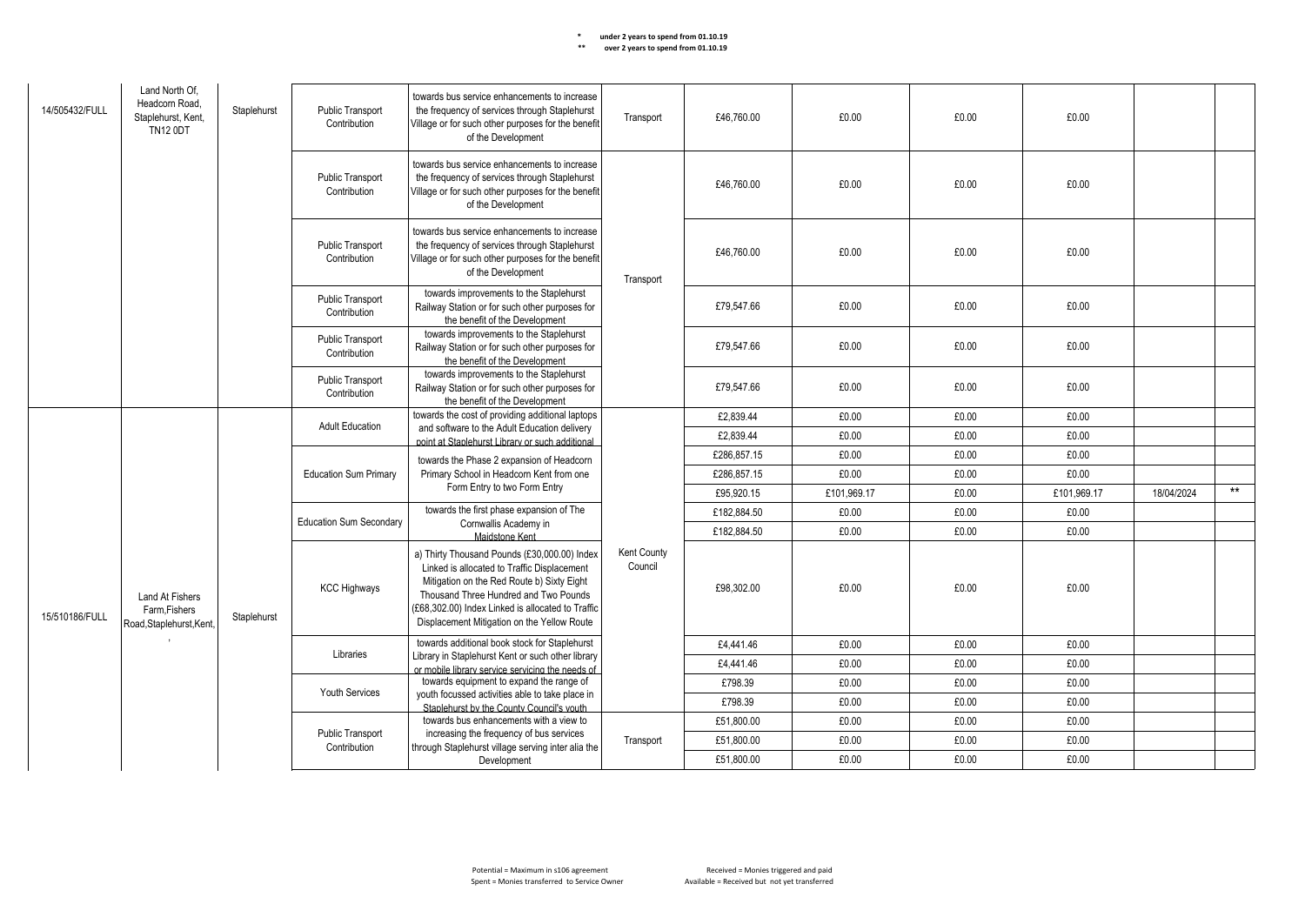| ** | over 2 years to spend from 01.10.19 |  |
|----|-------------------------------------|--|
|----|-------------------------------------|--|

|               |                       |                       |                                  | towards works of improvement and                                                                                                                                                                                |                               | £88,121.67       | £0.00       | £0.00        | £0.00            |                      |        |
|---------------|-----------------------|-----------------------|----------------------------------|-----------------------------------------------------------------------------------------------------------------------------------------------------------------------------------------------------------------|-------------------------------|------------------|-------------|--------------|------------------|----------------------|--------|
|               |                       |                       | Public Transport<br>Contribution | enhancement to Staplehurst<br>Train Station Station Approach Tonbridge Kent                                                                                                                                     | Transport                     | £88,121.67       | £0.00       | £0.00        | £0.00            |                      |        |
|               |                       |                       |                                  | TN12 OQR which works shall include (but not                                                                                                                                                                     |                               | £88,121.66       | £0.00       | £0.00        | £0.00            |                      |        |
|               |                       |                       |                                  |                                                                                                                                                                                                                 | Total:                        | £3,811,748.27    | £121.978.02 | £20.008.85   | £101.969.17      |                      |        |
| <b>App No</b> | <b>Address</b>        | Ward                  | <b>Type</b>                      | <b>Definition</b>                                                                                                                                                                                               | <b>Service Owner</b>          | <b>Potential</b> | Received    | <b>Spent</b> | <b>Available</b> | <b>Spend-By Date</b> | Rating |
|               |                       |                       |                                  |                                                                                                                                                                                                                 |                               | £14,589.00       | £15,373.85  | £15,373.85   | £0.00            | 02/02/2023           |        |
|               |                       |                       |                                  | for the provision of new and expanded adult                                                                                                                                                                     |                               | £14,589.00       | £16,020.20  | £16,020.20   | £0.00            | 02/02/2023           |        |
|               |                       |                       | Social Services                  | care facilities and services in the Borough<br>Council's Area to serve the Development                                                                                                                          |                               | £14,589.00       | £0.00       | £0.00        | £0.00            |                      |        |
|               |                       |                       |                                  |                                                                                                                                                                                                                 |                               | £14.589.00       | £0.00       | £0.00        | £0.00            |                      |        |
|               |                       |                       | <b>Community Facility</b>        | Community Facility where it is constructed by<br>the County Council as part of the Primary<br>school such sum be used by the County<br>Council to provide the Community Facility on<br>the Primary School Plot; |                               | £85,516.49       | £85,516.49  | £85,516.49   | £0.00            | 31/03/2021           |        |
|               |                       |                       |                                  | for the provision of new and/or expanded                                                                                                                                                                        |                               | £4,551.00        | £4,795.83   | £4,795.83    | £0.00            | 02/02/2023           |        |
|               |                       |                       | <b>Adult Education</b>           | facilities and services through dedicated adult                                                                                                                                                                 |                               | £4,551.00        | £4,997.46   | £4,997.46    | £0.00            | 02/02/2023           |        |
|               |                       |                       |                                  | education centres and outreach community                                                                                                                                                                        |                               | £4,551.00        | £0.00       | £0.00        | £0.00            |                      |        |
|               |                       |                       |                                  | learning facilities                                                                                                                                                                                             |                               | £4,551.00        | £0.00       | £0.00        | £0.00            |                      |        |
|               |                       |                       |                                  |                                                                                                                                                                                                                 |                               | £287,985.60      | £290.719.64 | £290.719.64  | £0.00            | 02/02/2023           |        |
|               |                       |                       | <b>Education Sum Primary</b>     | towards the cost of constructing the Primary                                                                                                                                                                    |                               | £287,985.60      | £292,471.36 | £292,471.36  | £0.00            | 02/02/2023           |        |
|               |                       |                       |                                  | School                                                                                                                                                                                                          |                               | £276,608.00      | £291,488.81 | £291,488.81  | £0.00            | 02/02/2023           |        |
|               | Land At Langley Park, |                       |                                  |                                                                                                                                                                                                                 |                               | £281,591.94      | £302.087.56 | £302.087.56  | £0.00            | 02/02/2023           |        |
| 13/1149       | Sutton Road.          | <b>Sutton Valence</b> | And Langley                      | to be used by the County Council towards                                                                                                                                                                        | <b>Kent County</b><br>Council | £174,920.18      | £177,644.79 | £177.644.79  | £0.00            | 02/02/2023           |        |
|               | Maidstone, Kent       |                       |                                  | increased capacity at Cornwallis Academy,<br>Invicta Grammar School, Maidstone Grammar                                                                                                                          |                               | £163,193.05      | £171,972.42 | £171,972.42  | £0.00            | 02/02/2023           |        |
|               |                       |                       | <b>Education Sum Secondary</b>   | School, New Line Learning Academy, Valley                                                                                                                                                                       |                               | £166,133.46      | £178,225.45 | £178,225.45  | £0.00            | 02/02/2023           |        |
|               |                       |                       |                                  | Park School or another secondary school within<br>a five mile radius identified in the                                                                                                                          |                               | £174,920.18      | £176,580.81 | £176,580.81  | £0.00            | 02/02/2023           |        |
|               |                       |                       | <b>KCC Highways</b>              | for the Willington Street Junction<br>Enhancements:                                                                                                                                                             |                               | £180,000.00      | £217,846.51 | £217,846.51  | £0.00            |                      |        |
|               |                       |                       |                                  | to be used by the County Council for the funding                                                                                                                                                                |                               | £450,000.00      | £450.000.00 | £450.000.00  | £0.00            | 18/11/2020           |        |
|               |                       |                       |                                  | of the Highways Scheme; means mitigation<br>works to the A274 Sutton Road comprising the                                                                                                                        |                               | £450,000.00      | £517,940.42 | £517,940.42  | £0.00            | 27/12/2023           |        |
|               |                       |                       | <b>KCC Highways</b>              | widening of the inbound carriageway of the                                                                                                                                                                      |                               | £450,000.00      | £517,940.42 | £517,940.42  | £0.00            | 27/12/2023           |        |
|               |                       |                       |                                  | A274 Sutton Road between the junctions of<br>Mallis Avenue and Loose Road incornorating                                                                                                                         |                               | £450,000.00      | £517,940.43 | £517,940.43  | £0.00            | 27/12/2023           |        |
|               |                       |                       |                                  | to be used by the County Council within the                                                                                                                                                                     |                               | £19,266.00       | £20.302.46  | £20,302.46   | £0.00            | 02/02/2023           |        |
|               |                       |                       |                                  | Borough Council's Area for the provision of                                                                                                                                                                     |                               | £19,266.00       | £21,156.02  | £21,156.02   | £0.00            | 02/02/2023           |        |
|               |                       |                       | Libraries                        | additional book stock and services at identified<br>local libraries such as the Kent and Archive                                                                                                                |                               | £19,266.00       | £0.00       | £0.00        | £0.00            |                      |        |
|               |                       |                       |                                  | Centre, Royal Engineers Way, Maidstone;                                                                                                                                                                         |                               | £19,266.00       | £0.00       | £0.00        | £0.00            |                      |        |
|               |                       |                       |                                  |                                                                                                                                                                                                                 |                               | £1.258.50        | £1.326.20   | £1.326.20    | £0.00            | 02/02/2023           |        |
|               |                       |                       |                                  | for the provision of increased centre based                                                                                                                                                                     |                               | £1,258.50        | £1,381.96   | £1,381.96    | £0.00            | 02/02/2023           |        |
|               |                       |                       | <b>Youth Services</b>            | youth services in the Borough Council's Area<br>which serve the Development.                                                                                                                                    |                               | £1,258.50        | £0.00       | £0.00        | £0.00            |                      |        |
|               |                       |                       |                                  |                                                                                                                                                                                                                 |                               | £1,258.50        | £0.00       | £0.00        | £0.00            |                      |        |
|               |                       |                       | <b>Education Sum Primary</b>     | primary education a contribution towards the<br>onhonoomont of                                                                                                                                                  |                               | £46,038.72       | £47,903.22  | £47,903.22   | £0.00            | 13/09/2027           |        |